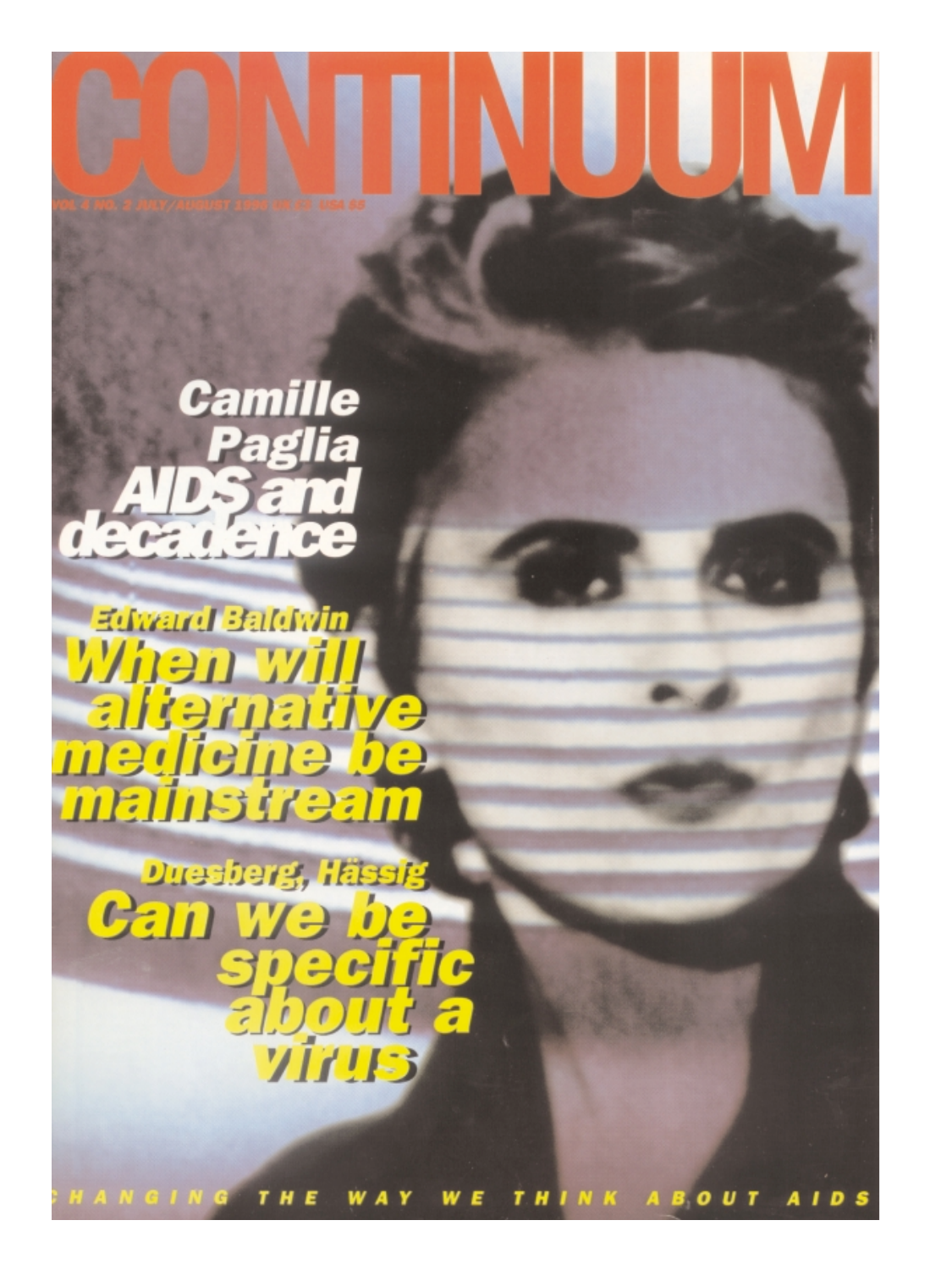

# **WHY CONTINUUM?**

The orthodox view on AIDS holds that it is caused by a virus known as HIV that is transmitted through the exchange of body fluids. Once infected, a person will remain well for a time, though infectious to others, before going on to develop AIDS and dying.

Despite the huge sums of money spent on medical research, there is still no cure, just drug therapies said to slow the progress of the disease, and regular T-cell counts to measure health.

A whole industry has evolved around AIDS, on which many careers and businesses depend, but which offers little hope to those affected. It works on the premise that HIV=AIDS=DEATH.

**Continuum** began as a newsletter encouraging those effected to empower themselves to make care and treatment choices. As we look further, anomalies in the orthodox view continue to appear.

Are you aware, for example, that the link between HIV and AIDS has never been more than hypothetical? That a growing body of scientists and doctors throughout the world doubt that HIV causes AIDS?

At the onset of the "epidemic", the hysteria that resulted from the linking of sex, death and an infectious virus created a climate where to question the "facts" was considered reprehensible. Many of those who dared to do so were silenced or ridiculed. Since the growth of the orthodoxy, those who question have also had to contend with the weight of vested interests.

Twelve years after HIV was first associated with AIDS many predictions based on the viral hypothesis are failing to materialise. **Continuum** is a unique forum for those in the scientific community challenging the orthodoxy and those whose lives have in some way been touched by the hypothesis.

#### **FOCUS Focus** 8

Global concern on virus isolation

#### **Duesberg's HIV** 8

PETER DUESBERG responds to our challenge and argues that HIV, though not the cause of AIDS, exists and has been isolated

#### **Anti-HIV antibodies** 10

Do anti-HIV antibodies belong to the group of autoantibodies against cellular structures?

#### **FEATURES Interview** 14

Huw Christie talks to LORD BALDWIN, joint Chairman of the Parliamentary Group for Alternative and Complementary Medicine

#### **AIDS and decadence** 18

Controversial critic and theorist CAMILLE PAGLIA gives her views on the historical development of the AIDS discourse in the **CounterCulture** section

#### **Mopping up the microbes** 22

One of the most effective natural remedies for combating many diseases is allicin, derived from garlic

#### **AIDS activism – no thanks!** 24

The second part of MICHAEL BAUMGARTNER's essay examining the relationship between gay men and "HIV"

#### **HospitalWatch** 27

Multi-drug-resistant Tuberculosis has been in the news recently – we give an inside story of what's really been going on

**A spoonful of sugar** 28 All you need to know about blood sugar levels

**How about safe sex?** 30 TOM WRIGHT seeks a new definition based on personal experience

#### VOL 4, NO 2 JULY/AUGUST 1996



PHOTO: BRIAN PARKIN

*Living exhibit at London's Gay Pride '96*

**NEWS News roundup** 2 **DissentingView** 4 A look at protease inhibitors **HIV Watch** 6 A challenge to former *Nature* editor Sir John Maddox

#### **REGULARS Review** 13

Neville Hodgkinson's new book: AIDS: The Failure of Contemporary Science

**DrugEffects** 17 Poppers explained

**Letters** 33

#### **Live, Live, Live** 33

**EnquireWithin** 34 Readers' questions answered **Snarl** 34 Hospitals can be bad for your health **Classifieds** 35 **Lust for Life** 36 An inspiring personal account of how to overcome diagnosis

# CHANGING THE WAY WE THINK ABOUT AIDS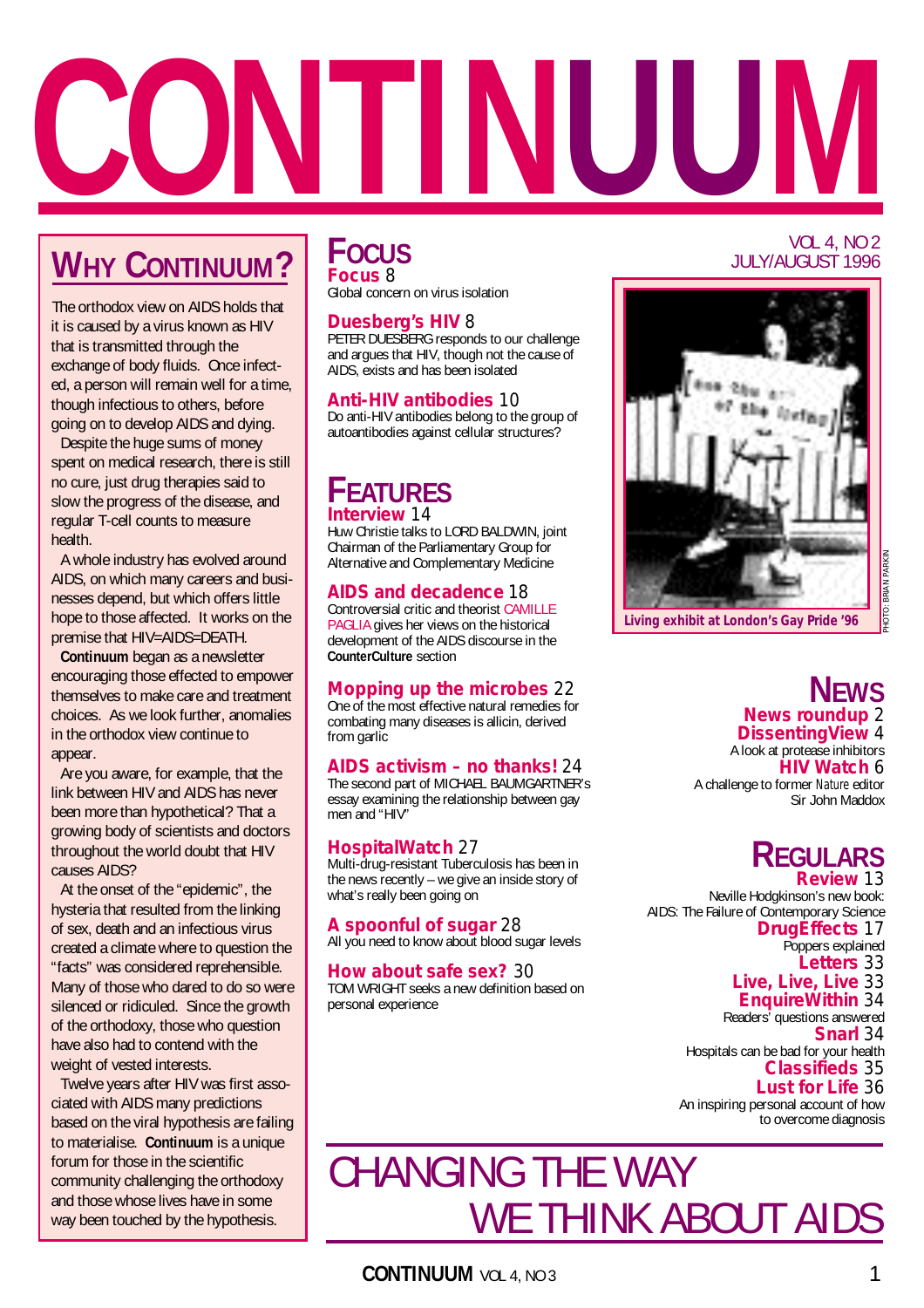#### **COMPLAINT UPHELD**

**The UK's Advertising Standards Authority has asked the free HIV magazine** *Positive Nation* **to stop running an advertisement implying combination drug therapy improves the health of T-cells and increases their number. The ASA upheld a complaint by** *Continuum***, saying the advertisers "did not supply evidence to support the implied claim".**

#### **SALIVA TEST**

**The US Food and Drug Administration has approved an unvalidated saliva test for HIV called Orasure. The method eliminates the supposed needle-stick risk to medical staff while taking blood, since cotton wool is pulled between the gums and cheek.**

#### **STANDARD REPLY**

**Officials from the Department of Health's Communicable Diseases Branch have been sending out standard replies to** *Continuum* **readers who wrote urging the Government not to waste money on combination therapy. The replies assert that "the majority of scientists accept that HIV exists and cause AIDS" and "isolates are available". Dissatisfied readers have sent more probing follow-up letters.**

#### **NEW CURE**

**Therapists at London's Maudsley Hospital say they are prepared to deal with homophobia as a problem requiring treatment. But they accept that, as with racism and sexism, those affected rarely realise they need psychological help.**

#### **SWEDISH MEDITATION**

**Fifty people gathered in Rålambshov Park, Stockholm, to meditate and join their thoughts on HIV while using a bowl of flowers as a symbol of life. Claiming the power of thought could transform the virus, this is expected to become a yearly event in Sweden each June 16th.**

#### **SURGERY SURVEY**

**Surveys of HIV-positive patients in the Kensington, Chelsea and Westminster areas of London show that more than a third fear discrimination at their local surgery. The report recommends the introduction and display of non-discrimination policies.**

#### **FRENCH LESSON**

**Paris Gay Pride coincided with a row at Sidaction, France's AIDS research telethon on six TV channels over six hours. There were fifty percent fewer viewers than last year, and 75 percent less money raised.**

# UK holistic charities unite

Three of Britain's leading holis-<br>tic HIV and AIDS tic HIV and AIDS charities have joined forces to create a national branch of a Europe-wide organisation.

Equilibrium, the Heal Trust and Positively Healthy have united to form NATC-UK, the British branch of the Natural Alternative Traditional Complementary Medicines Caucus Europe.

They hope the move will promote greater awareness of alternative therapies by:

• promoting the institution of good clinical practice;

• ensuring internationally acceptable standards for study and research;

### **Trust backs dissident MPs**

An HIV charity is promising not to blacklist any General Election candidates holding dissident views on AIDS.

The Manchester-based George House Trust, supporting people with HIV in the North West of England, plans to canvass the views of all candidates from the three main political parties and circulate them to their 4,000 strong mailing list.

integration orthodox clinical practice of<br>scientifically validated scientifically alternatives;

• establishing a pan-European database to collect and collate data on therapies currently under investigation and in use by people diagnosed with HIV and AIDS;

• instituting a pan-European practitioner and user questionnaire survey;

• hosting a major pan-European conference in 1998 to examine the issues surrounding the use of alternative and complementary therapies in HIV and AIDS healthcare management.

The trust hopes to make adequate funding, discrimination and support for developing countries HIV issues in the forthcoming election.

But spokesperson Tim Pickstone said that provided candidates broadly supported the idea of helping people diagnosed as HIV-positive, it would not matter if they did not believe in HIV as a virus, or that it was the cause of AIDS.

### **AIDS book sparks row at seminar**

US playwright Larry Kramer opened Salford University (UK)'s three day Transmission '96 conference in early July. The international event included seminars and presentations involving workers in the press, TV, film, radio and community projects.

Kramer told an audience including AIDS activists Edward King and Simon Watney that the new book AIDS – the Failure of Contemporary Science by former Sunday Times Science Correspondent Neville Hodgkinson [see Review] should be "spoilt, spat at, and rendered unreadable." Dr Stuart Derbyshire, of the Rheumatic Disease Centre, Manchester University, who also attended, described the comment as "intellectually vacuous and censorious."

Other speakers included Huw Christie, Nick Partridge and Hodgkinson himself, who was well-received on the third day. Former Nature editor Sir John Maddox cancelled his appearance at short notice.

# **Heterosexual AIDS threat shown to be just a myth**

Claims that Britain was threatened by a heterosexual AIDS epidemic have been exposed as a myth by latest Government figures.

Gay community leaders now admit they deliberately hyped up the fear of AIDS among heterosexuals in order to attract maximum funding.

The figures reveal that of 12,565 people who received an AIDS diagnosis in Britain since 1982, only 161 were heterosexual. The Department of Health claims this low figure is a direct result of its £1.5 billion campaigns aimed at the majority, but does not explain why figures remain so high in the gay community which received the same message.

Some critics have accused the Government of wasting millions of pounds when smaller sums could have been spent aiming campaigns mostly at the gay community instead. But Jamie Taylor, of the London-based Gay Men Fighting AIDS (GMFA) admitted on Radio Four's Today programme that the gay community deliberately hoodwinked the Government.

"The type of money we needed to combat the epidemic in the gay community would only be forthcoming if the disease appeared likely to affect Middle England," he said.

The figures sparked off a row among national newspaper columnists with Ann Leslie, of the Daily Mail, explaining how experts, doctors and politicians had conspired to create a myth "wasting £1.5bn of your money". She pointed out that the Mail had spent ten years saying the threat never existed and that heterosexual AIDS in Africa was now being questioned.

Former Sunday Times editor Andrew Neil seized the opportunity to remind readers that during his tenure the paper, through its science correspondent Neville Hodgkinson, had continually challenged the

claim that heterosexuals were at risk. He claims the establishment refused to listen at that time because "AIDS had become an industry, a job-creation scheme for the caring classes". Neil points out that if the establishment has now admitted it was wrong about a heterosexual spread, it ought to look at other areas, such as the link between HIV and AIDS, where it remains dogmatic.

The Guardian's Francis Wheen, who devoted several hundred words to insulting Neil without answering his points, clearly demonstrated how little such columnists understand the complex science surrounding the HIV and AIDS debate.

A similar lack of knowledge was shown by Princess Diana and AIDS activist Aileen Getty, daughter of billionaire art patron Paul Getty, who made it clear they were continuing to cling to the heterosexual threat idea and would campaign for funds accordingly.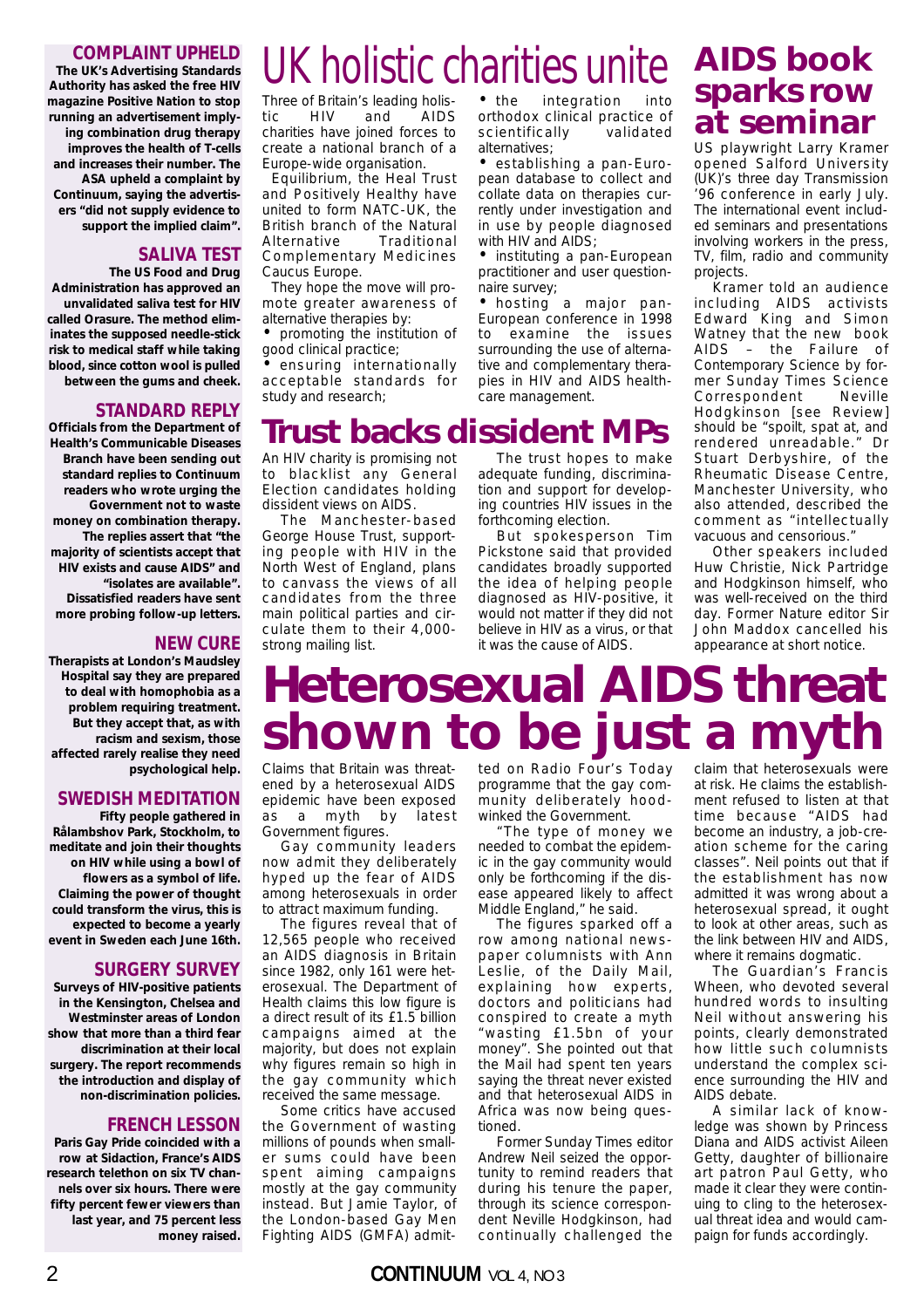## Test case implications for pubs and sex shops

# **Selling poppers isnowunlawful**

The sale of poppers by clubs, pubs and sex shops in the UK has been clearly demonstrated as illegal after a test case was brought against a London shop in the Crown Court.

The Government has now promised to crack down on anyone, other than doctors and chemists, selling the drug and has revealed that several other investigations are already under way.

But the judge refused to grant the £47,000 costs of bringing the case to court because he said the shop should have been warned first. He did, however, fine the Camden-based Zipper Store £100 after its owners, Millivres,

admitted illegally supplying medicines for human consumption.

The case against Millivres, which also publishes the magazine Gay Times, was brought by the Royal Pharmaceutical Society (RPS) after its inspectors, working undercover, bought a bottle of Hi-Tech poppers from the Zipper Store in March 1994. The society said it was not seeking to punish the store, but to bring a test case that would firmly prove alkyl nitrite (poppers) and its various forms – amyl, butyl and isobutyl nitrites – were to be classed as medicines under the 1968 Medicines Act.



*Pride, July '96: a large outdoor festival of celebration in London. The newly ratified South African Constitution is the only state constitution in the world in which the legal rights of gay and lesbian citizens are specifically guaranteed.*

The society claims the successful prosecution of Millivres, despite Judge Finney's reservations about the way the case was conducted, proves poppers to be a

medicine. The maximum sentence for illegal supply is two years in prison or an unlimited fine.

Immediately afterwards, a spokesman for the Department of Health confirmed it was now clearly an offence for anyone not a doctor or a pharmacist to supply poppers to the public.

"Any case of improper sales should be reported to the Medicines Control Agency and there are several investigations in progress," he added.

Poppers, once marketed by Wellcome as a medicine for heart conditions, are claimed by many researchers to be not only harmful but a possible cofactor in AIDS, and have been specifically linked to Kaposi's Sarcoma. [see Drug Effects]

Susan Sharpe, RPS director of legal services, said: "Poppers are increasingly widely used, and our concerns are that this open availability means people are ignorant of the possible dangers of use to their health. This will, I hope, result in poppers dropping from sale."

Manufacturers and suppliers of poppers have now begun to assess the legal implications of the case.

But Terry George, of telephone chatline operation GayXchange, whose Leedsbased mail order firm Aromas Direct makes three of its own brands – 100% Amyl, Pure Gold and Ice Diamond – while supplying several other brands, said he would continue to sell them.

"We don't sell it as a medicine – we sell it as a room odouriser with clear instructions on its use," he said.

At the same time, shops in London's Soho, and pubs and clubs throughout the UK have continued to sell poppers, most of them unaware of the case.

PHOTO: BRIAN PARKIN

#### **EARLIER DRUG USE**

**Luc Montagnier, discoverer of "HIV", has set up a new £1.8 million AIDS research centre in Paris to study early use of anti-viral drugs. While drug therapy usually begins when CD4 counts fall below 200, he intends to find out whether treatment at counts over 500 will affect AIDS.**

#### **EXPANDING MARKET**

**The Japanese have approved the drug ddC but remain under pressure to allow a further 15 drugs already available in the US. Japan, which has displayed a conservative approach to drug therapy, had only previously approved AZT and ddI.**

#### **POSITIVE MILESTONE**

*Body Positive Newsletter's* **200th issue was produced last month. Originally one-page, it has steadily grown. In May 1987 BP achieved charity status, the BP Centre in Earls Court was opened in November 1988, and in July 1994 their survey showed a readership of over 14,000. Recent reports say they have accepted new computers from Glaxo-Wellcome.**

#### **TESTING TIMES**

**The Terrence Higgins Trust is to hold a conference in London on September 13th to debate views on HIV testing. Key note speakers, discussions and open workshops will look at the controversial question of whether THT should actively encourage people to get tested.**

#### **DRUGS BOOST**

**Renewed stock market confidence in Glaxo-Wellcome anti-HIV drugs has greatly increased share prices. Managing director Sir Richard Sykes also told a Swedish newspaper that AZT would "never disappear". Cumulative worldwide sales of AZT stand at \$2.5 billion to date.**

#### **SWEET CHARITY**

**Manchester's Village Charity is to hand out large cash rewards to those of its employees who have done outstanding work. The move is being criticised by those who believe the money should be spent only on providing services.**

#### **DIFFERENT STROKES**

**Researchers in Toronto are studying children told they have the "AIDS virus". "Boys seem to put the information in their back pocket. They...carry it back** *there.***" Girls become "more tearful...as if (they) have new lenses for their glasses, and see the world in a different way." The study "is at a very preliminary stage".**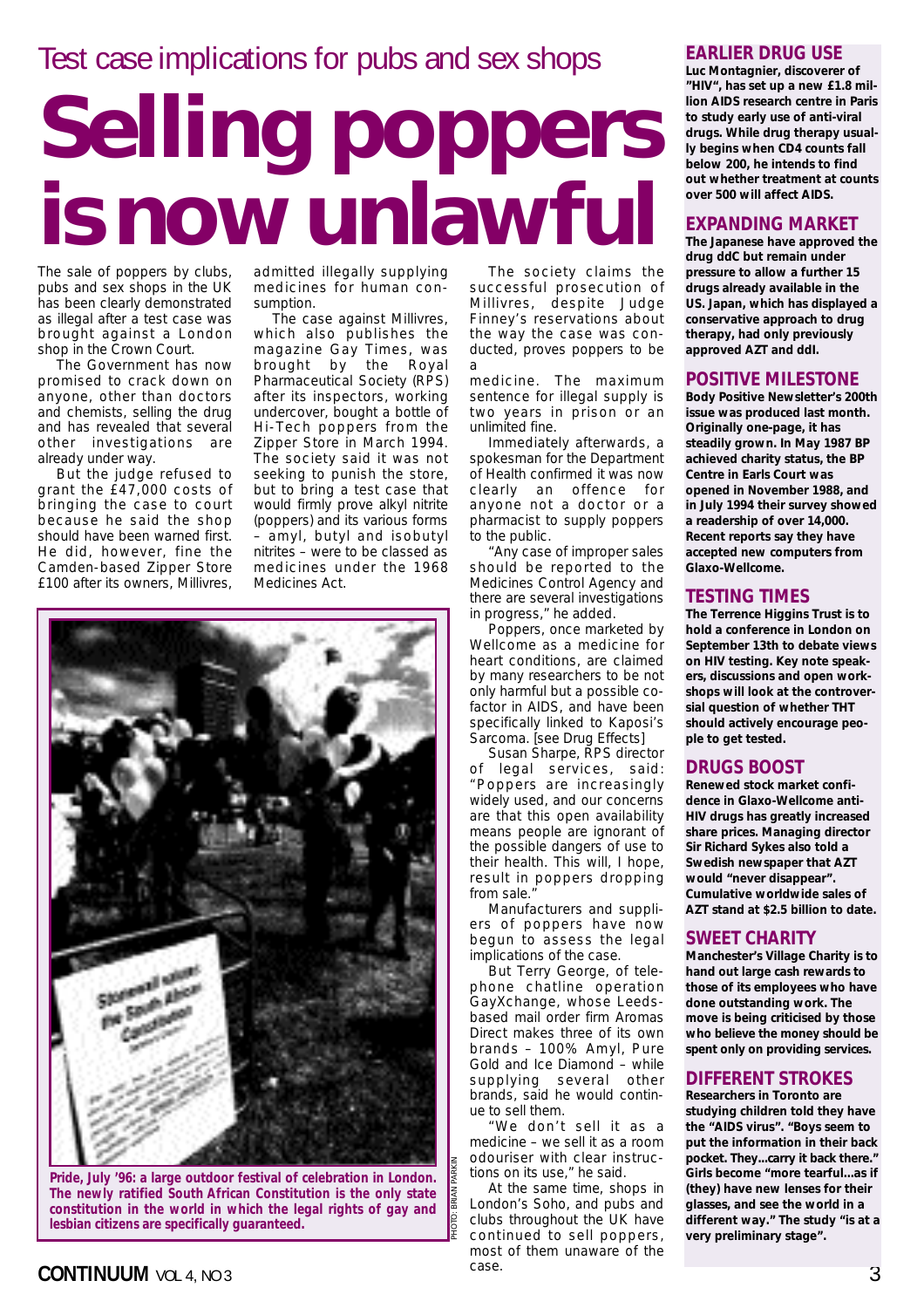We've not paid much attention to the recent Vancouver AIDS conference. The *Economist* (June 29) summed up its major article on triple-drug-therapy – the thrust of the Canadian pharma-sponsored gathering – with "For the first time since 1981, when a few inquisitive doctors noticed the outbreak of a strange and rare cancer in gay American men, there is hope". Has no-one told them Kaposi's Sarcoma has been taken off the list of AIDS-defining illnesses by some leading institutions because it is not associated with immune deficiency? Or that Robert Gallo thinks poppers may be its principal cause? The new anti-"HIV" drugs for AIDS are a marketing triumph and a human nightmare: chemicals to block proteases – enzymes which the body needs for normal functioning. A new round of experiments is about to begin, and no prizes for guessing the outcome.

Instead this issue celebrates the voices of dissent, the critical thinkers who keep enquiry alive, embracing the need to think for ourselves, in today's world more than ever with our mass communications, mass production and mass graves. Despite the best efforts and huge budgets of the "HIV" movement, now more than ever independent thought and clear analysis are finding a place in the general discourse. As Celia Farber of *Spin Magazine* has said, "Truth is like an aeroplane, it has to land somewhere." Bring your sense of humour and enjoy the ride!

Published bi-monthly by:

# **CONTINUUM**

Founder: **Jody Wells** Editor: **Huw Christie** Administrator: **Tony Tompsett** News: **Nigel Edwards, Huw Christie** Cover Design: **Musimbi Sangale** Design & Layout: **Tony Tompsett, Malcolm Manning** Research: **Alex Russell, James Whitehead** Advertising: **Tony Tompsett** Administrative Assistant: **Rafael Ramos**

#### **172 Foundling Court, Brunswick Centre, London WC1N 1QE Tel: [+44] (0)171 713 7071 Fax: [+44] (0)171 713 7072**

**Board of Consultants: Michael Baumgartner**, (Chair), Switzerland; **Leon Chaitow**, ND, DO, Member of Register of Osteopaths, England; **Prof. Peter Duesberg**, Molecular Biologist, U.S.A.; **Nigel Edwards**, M.A. (Oxon), Journalist, England; **Rev. Dr. Michael Ellner**, D.D., M.S.H., CHt., President HEAL, U.S.A.; **Prof. Alfred Hässig**, Immunologist, Switzerland; **Neville Hodgkinson**, Author/Journalist, England; **Christine Johnson**, Science Information Co-ordinator, U.S.A.; **Dr. med. Heinrich Kremer**, Germany; **Dr. Stefan Lanka**, Virologist, Germany; **John Lauritsen**, Publisher and Writer, U.S.A.; **Margaret Turner**, B.Ed., Writer/Equality Consultant, England; **Joan Shenton**, Broadcaster/Journalist, England; **Prof. (emerit.) Gordon Stewart**, Public Health, England; **Michael Verney-Elliott**, Writer/Journalist, England; **Ian Young**, Poet/Author, Canada

*Continuum* is grateful for support received from the Study Group on Nutrition and Immunity, Bern, Switzerland

Affiliated to the Harrow Association of Voluntary Service, The Lodge, 64 Pinner Road, Harrow HA1 4HZ. Regd. Charity No: 294136 Printed by: Calvert's Press Workers Co-operative, 31–39 Redchurch Road, London, E2 7DJ. Tel: 0171 739 1474

Views expressed in this magazine usually, but not necessarily, reflect the views of the organisation. All reasonable care has been taken, but, to protect itself against censorship, *Continuum* will not be held responsible for any inaccuracies contained herein.

Inclusion in the magazine of therapy information or advertisements cannot represent an endorsement. Information should be used in conjunction with a trusted practitioner.

Whilst articles remain copyright by *Continuum* and their authors, they may be freely copied and distributed, provided that acknowledgment is made clear and we are advised of the fact.

# **COMMENT COMMENT**

# **AIDS: death by prescription**

Protease inhibitors and antiviral drugs with mitochondrial toxicity: AIDS treatment with consecutive death.

by H. Kremer, S. Lanka and A. Hässig

The advertising drums are beaten hard all over the wor<br>today. The same doctors are calling for obedient cance<br>dates for their experiments and holding out the same<br>promise of a cure who have poisoned countless AID<br>patients he advertising drums are beaten hard all over the world today. The same doctors are calling for obedient candidates for their experiments and holding out the same promise of a cure who have poisoned countless AIDS patients by administering the DNA blocker AZT for the

The same doctors are now trying to conjure up a substance from the test tube under the magic name of 'protease inhibitor' and to market it as having a limitless cure potential, although nobody in fact knows what long-term reactions this molecule, which has never been tested on man, may cause in the living organism.

The victims and perpetrators have only recently come to realise that AZT (also known as Zidovudine or Retrovir) has, in countless cases, brought about the inevitable and slow asphyxiation of the patient's body cells, which are in particular need of oxygen and hence the equally inevitable death by poisoning of those persons who are stigmatised as HIV-positive or diagnosed as suffering from AIDS and who trust their doctors. Despite that realisation, new test candidates are already being sought who will be voluntarily prepared, through fear of death suggested by the

#### MITOCHONDRIA



medical profession, not only to swallow AZT in combination with allied toxic substances, but in addition to take an inhibitor which has an incalculable impact on cell metabolism.

A guarantee of success is secured in advance, as with AZT, because any fatal 'secondary effects' of the mixture are described as an outcome of the phantom HIV infection. These are the self-same laboratory doctors and clinical practitioners who for years abused the confidence of anxious AIDS patients with the assertion that AZT would reliably, and with total certainty, the prevent the the proliferation of their 'phantom' HIV.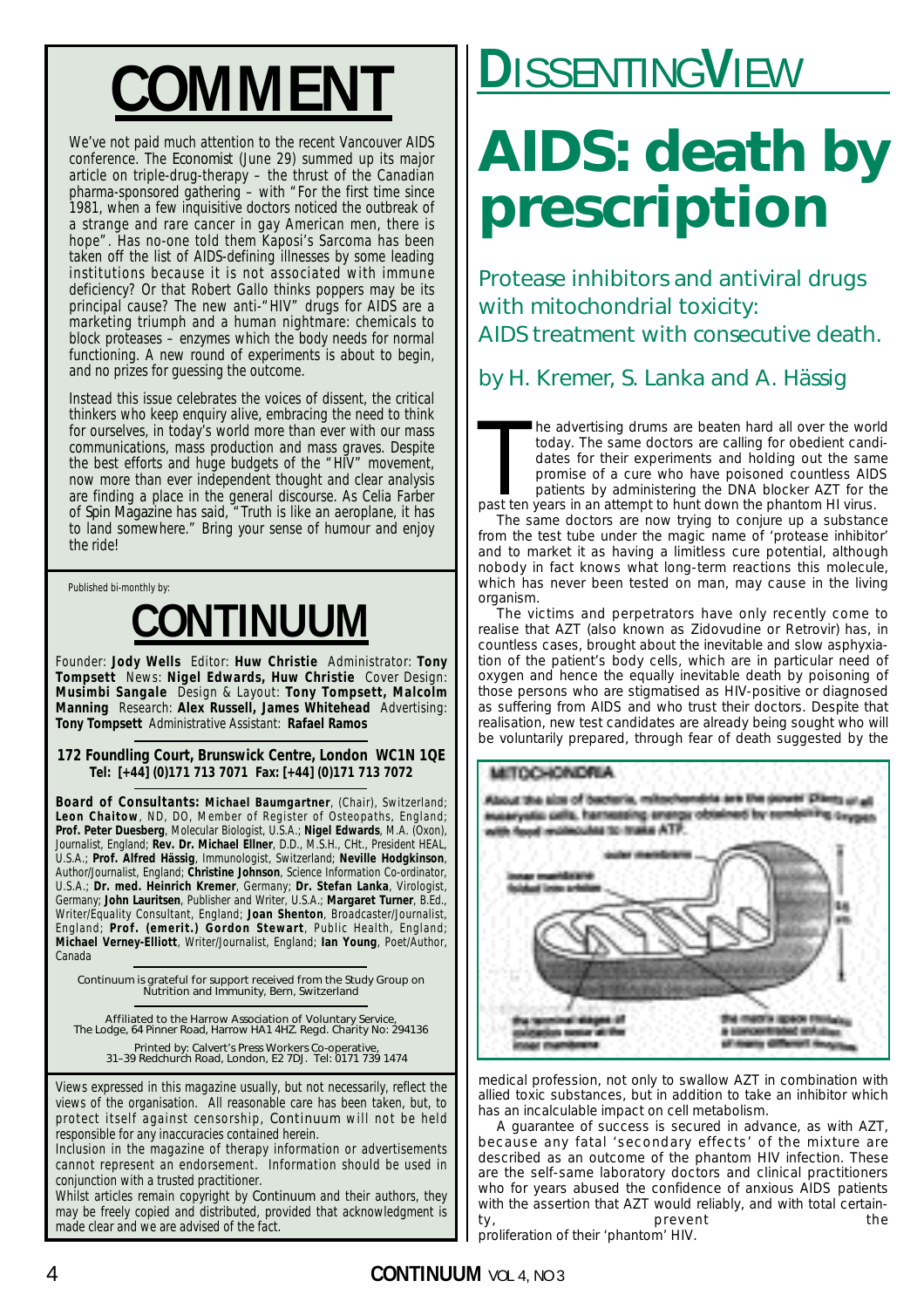In reality the substance AZT is absorbed by a primary route through the DNA gamma-polymerase into the energy centre of all body cells, the mitochondria. Without the activity of the mitochondria as former bacteria, no body cell can produce the necessary energy from oxygen and make it available for the whole cell metabolism in the bound state in adenosine triphosphate (ATP).

ML CELL

The doctors who prescribe AZT have, however, denied this established fact and wrongly diagnosed the fatal consequences of AZT medication as the sequels of AIDS following a prior "HIV infection". For example, clinical manifestations such as the wasting syndrome, HIV encephalopathy, cardiomyopathy, atrophy of the skeletal muscular system and opportunistic infections of all kinds affecting the patients are declared to be tragic consequences of AIDS.

AZT manifestly also damages the mitochondria of the same microbes (protozoa and fungi) which have become adjusted to the cellular metabolism of the body in the course of evolution without being normally pathogenic. In the case of serious damage to their energy production they may, however, undergo mutation into aggressive pathogens and

may, under certain conditions, cause what are known as opportunistic infections. The true opportunists therefore are the AIDS doctors who prescribe AZT. They have sought to drive out devils with Beelzebub!

And by doing so they demonstrate their ignorance of fundamental biological processes in the human organism.

But the dogmatic AIDS doctors have invented new tricks. Although, despite all the assertion to the contrary, no scientist has ever demonstrably produced a genome of the imaginary HIV which would be capable of causing infection they announce that they have traced minute fragments of the genetic material of HIV in RNA form and enriched these fragments; now they claim to be

able to determine the precise quantity of HIV in the individual patient's blood serum. It remains a secret of the AIDS doctors to explain how they are able to identify the part as a whole, without ever having seen the whole. By the same token, researchers could conclude from the sight of a footprint on the banks of Loch Ness that the monster of the same name really does exist.

But they go on to develop a destructive logic on the basis of such arbitrary definitions. As the doctors claim on the pars pro toto principle that they can quantitatively determine the active amount of the HI virus in the individual stigmatised patient, they now prescribe "appropriate" quantities of AZT and similar toxic substances as a cocktail for the patient. A sufferer who is purported to have many fragments of the messenger substances of the genetic material of the HIV phantom in his or her blood serum, is described as an unfavourable case and receives the poison cocktail in correspondingly high doses; sooner or later the patient will be unable to escape his or her predicted fate because of the fatal

toxic effects of the "medication", especially as, depending on the individual patient's reaction, the poison cocktails are varied and supplemented by protease inhibitors.

The purported "viral load" hides nothing but the measurement of particular messenger substances (RNA) in the blood plasma of selected patients. Sequences which resemble those that are defined as HIV-specific are then demonstrated. But it must be

ously and in coordinated fashion in the metabolic interplay. Fluctuations, i.e. the increased or reduced occurrence of the sequences, are perfectly normal in this complex interplay of thousands of simultaneous metabolic processes. In the case of persons with a this section of a a heightened cellular metabolism, e.g. per-

realised that such messenger substances occur in thousands of different variations, reflecting perfectly normal biochemical processes in the body, thousands of which take place simultane-

> sons under cell-destructive medication (AZT, ddI etc.) and those suffering from multiple infections, these molecules may sometimes occur with a higher degree of probability, precisely because of the metabolic acceleration. The isolated presentation of measurements of a particular kind of sequence, which remains in any case totally impossible to quantify, is therefore clinically irrelevant in the absence of comparison with other molecules of this kind. There are also no comparative values which would enable any significance whatever to be attributed to

which split protein molecules into the length required in each particular case by

the metabolism. They are naturally rendered inactive within and outside the body cells by special inhibiting molecules until they are recovered by complex interactions between many different molecules. The body constantly produces such protease inhibitors, e.g. heparin and the heparinoids. The HIV hunters now claim to have produced protease inhibitors in the test tube which will specifically only inhibit those proteases that are said to be responsible for the proliferation of the hypothetical HIV. They want to measure the success of these protease inhibitors by a quantified reduction of the arbitrarily defined viral load (see above) and the relative increase of the T-helper cells.

In other words, one fiction (virus blocking) is legitimated by

## **WARNING!**

At a recent AIDS meeting, an important announcement was made concerning protease inhibitors. The FDA will make a similar announcement soon, with letters and faxes to all AIDS healthcare providers.

#### **DO NOT MIX ANY OF THE THREE PROTEASE INHIBITORS WITH ANY ANTIHISTAMINE** (including Claritin).

Two known deaths from cardiac arrhymthia have already occurred because of the combination. Apparently, the protease inhibitors cause concentration of the antihistamines to increase to possibly lethal levels. Because antihistamines are so common, the danger is widespread. Antihistamines are used as treatments for hay fever, in some cough medicines, for motion sickness, and bites and stings, etc.

*Body Positive Newsletter* (UK, July 1996) lists a further 14 specific drugs with which the protease inhibitor Ritonavir must not be mixed.

these relative measurements. Proteases are in fact protein enzymes

another (virus quantification). The temporary increase of T-helper cells is brought about by the partial displacement of cells of this type from the bone marrow and other compartments into the bloodstream through temporary inhibition of the catabolic metabolism, which predominates in "HIV positive" patients.

However, in reality it is to be feared that sooner or later the unphysiological intervention in the complex interplay of body cell growth factors through artificial protease inhibitors will disturb equally vital functions of the basic tissue and cells, together with their mitochondrial energy centres, as is already the case when AZT and allied nucleosideanalogues are administered. However, as no animal model is available for preliminary clinical testing, the "HIV-positive" patients and "AIDS-sufferers" who go in fear of death must put their life on the line. Every test subject should therefore be aware that treatment with cocktails of AZT and allied toxic substances plus protease inhibitors may be equivalent to joining a suicide squad with a time fuse.

Finally, attention is drawn to the healthy organism where proteases and antiproteases are equilibrium. Heparinoids at the cell surface are the normal antiproteases. An imbalance can be corrected by oral administration of heparinoids in the form of extracts of cartilage (chondroitinsulfate) and agar extracted from seaweeds. We suggest that anti-"HIV" positive individuals take advantage of this simple and cheap pollsibility to correct a possible deficiency of antiproteases.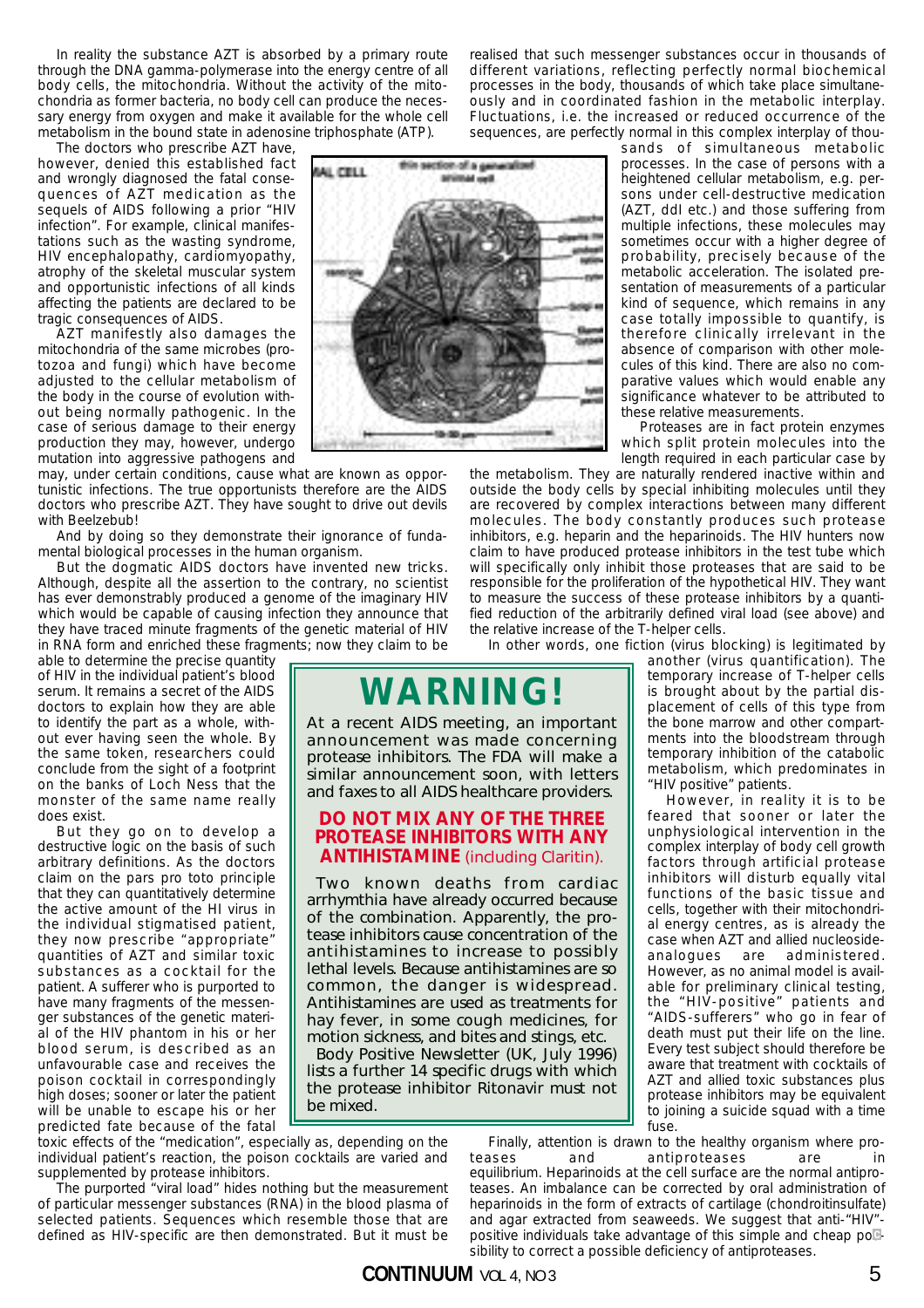**JOHN MADDOX** is the recently retired editor of *Nature*, which flatters itself to be the best scientific journal in the world, and the occasion was marked by the bestowal of a knighthood on him. While the circulation of *Nature* has increased impressively under his leadership, its treatment of one of the greatest scientific bungles of our time has been anything but impressive and has, despite the vast erudition of its editor, followed convention (almost) to the bitter end



# **Is Maddox mad or is he just pretending?**

Or is his greatest hour yet to come?

The bitter end seemed finally to<br>
have arrived when, to every-<br>
body's great relief, Sir John out of<br>
the blue announced: "Professor<br>
Peter Duesberg from the<br>
University of California at Berkeley is probhe bitter end seemed finally to have arrived when, to everybody's great relief, Sir John out of the blue announced: "Professor Peter Duesberg from the ably sleeping more easily at night now than for five years, since he first took up the cudgels against the doctrine that AIDS is caused by the retrovirus HIV. Duesberg has been pilloried for his heterodox views, and faced the threat that his research funds would be snatched away."(AIDS Research Turned Upside Down, 26 Sep 1991).

The reformed Sir John went on to observe self-pityingly: "Now there is some evidence to support his long fight against the establishment among which, sadly, he counts this journal." Duesberg will be saying "I told you so". How's that for an apology?

Could anyone reading this be under any illusion that Maddox in his wisdom had decided that enough was enough, Duesberg's period in the scientific wilderness should come to an end? Maddox had expressed regret at the enormous blunder committed in 1984, when that scientific joker, Robert C Gallo, announced he had discovered HIV to be the cause of AIDS. It was always surprising that a polymath like Maddox, with a truly wide overview of contemporary science, should have fallen for the American fanfare lauding the wonders of their medico-scientific establishment, given the absence of any evidence worthy of the word to support it in the first place: and by Gallo of all people, mention of whose name should have provoked only smirks of derision, given his impressive record of self-glorifying mistakes.

With hindsight, Maddox must just have been cleverly biding his time, and used the figleaf of the rubbishy results of Stott et al

#### by **VOLKER GILDEMEISTER**

and Hoffman & Kion to highlight just how dumb things had become. Stott's group of researchers used two groups of four monkeys, and inoculated one lot with SIV [supposedly the monkey equivalent of HIV] -infected white blood cells and the other with the same cells but without SIV, as controls. Guess what happened: three out of the four SIV-infected monkeys developed antibodies to SIV, but so did two out of the four that were never infected with the stuff! How could that be? Answer: they had no idea what they were doing; what antibodies they were measuring or even whether they were antibodies at all – probably they were just stress proteins.

Hoffman and his henchwoman found something equally zany. They treated one type of mouse with T-cells from another

### *Maddox expressed regret at the enormous blunder*

type, and found parts of HIV (sic) proteins in the treated mice. How can mice that have never been near HIV show antibodies to it, as if they had successfully overcome attack by it!

These findings were good enough for Maddox to launch his long overdue strike against the HIV/AIDS orthodoxy. So by September 1991, 41/2 years after Duesberg first blew the whistle, and hundreds of thousands of needless deaths later, old Maddox finally had enough of all these harmless viruses which had earned nothing but derision for much of medical

6 **CONTINUUM** VOL 4, NO 3

research, with its retroviruses that did not cause cancer, Epstein-Barr virus that caused neither Burkett's lymphoma, nor herpes, nor warts nor cervical cancer etc. It was high time to add harmless HIV to this roll of dishonour.

As far back as 1988 Maddox had voiced his misgivings about the way molecular biology was just measuring things which amounted to nothing at all. "Finding wood among the trees: is the reductionist ambition for molecular biology in danger of being thwarted by the volume of the data it produces?" he asked, and concluded this perceptive piece by observing: "...the data will get so far ahead of its assimilation into a conceptual framework that [they] will eventually prove an encumbrance. Part of the trouble is that excitement of the chase leaves little time for reflection. And there are grants for producing data, but hardly any for standing back in contemplation." (5 May 1988)

Sir John had clearly decided it was time to do some serious reflection of his own. Soon after launching his attack on the AIDS orthodoxy he cast his net even wider by asking "Is molecular biology yet a science?", in which he correctly noted that: "there is now an army of people called molecular biologists whose published papers are innocent of references to whole plants and animals and which may have little to say about their physiology either." (16 Jan 1992)

But the dawn of a new realism in the value of molecular biology was short lived. As if he had taken leave of his senses, he published two long papers early last year (12 Jan 1995) which claimed that HIV caused "virological mayhem", by replicating several billion times per day. Didn't he stop to think how this could be, since it contradicted everything previously known about HIV? The manifest nonsense Wei & Ho had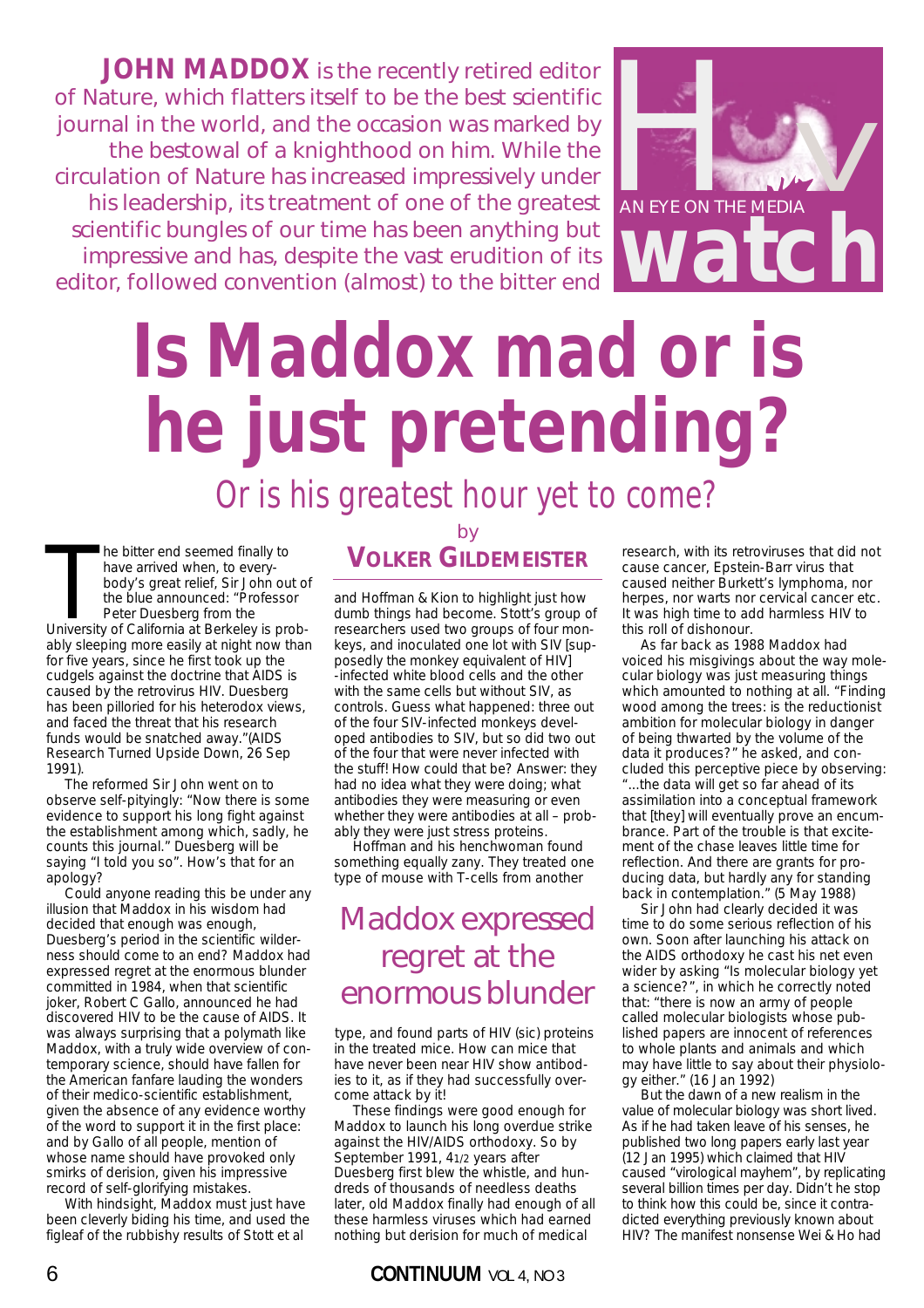churned out must be obvious to anyone.

To explain, just in case anyone has failed to see "the wood for the trees": how can HIV have been latent for the first 15 years of its existence, yet all along have been replicating furiously without ever having been noticed? Is this not the clearest example of what Maddox had complained about back in May 1988?

In his short period of enlightenment Maddox also asked: "Should molecular biologists mend their ways by resurrecting the Law of Mass Action (now conspicuous by its absence)? ... It would be a worthwhile precaution against the quantitative days that lie ahead that people should make sure that published data are capable of quantitative interpretation by those who have the zeal for that. As things are, that is far from true." (16 Jan 1992)

Tut, tut! What delicate, polite terminology to tell these overbearing Yankees from the NIH, NCI, NIAID etc. to stop churning out meaningless data. But who else than Maddox himself is responsible for this deplorable state of affairs! Or will he shuffle the blame off on Rupert Murdoch, the Yankee convert and owner of Maddox's rag, pleading force majeure. That would be a bit rich, since Nature's out and out American stablemate Bio/Technology is under no such constraint. Its scientific edi-

## *No journal would have published such a bad paper*

tor, Harvey Bialy, rightly prides himself on having kept his journal completely free of all the current AIDS alchemy.

So, what was the bottom line of Sir John's short-lived uprising against HIV on 26 September 1991? Well, er, nothing much. On the grapevine it was said he planned to give Duesberg the opportunity to state his case properly. Instead Sir John commissioned a paper entitled Does drug use cause AIDS? (11 March 1993)

No half-way decent journal would ever have dreamt of publishing such a bad paper – it was embarrassing. How could any serious scientist even attempt to quantify drug use based exclusively on self-confession (as opposed to independent verification – who would believe a drunk to tell the truth about how much he drinks, all the more so if what he did were illegal, as drugs are)? The paper lumps together drugs as disparate as marijuana, nitrites (poppers), cocaine and amphetamines (ecstasy). Marijuana is so obviously different from the others, to anyone with an ounce of common sense, because only the gaseous components (as opposed to the impurities and adulterants) are inhaled, whereas with the other three, not only the drug but also the contaminants (which will be many and varied and toxic) are ingested. Therefore, such quantitative assessment of consumption must be one of the most foolish gestures ever made. But not too foolish for Maddox to publish.

To cap it all, no mention whatever is

made of AZT, although it is crucial to the Duesberg case. Without people having been inadvertently killed in their hundreds of thousands by AZT, AIDS would by now have largely disappeared, the whole theory dismissed for its failure to produce anything useful. Without lashings of Wellcome money driving the blunder along, the AIDS bandwagon would have ground to a halt long ago.

As if the Maddox cup of self-betrayal were not full enough already, he then tries to discredit the Duesberg explanation of HIV infection in haemophiliacs, with equally ludicrous results. Someone like Maddox would know in his sleep that DNA, being a very large molecule, is sensitive to shearing (even by stirring in solution), and would certainly not survive the shear stresses occurring during freeze-drying to make Factor VIII. This would inevitably cause the DNA to be broken into smaller pieces, thereby destroying any biologically active structures which might have been present. He clearly never even considered the implications of the risible Oxford Haemophilia Study. It is so riddled with internal inconsistencies that I have known a semi-literate/numerate shop assistant fall about with laughter.

Its main finding is that HIV-positive haemophiliacs have a 10-fold greater death rate than HIV-negatives. The authors calculate a death rate of 0.8% for uninfected haemophiliacs; but they are so silly not to realise that this implies an average life-span of  $100 \div 0.8 = 125$  years – not bad going for people, who even a generation ago, generally did not reach 20! Maddox pretended not to notice and called it "A thorough study ... which for most people will be sufficient proof that the infection leads to AIDS". (7 Sep 1995)

To complete this grisly charge sheet, Maddox has recently disgraced his organ even further by publishing that most dismal scientific enterprise – the Delta Trial.



Untroubled by the insolence of Wellcome's denial of Concorde (implying that the MRC and the French had cheated) Maddox did not bat an eye-lid at one of Delta's most ridiculous conclusions. Although everybody (except Wellcome) now agrees that AZT itself kills people (or more diplomatically does 'no good'), Delta claims that adding 1/1000 of the amount of ddC to it changes everything. But only if you have not previously attempted to administer AZT alone: as they impishly call that, patients are AZT-naive. The naivety of

#### **CONTINUUM** VOL 4, NO 3

claiming that 1000 molecules of toxic AZT are changed from harmful to beneficial by just one molecule of ddC, might strike a chemist more forcefully than a physicist like Maddox, except that Maddox has at least 1000 times more savvy of contemporary medical research than an ordinary chemist has. It was the same Maddox who lectured molecular biologists that it was time for them "to mend their ways by resurrecting the Law of Mass Action conspicuous by its absence from what they publish". Whose fault is it that they do not?

For the benefit of those unfamiliar with the Law of Mass Action (and others who have forgotten) it means that one molecule

## *Maddox pretended not to notice*

of ddC can never in a million years nullify the effect of 1000 molecules of AZT. It would be like saying a tiny amount of cyanide is lethal to man, but a single molecule cannot be – everything has to be in proportion. Stupendous stuff this ddC, you might wonder: in point of fact it is like AZT, just a dummy nucleotide, synthesised in the lab to stop DNA chains from being formed.

Since Maddox is known to prefer whiskey to pills, what quirk of human nature might be at work here–

(i) personal antipathy to Duesberg? (ii) blind loyalty to Wellcome and all its works?

(iii) a case of cherchez la femme – Brenda, Lady M?

(iv) a delayed Strohman effect?

[Richard Strohman was until recently for more than 30 years Professor of Cell and Molecular Biology at Berkeley, funded throughout by the NIH, a measure of his scientific rectitude. For the last 20 years he tried to unravel the intricacies of muscular dystrophy, caused by a single defective gene. Not until he retired did he have the time to stand back and think, and realise that as a classical molecular biologist he had been labouring under completely false preconceptions of how genes work.]

Come on Maddox: collect your thoughts for a few hours and rattle off that article which will re-establish your integrity and credibility, and blow HIV right out of the water. Lots of people, especially in America, will say "the old sot has lost his marbles", but the elegant way in which you will say it will make them squirm. All the current pointless research on "how, why, perhaps, latently/billion-fold, directly/indirectly, overtly/covertly, this strain/that mutant, with/without this/that co-factor", this futile activity called 'AIDS research' will cease. Countless people will be saved, by not having to bother with a virus that cannot do anything anyway, and which does not even exist.

In classical mathematics one form of proof is reductio ad absurdum, ie. if a theory leads to an absurd conclusion, it must be wrong. How more absurd can you get, Sir John, than an average lifespan of 125 years, or that one molecule can cancel out 1000?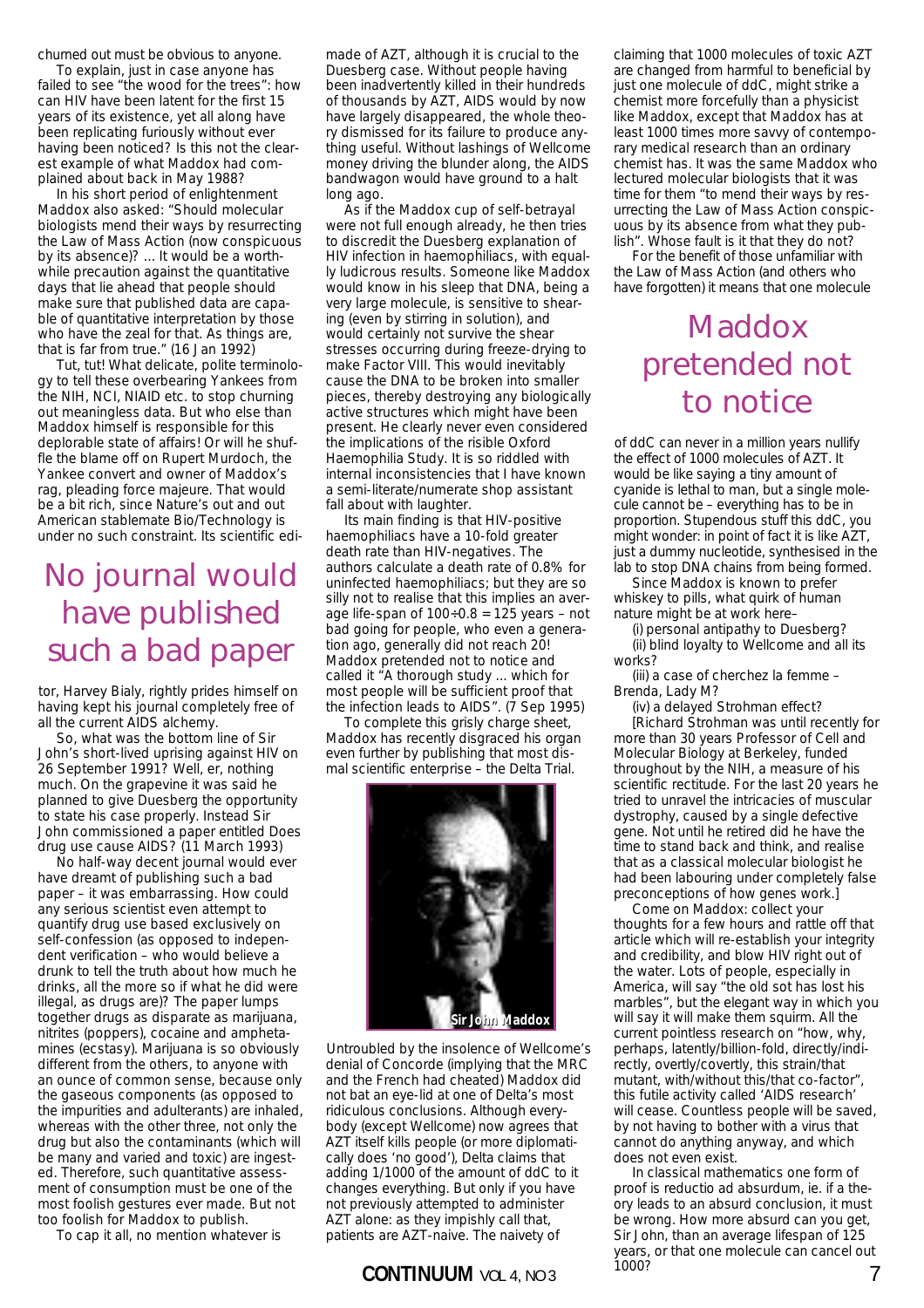# $\textrm{\textbf{F}OCUS:}$  GLOBAL CONCERN ON VIRUS ISOLATION

After Robert Gallo with Margaret Heckler, the Reagan administration's Health and Human Services Secretary, held a press conference in 1984 to announce HIV as the "probable" cause of AIDS, he succeeded in publishing an unprecedented four papers on the subject in the journal *Science*. No other scientists had had time to respond to his opinions before he made them public; but Gallo had written to the editor of *Science* concerning the virus-like particles his French competitors had presented which he was later convicted of having misappropriated, and which today are the benchmark for HIV, "no-one has ever been able to work with [the Montagnier team's] particles. Because of the lack of permanent production and characterisation, it is hard to say that they are really 'isolated' in the sense that virologists use the term".

To this day, a vitally important debate with enormous implications continues over whether a virus can be said to exist if it can't be unambiguously isolated. Proteins and genetic material (DNA and RNA) may be viral or cellular in origin. Californian AIDS dissident Professor Peter Duesberg, historically a leader in virology and genetics, has argued

brilliantly for nearly a decade that HIV cannot cause AIDS; here he responds to the challenge by *Continuum* for proof of the isolation of HIV. In the next issue, the Perth group led by biophysicist Eleni Papadopulos-Eleopulos, and German virologist Stefan Lanka, will respond.

Also in this issue, the latest paper from Professor Alfred Hässig and colleagues of the Study Group on Nutrition and Immunity in Bern, Switzerland raises serious doubts about the alleged specificity of HIV-antibodies, conventionally used not only as diagnostic markers but as an argument for the presence, and hence existence, of HIV. At least a good part of the positive reactions, they argue, are auto-antibody reactions against non-viral structures of the body.

Because Prof. Duesberg's preferred technique for retroviral isolation does not fulfil the Pasteur Institute methodology (1973) which was the criterion of the *Continuum* isolation prize, it has not been possible to grant his claim to the prize, albeit he argues that other isolation techniques exist. The reward is still available.

**245 DAYS...**  The Jody Wells Memorial Prize **MISSING VIRUS!** £1,000 Reward Blind romantics still believe HIV causes AIDS. But if "HIV" has never been isolated, what is<br>AIDS? Never isolated? You bet! A cash prize of £1,000<br>is offered to the first person finding one scientific paper establishing actual isolation of HIV. If you or a firiendly "AIDS expert" can prove<br>isolation, £1,000 is yours. In cash. In public. Interested? Pledge the money to your favourite AIDS charity, why not? We bet you'll be surprised to discover the truth. continuu CHANGING THE WAY WE THINK ABOUT AIDS **...and still waiting!**

# **Peter Duesberg Responds**

I n 1983, Montagnier et al isolated a retrovirus, now termed Human immunodeficiency virus (HIV), from a patient with lymphadenopathy and proposed that HIV may cause AIDS. Antibody against this virus has since been found in many, but not all AIDS patients<sup>1</sup> and in 17 million healthy people<sup>2</sup>.

Eleni Papadopulos, Val Turner, John Papadimitriou, David Causer, Bruce Hedland-Thomas & Barry Page<sup>3</sup> and Stefan Lanka<sup>4</sup> maintain that the very existence of HIV is dubious because (i) HIV has not been properly isolated and thus could not have been properly identified (according to Papadopulos et al: "HIV has never been isolated as an independent particle separate from everything else"<sup>3</sup>); and (ii) antibodies against HIV are not specific<sup>5</sup>. They submit that the following evidence is not "specific" for HIV: identifying in the growth medium of infected human cell cultures either the existence of virus-like particles with the electron microscope, or of reverse transcriptase associated with such particles, or of certain HIV antigens or proteins associated with particles, because each of these could be cellular materials or could be from cell-borne (endogenous) retroviruses other than HIV.

Indeed, each of these criteria could reflect another retrovirus, and some of these criteria, eg. particles and proteins, could reflect non-viral material altogether.

However, the Papadopulos-Lanka challenge, that HIV does not exist, fails to explain (i) why virtually all people who contain HIV DNA also contain antibodies against Montagnier's HIV strain – the global standard of all HIV tests – and (ii) why most, but certainly not all people who lack HIV DNA contain no such antibodies. The presence of HIV-reactive antibodies in some uninfected people reflects an inherent limitation of tests for antibodies against viruses and other microbes. Since even the simplest microbes display thousands of antibody docking sites, termed "epitopes", antibodies against a given microbe may cross react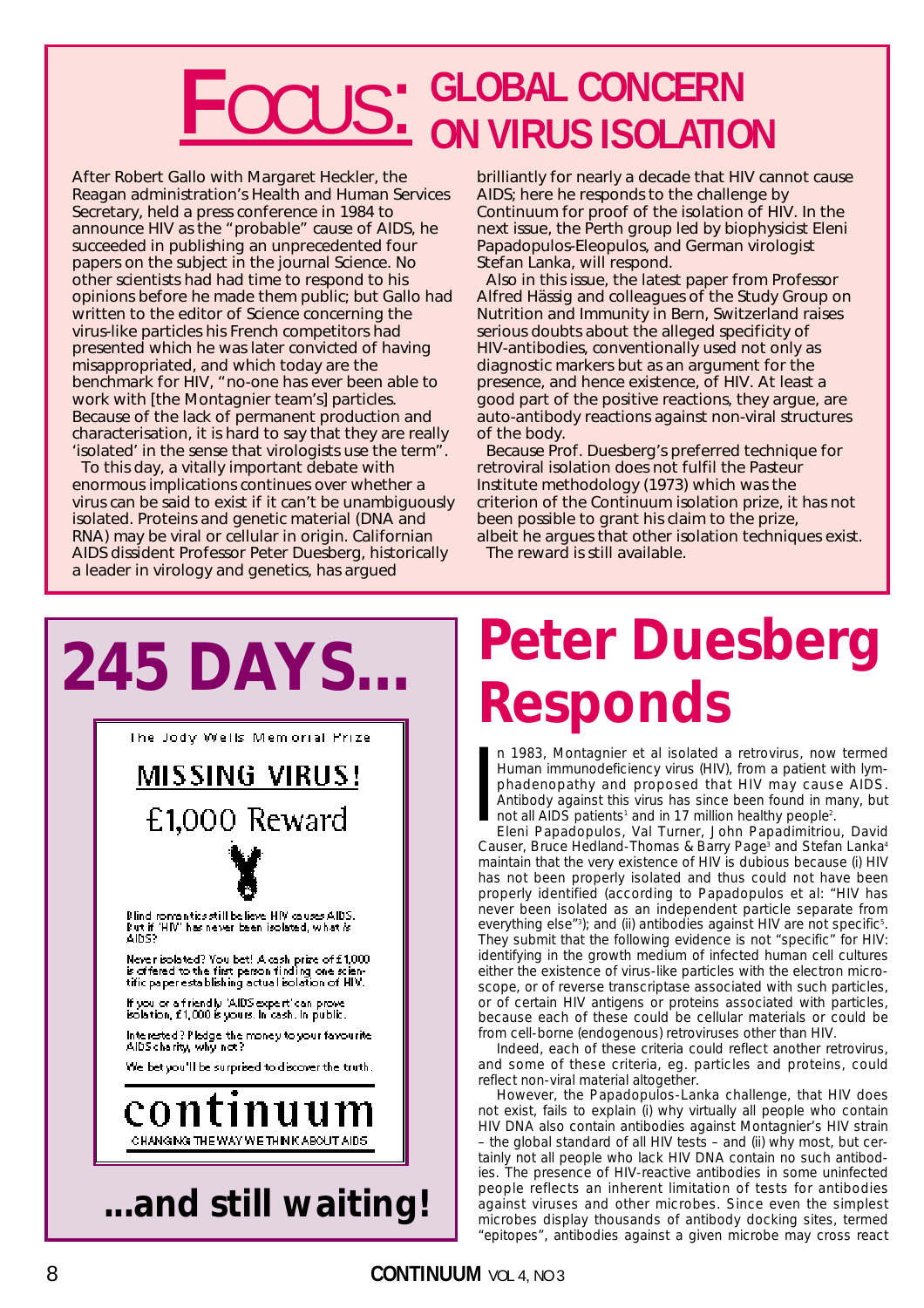## **F**OCUS: VIRUS SEARCH

with an otherwise unrelated microbe if the two share some epitopes.

In view of the current controversy about the identification of HIV, the British AIDS magazine Continuum has offered in its Jan/Feb 1996 issue a "Missing virus! £1000 Reward"<sup>6</sup> for proof of

the isolation of HIV, and the reward was reposted "105 days later...we're still waiting"7 in the March/April, 1996 issue together with my preliminary "Reward claim... Cordially yours, Peter Duesberg"<sup>8,9</sup>. The stakes have since been raised considerably by a private reward of £10,000 from Alex Russell from the DMS Watson Library, University College London<sup>10</sup>, and have now been raised even further by a £25,000 reward from James Whitehead from the International AIDS Freedom Network (IAFN), London<sup>11,12</sup>

Here I take up these challenges. I will argue that HIV exists, and has been properly identified as a unique retrovirus on the grounds that (i) it has been isolated – even from its own virion structure – in the form of an infectious, molecularly cloned HIV DNA that is able to induce the synthesis of a reverse transcriptase containing virion, and (ii) that HIV-specific, viral DNA can be identified only in infected, but not in uninfected human cells. In view of this I can

base my case for the isolation of HIV on the most rigorous method available to date, i.e. molecular cloning of infectious HIV DNA, rather than only on the much less stringent, traditional "rules for isolation of a retrovirus ... discussed at the Pasteur Institute, Paris, in 1973" that were stated criteria of isolation in Continuum's missing virus reward<sup>6</sup>. Indeed I will show that molecular cloning of infectious HIV DNA exceeds the criteria of the old "Pasteur rules".

#### (I) ISOLATION OF HIV

The existence of the retrovirus HIV predicts that HIV DNA can be isolated from the chromosomal DNA of infected cells. This prediction has been confirmed as follows: Full-length HIV-1 and HIV-2 DNAs have been prepared from virus-infected cells and cloned in bacterial plasmids<sup>13-15</sup>. Such clones are totally free of all viral and cellular proteins, and cellular contaminants that co-purify with virus. These clones produce infectious virus that is neutralized by specific antisera from AIDS patients. For example, virus produced by infectious HIV-2 DNA is neutralized only by antiserum from HIV-2 but not from HIV-1-infected people<sup>15</sup>.

Since infectious HIV DNA has been isolated from infected human cells that is free of HIV's own proteins and RNA as well as from all cellular macromolecules, HIV isolation has passed the most vigorous standards available today. In other words these infectious DNA clones meet and exceed the isolation standards of the traditional "Pasteur rules". Isolation of infectious HIV DNAs is theoretically the most absolute from of isolation – it is the equivalent of isolating the virus' soul, its genetic code, from the virus' body, the virus particle. Thus HIV isolation based on molecular cloning exceeds the old standards defined as "Pasteur rules" by Continuum.

#### (II) IDENTIFICATION OF HIV

The existence of HIV predicts that infected cells contain a unique, virus-specific DNA of 9150 nucleotides that cannot be detected in DNA of uninfected human cells. The probabilities that cellular DNA and other viral DNAs would contain the same sequence of 9150 nucleotides is 1 in  $4^{9150}$ , or 1 in  $10^{4500}$  – extremely close to zero! Since the odds that a given nucleotide of any DNA is either A,G,C or T are in 1 in 4, the odds that any DNA has the same sequence of 9150 nucleotides as HIV-1 or HIV-2 are only 1 in 49150.

Thanks to the outrageous interest in HIV as the hypothetical cause of AIDS, many investigators have sought specific HIV DNA in humans with and without AIDS in an effort to confirm the rather unreliable HIV antibody-test.<sup>1,5</sup>.



*Prof. Peter Duesberg*

But because only 1 in 100 T-cells are ever infected in humans, virtually all such studies use Kary Mullis' polymerase chain reaction, a technique that is designed to amplify a DNA-needle into a DNA-haystack. Such efforts have confirmed the existence of HIV-specific DNA in most (not all) antibody-positive persons with

and without AIDS – but not in the DNA of antibody-negative people. For example Jackson et al have tested blood cells of 409 antibody-positives including 144 AIDS patients and 265 healthy people. In addition 131 antibody-negatives were tested. HIV-specific DNA subsets – defined in size and sequence by HIV-specific primers (start signals for the selective amplification) – were found in 403 of the 409 antibody-positives, but in none of the 131 antibody-negative people<sup>16</sup>.

The high sequence specificity of HIV DNAs is translated into the specificity of their proteins, eg. antibodies against HIV-1 do not neutralize HIV-1 and vice versa<sup>15</sup>.

#### IN CONCLUSION

HIV has been isolated by the most rigorous method science has to offer. An infectious DNA of 9.15 kilo bases (kb) has been cloned from the cells of HIV-antibody-positive persons, that – upon transfection – induces the synthesis of

an unique retrovirus. This DNA "isolates" HIV from all cellular molecules, even from viral proteins and RNA. Having cloned infectious DNA of HIV is as much isolation of HIV as one can possibly get. The retrovirus encoded by this infectious DNA reacts with the same antibodies that crossreact with Montagnier's global HIV standard, produced by immortal cell lines in many labs and companies around the world for the HIV-test. This confirms the existence of the retrovirus HIV.

The uniqueness of HIV is confirmed by the detection of HIVspecific DNA sequences in the DNA of most antibody-positive people. The same DNA is not found in uninfected humans, and the probability to find such a sequence in any DNA sample is 1 in 4<sup>9500</sup> – which is much less likely than to encounter the same water molecule twice by swimming in the Pacific ocean every day of your life.

The existence of an unique retrovirus HIV provides a plausible explanation for the good (not perfect) correlation between the existence of HIV DNA and antibodies against it in thousands of people that have been subjected to both tests. The Papadopulos-Lanka challenge fails to explain this correlation.

Ergo: The Papadopulos-Lanka challenge is rejected. HIV exists **c**and has been isolated.

#### **References**

1. Duesberg PH: The HIV gap in national AIDS statistics. Bio/Technology 11:955-956 (1993). 2. World Health Organisation: The current Global Situation of the HIV/AIDS Pandemic.

Geneva (Jan 1995).

3. Papadopulos-Eleopulos E, Turner VF, Papadimitriou JM, Causer D, Hedland-Thomas B and Page BAP: A critical analysis of the HIV-T4-cell-AIDS hypothesis, Genetica 95:5-24 (1995).

4. Lanka S: HIV reality or artifact? Continuum, 3/1:4-9 (April/May 1995). 5. Papadopulos-Eleopulos E, Turner VF and Papadimitriou JM: Is a positive Western blot proof of HIV infection? Bio/Technology 11:696-707 (1993).

6. The Jody Wells Memorial Prize: Missing Virus! £1,000 Reward. Continuum 3/5:4 (Jan/Feb 1996). 7. Christie H: 105 days ... we're still waiting. Continuum 3/6:5 (March/April 1996).

- 8. Duesberg P: Reward Claim (letter). Continuum 3/6:18 (Mar/April 1996). 9. Christie H: Letter to Peter Duesberg (1996). 10. Alex Russell: Letter to Peter Duesberg (2/28/96).
- 
- 11. Letter from Fred Cline, San Francisco, Representative of the IAFN (2/4/96).
- 

12. Alex Russell: Letter to Fred Cline, undated (April 1996).<br>13. Fisher AG, Collalti E, Ratner L, Gallo RC and Wong-Staal F: A molecular clone of<br>HTLV-III with biological activity. Nature (London) 316:262-265 (1985).<br>14.

15. Barnett SW, Quiroga M, Werner A, Dina D and Levy JA: Distinguishing features of

an infectious molecular clone of the highly divergent and noncytopathic human<br>immunodeficiency virus type 2 UC1 strain. J. Virol. 67:1006-1014 (1993).<br>16. Jackson JB, Kwok SY, Sninsky JJ, Hopsicker JS, Sannerud KJ, Rhame F 19 (1990).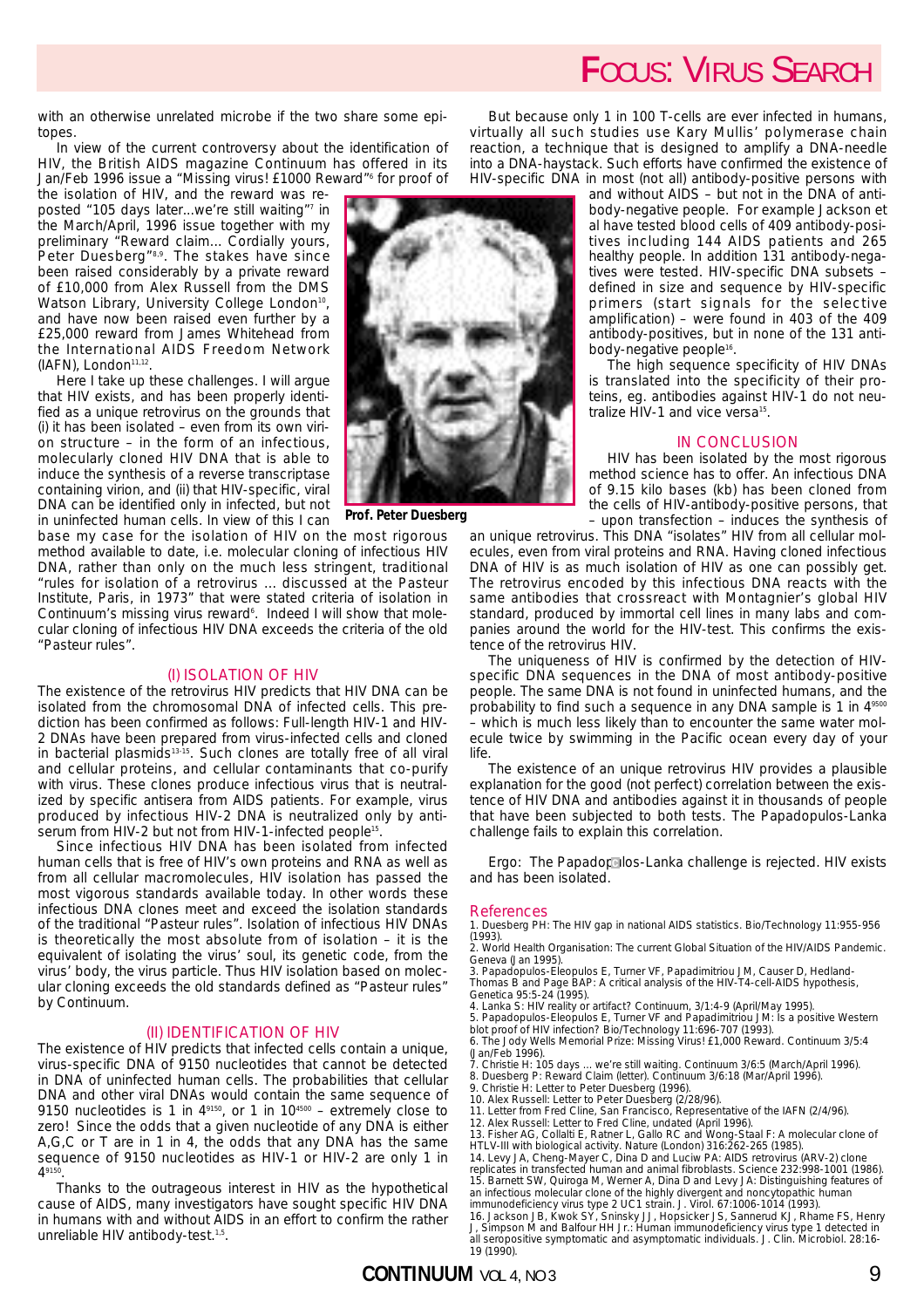## **F**OCUS: VIRUS SEARCH

# HIV-can you be more specific?

Open Questions Concerning the Specificity of anti-HIV Antibodies: Do they belong to the group of autoantibodies against cellular structures?

#### by Prof. A. Hässig, Prof. Liang Wen-Xi, Dr. Kurt Stampfli and Dr. H. Kremer

Wo years ago the working group of G M Shearer demonstrated that autoantibodies in the serum of patients with lupus erythematosus (an autoimmune disease), and in the serum of mice with experimentally induced lupus erythemat wo years ago the working group of G M Shearer demonstrated that autoantibodies in the serum of patients with lupus erythematosus (an autoimmune disease), and in the serum of mice with experimentally induced lupus erythematosus, are capable of reacting specifically with glycoof antibodies with anti-HIV specificity against gp120 and the associated peptides in lupus erythematosus disseminatus is an indication that the anti-HIV antibodies can be formed within the framework of B-cell activations in systemic autoimmune diseases. Thus the question arises whether anti-HIV antibodies should generally be classified in the large group of autoimmune antibodies against cellular structures. These are described as antinuclear autoantibodies.<sup>2,3</sup>

Lupus erythematosus disseminatus is the prototype of a systemic autoimmune disease with widespread involvement of the different organ systems. This group of diseases also includes rheumatoid arthritis, Sjögren's syndrome, scleroderma and mixed forms of inflammatory diseases of the connective tissues. In these diseases, as a result of an activation of polyclonal B-cells, one finds a large number of humoral autoantibodies against cellular and extracellular structures.

#### **HUMORAL AUTOANTIBODIES IN AIDS**

In their review of chronic infections and autoimmunity, M Abu-Shakra and Y Shoenfeld mention that the following autoantibodies have been found in AIDS patients: antinuclear autoantibodies, rheumatoid factors, antibodies against erythrocytes, platelets, granulocytes and lymphocytes (T-cells), as well as antibodies against sperms<sup>4</sup>. In fact, there is extensive literature available on humoral antibodies in AIDS patients, in which autoantibodies against actin, myosin, trinitrophenol and thymosin have also been described<sup>5-7</sup>. In addition, in many works attention is drawn to the close connection between retroviruses and autoimmune diseases, without it being possible to explain the pathogenic mechanisms of these relation- $\mathsf{ships}^8$ .

**HORIZONTAL TRANSMISSION OF HIV STRUCTURES AS TRIGGERING FACTORS FOR AUTOIMMUNE REACTIONS** RNA viruses which are transcribed by reverse transcriptase into the DNA of the host genome, where they are integrated as endogenous

self-structures, are known as retroviruses<sup>9</sup>. For this reason the horizontal transmission of retroviruses may be considered as the transmission of genetic structures between individuals of the same species. The immunological reactions occurring in retroviral infections are therefore to be considered as alloimmune reactions and thus have to be classified as regularities of transplantation immunology. In this respect it is seen that immune-competent recipients of transplants react with an effective cellular immune response and thereby reject the transplant. Moderately immunosuppressed recipients of transplants, such as those under longterm treatment with cyclosporin, for example, are able to live with their transplant for long periods without problems. In contrast, transplant recipients with pronounced suppression of their cellular immune reactions are as a rule adversely affected by the activated immune system of the transplant, within the framework of a "graft versus host" reaction, which at worst can lead to the death of the patient<sup>10</sup>. In blood transfusions, the elimination of alloreactive genetic structures of the donor through cellular immune reactions of the recipient is the norm. "Graft versus host" reactions (GVHRs) are extremely rare.

#### **ACUTE AND CHRONIC "GRAFT VERSUS HOST" REACTIONS (GVHRs)**

The study of GVHRs in mice that were injected with lymphocytes from the parent animals has provided important insights into the mechanisms involved in acute and chronic GVHRs. With the injection of donor lymphocytes which show differences in MHC loci of Classes I and II, from the recipient animals, an acute lethal immunosuppressive GVHR occurs in the receiver animals, characterised by anaemia and hypogammaglobulinaemia, with increased mortality due to increased susceptibility to infections. If the difference between the donor lymphocytes and the recipient lymphocytes is limited to MHC loci of Class II a chronic GVHR develops, with stimulation of the polyclonal B-cells and the formation of humoral autoantibodies within the framework of a lupus-like syndrome. The stimulation of the formation of autoantibodies is due to the long-term persistence of alloreactive T-4 cells<sup>11</sup>.

#### **THE SIGNIFICANCE OF THE SHIFT IN THE TH-1/TH-2 EQUILIBRIUM IN SYSTEMIC AUTOIMMUNISATION**

As we have shown in our previous studies, an acquired suppression of the cellular immune reactions is the leading factor in the pathogenesis of AIDS<sup>12</sup>. In this, the opposing behaviour of the humoral and the cellular immune reactions plays a decisive role. Characteristic for this is the behaviour of the cytokine profile of the Th-1 and the Th-2 cell-groups of the CD4+ helper cells. The Th-1 cells produce primarily IL-2, IL-12 and IFNg and through them stimulate the cellular immune reactions. The Th-2 cells produce mainly IL-4, IL-6 and IL-10, and through them stimulate the humoral (antibody) immune reactions. The Th-1/Th-2 equilibrium of the cytokine production of CD4+ lymphocytes is subject to the stress-induced neuroendocrine control of the immune system. Here, the relationship between cortisol and dehyro-epiandosterone (DHEA) plays the decisive role.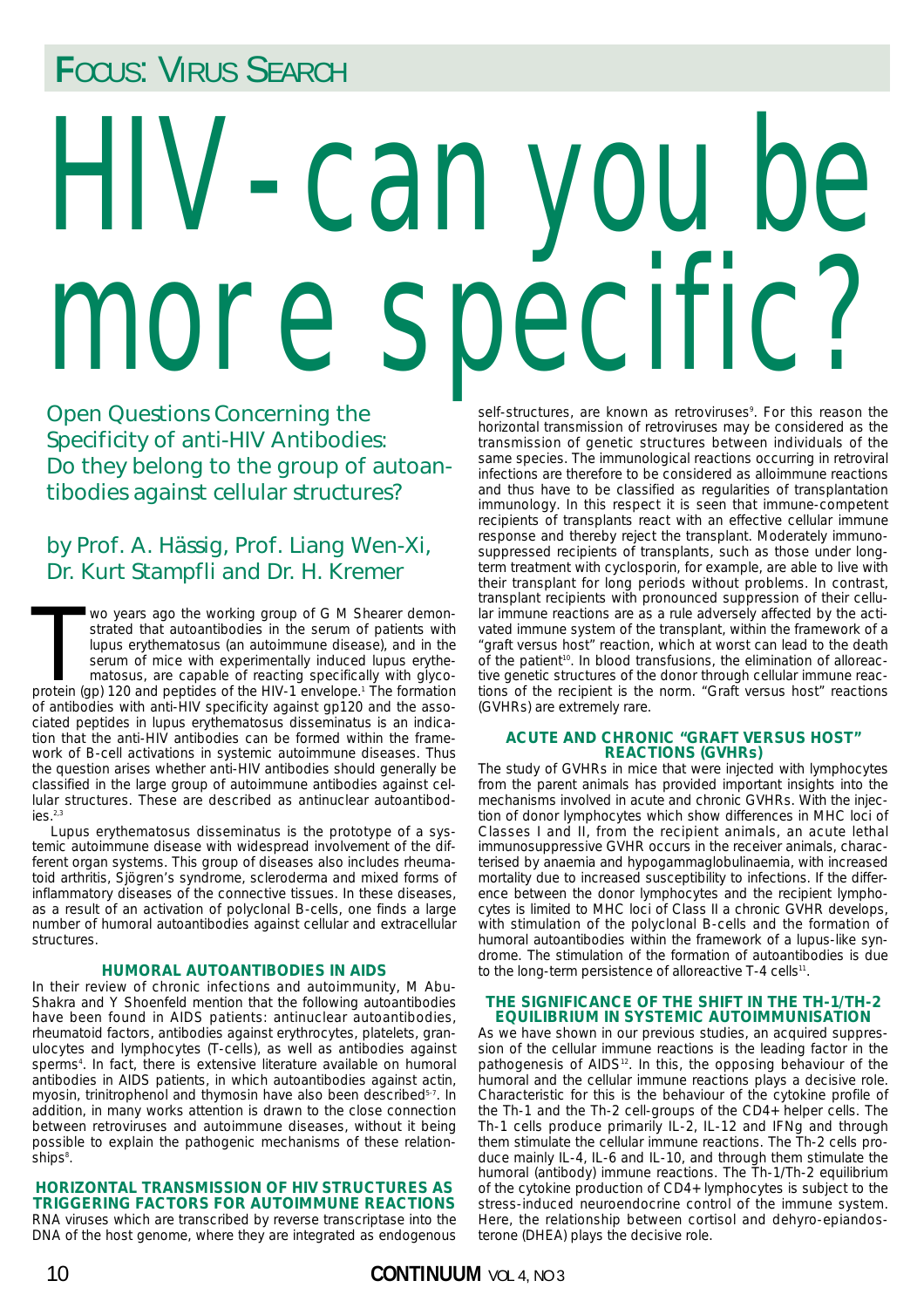As explained earlier, the study of alloimmune reactions in rodents has shown that systemic autoimmunisations are associated with a shift in the Th-1/Th-2 equilibrium of the CD4+ lymphocytes. Chronic "graft versus host" reactions show an MHC Class-II-induced activation of the B-cells with increased IL-4 and decreased IL-2 activity. The excess of T-2 cells triggers the formation of antinuclear autoantibodies within the framework of lupus-like inflammatory reactions<sup>11</sup>

Extensive literature is available on the activation of autoimmune reactions within the framework of infectious and toxic inflammations4 . We are grateful to A Schaffner and B Rager-Zisman for an excellent review on virus-induced autoimmunity<sup>13</sup>. Of special interest for the pathogenesis of AIDS in haemophiliacs are recent works on the activation of autoimmune reactions in hepatitis C14. The toxic induction of autoimmune reactions has for several years been the field of research of E Gleichmann who, with his working-group, has shown that toxic-induced autoimmune reactions behave in the same way as alloimmune diseases, whereby in both cases a Th-2 profile of the CD4+ helper cells plays the central role<sup>15</sup>.

The close connection between our retroviruses and autoimmune rheumatic diseases gave rise to discussions as to whether endogenous retroviruses play a role in the aetiology of these diseases. However, no conclusive results were obtained in this respect<sup>16</sup>. The contrary idea, that antiretroviral antibodies should be classified in the large group of the autoimmune antibodies has to our knowledge not been considered up till now.

#### **YIN-YANG SHIFTS OF MACROPHAGE ACTIVITY AS TRIGGERING FACTORS FOR AUTOIMMUNE DISEASES**

As already mentioned, during the last ten years it has been recognised that in immune reactions a state of equilibrium exists between B-cell-dependent humoral and T-cell-dependent cellular immune reactions, which in all stress reactions is shifted in favour of the humoral immune reactions and to the disadvantage of the cellular immune reactions. Immune competence is defined as a state of equilibrium between humoral and cellular immune reactions<sup>17</sup>

The processing of the cell fragments resulting from the continuous cell metabolism is a permanent physiological task of the immune system. The human organism consists of about 1014 cells<sup>18</sup>. The around 10<sup>12</sup> apoptotic cell fragments that are produced daily are recognised by the cytotoxic T-cells originating from the thymus and by the natural killer cells, and are transmitted to the macrophages, which process them without any signs of inflammation. The macrophage activity corresponds to the Yin situation. It is trophotropic and anabolic (such reactions involve the formation of body constituents).

In contrast, every stress-induced adjustment of the immune system to the elimination of exogenous "non-self" structures by humoral antibodies produced from B-cells is a special, temporary task of the immune system. It is always associated with an inflammatory activation of the macrophages. In this process the stress-induced hypercorticolism causes a reduction of the Th-1 lymphokines IL-2, IL-12 and IFNg. In the macrophages this causes an increased release of  $0<sub>2</sub>$  radicals and inflammation mediators such as IL-1 and TNFa. At the same time this neuroendocrine situation weakens the containment capacity of the macrophages towards their intracellular micro-organisms. In addition, their defence against opportunistic micro-organisms is impaired. This macrophage activity corresponds to the Yang situation. It is ergotropic and catabolic and is generally described as an acute-phase reaction.

The Th-1 cytokine profile of the CD4+ lymphocytes corresponds to the Yin situation of the macrophage activity, while the TH-2 profile corresponds to the Yang situation of this activity<sup>19</sup>.

According to what has been said, autoimmune diseases are to be understood as being the pathological effects of a continuous inflammatory macrophage activity, in which the increased performance of the immune system is directed towards endogenous structures.

In systemic autoimmune diseases such as lupus erythematosus disseminatus the persistent hyperactivity of the B-cell functions is the principal factor responsible for these conditions.

## **F**OCUS: VIRUS SEARCH

From what has been said, it emerges that there is much that speaks for the fact that the close association between retroviral diseases and autoimmune diseases is due to the same mechanism of a continuous hyperactivity of the B-cell functions. It should therefore be worthwhile to seriously address the question whether the anti-HIV antibodies can retain the individual identity accorded them up until now, or whether they should be classified in the large group of humoral autoantibodies against cellular structures. In this respect, clarification of the relationship of the retroviral proteins to the endogenous proteins plays a central role.

#### **RELATIONSHIPS OF THE GLYCOPROTEIN GP120 OF THE HIV ENVELOPE TO ACTIN**

In their work on the occurrence of anti-HIV antibodies with specificity against gp120 and the accompanying peptides in patients with lupus erythematosus disseminatus, the working-group of G M Shearer has shown that these antibodies differ from the anti-DNA autoantibodies of these patients<sup>1</sup>. As a result of this the question of the specificity of this autoantibody population remained unanswered. The following arguments serve to indicate that these could be anti-actin autoantibodies. Glycoprotein 120 and protein 41 are generally considered to be fission products of protein 160, which is found in virally infected cells but not in the infectious virus itself. Protein 120 is found only on the surface of protrusions occurring with the exocytosis of virus-like particles, but not in the released particles themselves<sup>20</sup>. Thus the question arises whether these glycoproteins, which are described as envelope proteins of the retroviruses, are endogenous proteins. In the first description of the human immunodeficiency viruses (HIVs) by the working-group of L Montagnier, they mentioned the possibility that "the 45k protein may be due to contamination of the virus by cellular actin, which was present in immunoprecipitates of all the cell extracts"21. In fact, the oxidation of cellular sulphydryl groups leads to the polymerisation of actin, so that the binding of anti-actin autoantibodies has been suggested as a sensitive method for the indication of a lymphocyte activation<sup>22-25</sup>.

Anti-actin antibodies are found in healthy individuals, but also especially in patients with autoimmune diseases. In the latter cases their antibody profile speaks against cross-reactivity with viral antigens. In all probability they are natural autoantibodies<sup>26</sup>. They are particularly common in patients with chronic forms of hepatitis, where they play the same role as disease indicators as do the anticardiolipin antibodies in syphilis<sup>14</sup>

In order to explain the relationship of the demonstration of anti-HIV antibodies to viral or non-viral endogenous structures it seems to us to be essential to address, on a sound basis, the question of the anti-actin activity of anti-HIV antibodies against the envelope proteins of HIVs.

Based on these considerations, the sine qua non of an HIV infection in a case of AIDS is in our opinion invalid. Pathogenically, stress-induced suppressions of the cellular immune reactions are to be placed at the beginning of the process. Besides the weakening of the defences against latent infections and opportunistic micro-organisms, the impairment of the thymus-dependent immune functions causes an activation of the polyclonal B-cells, which in turn gives rise to autoimmune reactions with increased production of humoral autoantibodies. The increase in the anti-HIV antibody level is to be understood as a marker of this activation of the polyclonal B-cells. Therefore efforts aimed at the prevention of AIDS have to be directed primarily towards the correction of stress-induced suppressions of the cellular immune reactions, whereby suppression of the inflammatory activation of the macrophages is the most important objective<sup>27</sup>

Finally, we would like to draw attention to the fact that at the time when the working-groups of L Montagnier and R C Gallo were developing the anti-HIV antibody test, it was widely believed that any synthesis and release of reverse transcriptase was an indication of the active production of retroviruses. Today, however, we know that RNA-controlled DNA polymerases fulfil certain physiological functions, for example as telomerases in the stabilipriysiological functions, for example as telemerases in the stagin-<br>sation of the extremities of chromosomes<sup>28</sup>. It is therefore of inter-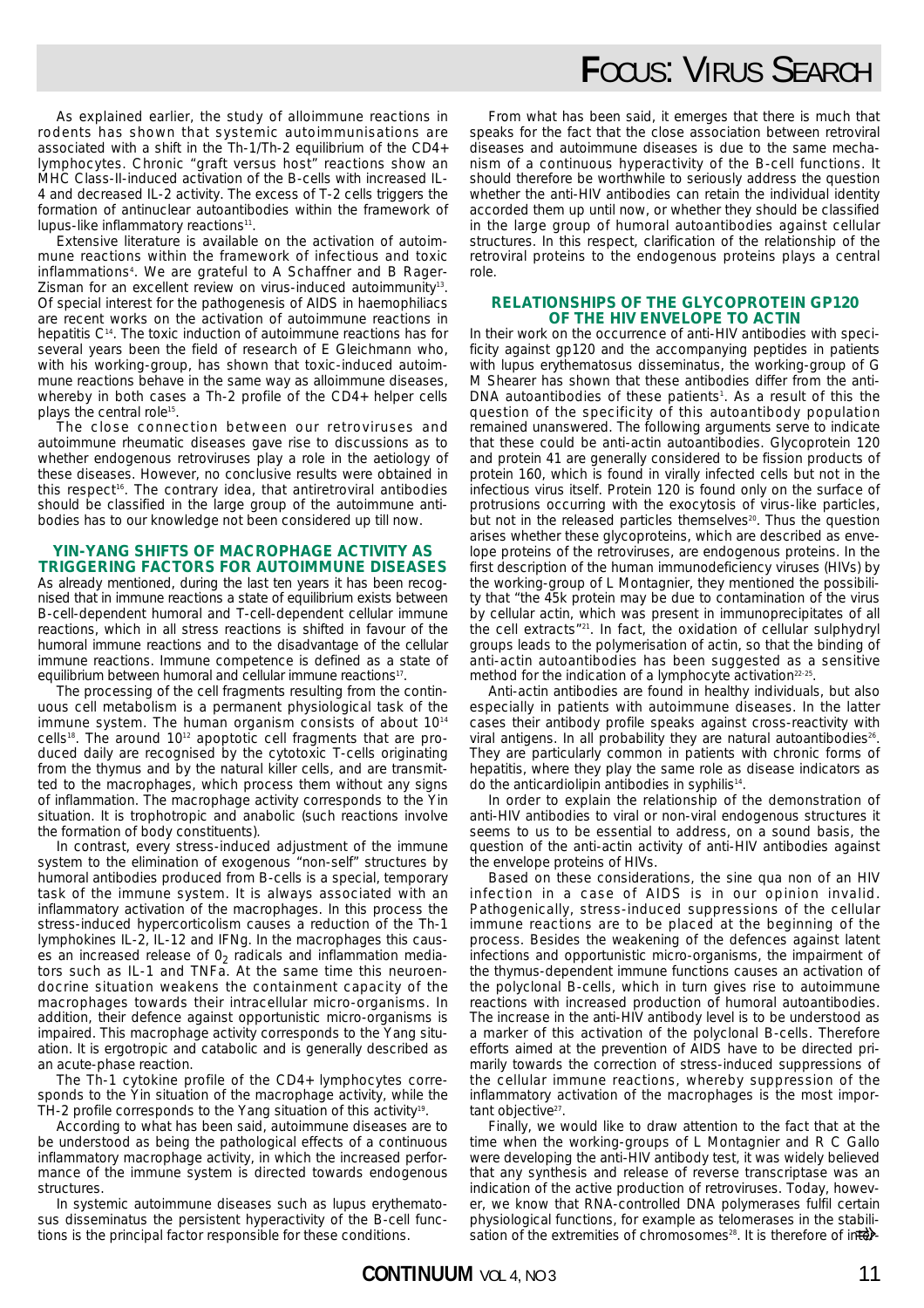## **F**OCUS: VIRUS SEARCH

est to consider this particular viewpoint in a critical examination of the development of these tests at that time.

#### **SUMMARY**

Two years ago the working-group of G M Shearer demonstrated that antibodies in the serum of patients with lupus erythematosus and in the serum of mice with experimentally induced lupus erythematosus are capable of reacting specifically with glycoproteins 120 and peptides from the HIV-1 envelope. On the basis of these observations we put to ourselves the question whether this group of anti-HIV antibodies are to be considered as autoantibodies against cellular structures.

A literature search has shown that humoral autoantibodies occur frequently in patients with AIDS and display the same specificities as in patients with systemic autoimmune diseases.

We would further point out that the horizontal transmission of HIV structures can act as the trigger for alloimmune reactions, whereby in

#### References

1. Bermas BL, Petri M, Bergofsky JA, Walsman A, Shearer GM, Mozes E. Binding of<br>Glycoprotein 120 and Peptides from the HIV-1 Envelope by Autoantibodies in Mice with<br>Experimentally Induced Systemic Lupus Erythematosus and i

AIDS Res. Human Retroviruses 10:1071-1077 (1994). 2. Tan EM: Autoantibodies to nuclear antigens (ANA): Their immunology and medicine.

Adv. Immunol. 1982; 33:167-240.<br>3. Tan EM: Antinuclear antibodies: Diagnostic markers for autoimmune diseases and<br>probes for cell biology. Adv. Immunol. 1989; 44:93-151.<br>4. Abu-Shakra A, Shoenfeld. Chronic infections and a

55:285-313.

5. Matsiota P, Chamaret S, Montagnier L. Avrameas S. Detection of natural autoantibodies in the serum of anti-HIV-positive individuals. Ann. Inst. Pasteur/Immunol 1987; 138:223- 233.

6. Calabrese LH. Autoimmune manifestations of human immune deficiency virus (HIV)

infection. Clinics Lab. Med. 1988; 8:269-279.<br>7. Papadopulos-Eleopulos E, Turner VF, Papadimitriou JM. Is a positive Western blot proof<br>of HIV infection? Bio/Technol. 1993; 11:696-707.

8. Krieg AM, Steinberg AD: Retroviruses and autoimmunity. J. Autoimmunity 1990; 3:137- 166.

9. Levy JA: The Retroviridae Vol 4 (Ed0 in the Viruses: Series Eds Fraenkel-Conrat H and Wagner RR. New York Plenum 1995.

10. Roitt OI, Brostoff J, Male D: Immunology, 4th ed. London: Mosby 1996. 11. Rozendaal L, Pals ST, Gleichmann E, Melief CJM. Persistence of allospecific helper T cells is required for maintaining autoantibody formation in lupus-like graft-versus-host dis-ease. Clin. exp. Immunol. 1990; 82:527-532.

12. Hässig A, Liang Wen-Xi, Stampfli K. Ueberlegungen zur Pathogenese und Prävention von AIDS. Schweiz.Zschr.GanzheitsMed 1995; Nr. 6:298-306.

13. Schaffner A, Rager-Zismann B: Virus-induced autoimmunity, Rev. Infect. Dis. 1990; 12:204-222.

14. Clifford BD, Donahue D, Smith L et al. High prevalence of serological markers of autoimmunity in patient with chronic hepatitis. Hepatol. 1995; 21:613-619.

recipients with severely suppressed cellular immune reactions "graft versus host" reactions can appear, with the development of humoral alloimmune reactions.

Furthermore, we have shown that autoimmune reactions have to be considered as pathological effects of a continuous inflammatory macrophage activity, whereby the increased performance of the immune system for the elimination of exogenous "non-self" structures is directed against endogenous structures. In this connection, in systemic autoimmune diseases such as lupus erythematosus the principal factor involved is the continuous hyperactivity of the B-cell functions.

Finally, we have shown that many observations point to the fact that anti-HIV antibodies with specificity against gp120 and the associated peptides are autoantibodies against cellular actin.

*The authors are grateful for the support given to this work by the*

*Hans Eggenberger Foundation in Zurich.*<br>15. Goldman M, Druelt P, Gleichmann E. TH-2 cells in systemic autoimmunity: insights<br>from allogeneic diseases and chemically induced autoimmunity. Immunol. Today 1991; 12:223-227.

16. Venables P, Brookes S. Retroviruses: Potential aetiological agents in autoimmune<br>
rheumatic disease. Brit. J. Rheumatol. 1992: 31:841-846.

rheumatic disease. Brit. J. Rheumatol. 1992; 31:841-846.<br>17. Hässig A, Liang WX, Stampfli K. Stress-induced suppression of the cellular immune<br>reactions. Med. Hypothes. 1995; im Druck.<br>18. Lehner CF: Zellteilungen in mehrz

20. Pinter A, Honnen WJ, Tilley SA et al. Oligomeric structure of gp41, the transmembrane<br>protein of human immunodeficiency virus type 1. J. Virol. 1989; 63:2674-2679.<br>21. Barré-Sinoussi F, Chermann JC, Rey F et al. Isolat

220:868-871.

22. Papadopulos-Eleopulos E, Turner VF, Papadimitriou JM: Oxidative stress, HIV and Expression and the state of the state of the state of the SAIDS: Res. Immunol. 1992; 143:145-148.<br>23. Hinshaw Db, Burger JM, Beals TF, Armstrong BC, Hyslop PA. Actin polymerization in

23. Hinshaw Db, Burger JM, Beals TF, Armstrong BC, Hyslop PA. Actin polymerization in<br>cellular oxidant injury. Arch. Biochem. Biophys. 1991; 288:311-316.<br>24. Bach MA, Lewis DE, McClure JE, Parikh N, Rosenblatt HM, Shearer

jects reveals polyreactivity with microfilament-associated proteins. Clin. Immunol. Immunopathol. 1995; 74:193-201.

27. Hässig A, Liang WX, Stampfli K: Can we find a solution to the HIV-AIDS controversy? Med. Hypotheses: in print (1996).

28. Greider CW, Blackburn EH. Telomere, Telomerase und Krebs. Spektrum der Wissenschaft, April 1996:30-36.

## **HAVE YOU TAKEN AZT? Joining the court cases will keep litigation costs down**

**Graham Ross, of the Ross Park Legal Partnership specialising in medico-legal, product liability, environmental, personal injury and group action cases, explains the developments in the pursuit of justice around AZT. The more people join the process, the more likely a successful outcome.**

We are acting in a small number of AZT-related cases, some of which are now in court. These cases all relate to the prescribing of AZT to persons who were asymptomatic at the time and have subsequently become severely ill and, in most cases, died. The allegation is that significant damage was caused by the drug as opposed to the virus.

The allegation that the drug can play a major role in causing illness is no longer as controversial as it may originally have been. The Concorde study showed that there was no benefit in providing AZT to asymptomatics, in the sense that it did not delay the onset of illness, and now the Concorde follow-up study will reveal, according to the paper presented at Copenhagen last year by one of the Concorde team, Janet Darbyshire, that they have seen a significant excess of deaths in the group studied who had taken AZT whilst asymptomatic.

All these cases are covered by Legal Aid. An important consideration for the Legal Aid Board is to be satisfied that the cost of this litigation is not so excessive as to make the litigation unjustifiable. Whilst the cost in respect of the running of the general issues in these cases is high (on account of the complex medical and scientific issues) they are divided amongst all clients. The more cases, the lower the cost per case.

However, there is still a rather small number of cases so far going forward with the result that the proportion of costs borne by each client is higher than it ought to be. It is possible, and this has happened in other group-type actions, that the Board may decide that, whatever the merits of the cases, the pro rata share is too high and, as a result, withdraw support. If this were to happen then the litigation could not be taken forward and the opportunity to examine these important issues would be lost.

In view of this I would like to say to anyone who considers that they may wish to take action but have remained on the sidelines on a "wait and see" basis, that they make a decision to instruct a solicitor as soon as possible. Quite apart from the fact that the delay could prejudice claims (time limits do apply) we need more people to come forward to help share the cost burden. As part of a network called ALERT we have organised a team of twenty four solicitors around the country and clients can be referred to a local member firm. We are very happy to talk through cases on the telephone at no cost or commitment.

If anybody wishes to discuss this they can contact me or my team on 0151 284 8585.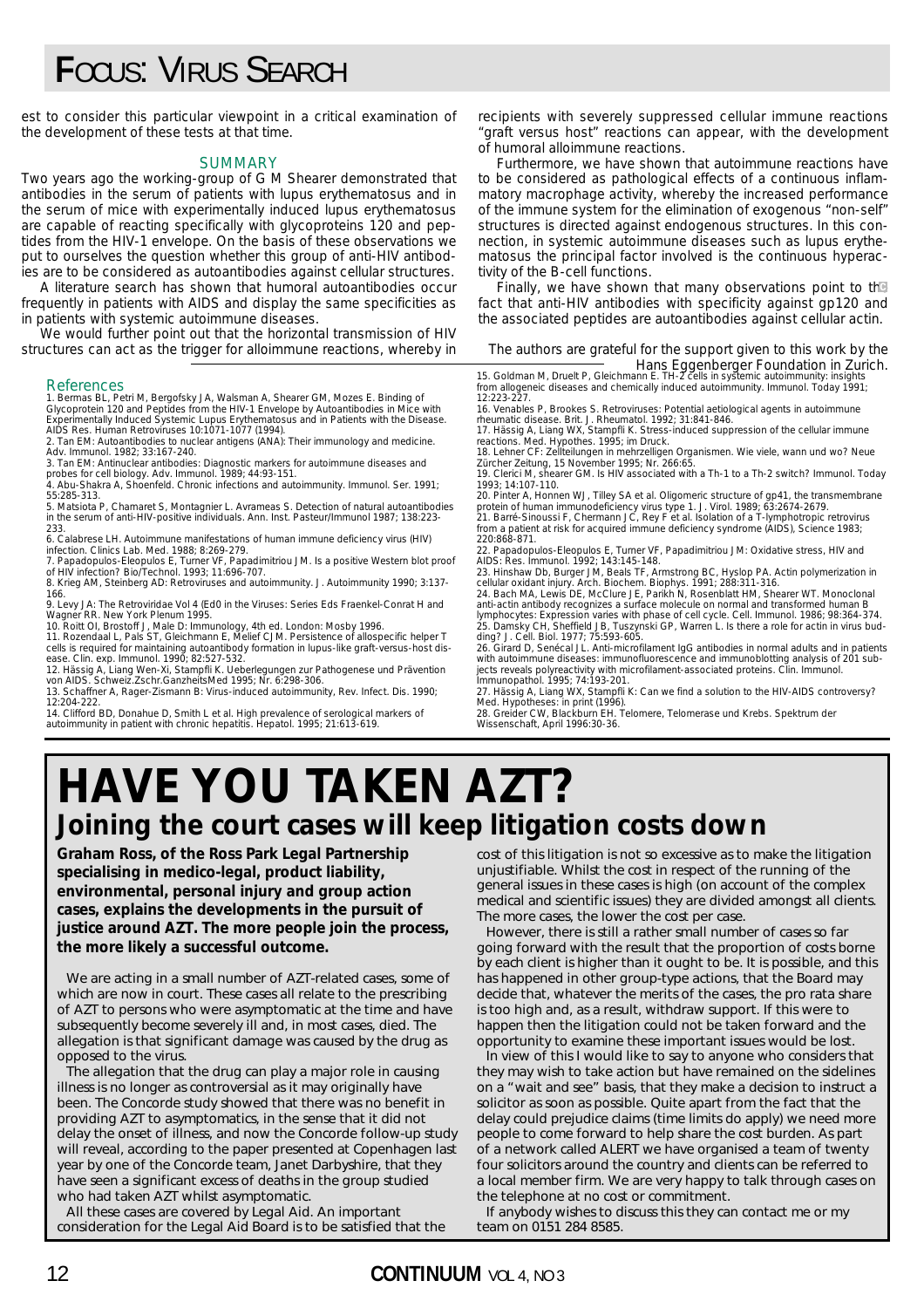# **R**EVIEW

# **AIDS: The Failure of Contemporary Science**

**(How a Virus That Never Was Deceived the World) by Neville Hodgkinson**

**Published by Fourth Estate, 420pp, £17.99**

Neville Hodgkinson's paradigm-shifting investigation into the mass-illusion that has become known as the 'HIV/AIDS' hypothesis will have a devastating effect on maintaining such a belief-system. This is the first book to be published stating the arguments of researchers who propose the non-existence of 'HIV'. Hodgkinson states, in the most important chapter in his book, 'The Virus That Never Was': "In Perth, Australia, a small group of scientists have been preparing themselves for what may prove to be the most remarkable role of all in the AIDS saga....They question the very existence of the entity that has become known as 'HIV'. Their standpoint is so radical that most of their published work to date has only hinted at the potential bomb shell that underlies it".

In 1986, Hodgkinson, like the majority of health and cultural journalists, subscribed to the 'HIV' belief system, duly reporting the official consensus party line on 'HIV' as being the cause of 'AIDS'. Hodgkinson states: "Ten years of reporting on HIV and AIDS, and three years of deep involvement in a controversy over AIDS causation, have led me to the conclusion that a decade ago we became ensnared in a mass illusion surrounding the issue.... As a medical correspondent of the Sunday Times during the second half of the 1980s, I was responsible for many articles that accepted and promoted the prevailing view of HIV as the universally accepted cause of AIDS, and reported warnings that almost everyone could be at risk". It was not until 1992 that Hodgkinson, now as Science Correspondent, became aware that a scientific challenge had been mounted to the orthodoxy by 'AIDS dissidents'. The chapters on dissidents John Lauritsen ('Drugged'), author of The AIDS War and Death Rush, and Professor Gordon Stewart, ('A Conspiracy of Humbug') present cutting arguments against the HIV/AIDS hypothesis.

Hodgkinson noted that when he tried to engage in critical debate with the defenders of the 'HIV' hypothesis, he did not get a reasoned argument, just emotive abuse. The followers of the 'HIV Belief' behaved like a theological freemasonry/protection racket defending the 'faith' rather than engaging in objective scientific debate. Hodgkinson reiterates this in a quote from Michael Callen in



1987: "Belief that HIV has been proven to be 'the cause' of AIDS has many characteristics of religion: as 'revealed truth', it's not wholly rational, but emotionally reassuring and certainly influential. I often compare my attempts to generate debate on the cause(s) of AIDS to walking into a fundamentalist revival meeting and asking those present at least to consider the possibility that God doesn't exist.... It came as quite a shock to discover that the true discourse of AIDS is theological. There are received truths; papal bulls (papal bullshit, more like it), and various sects and denominations. It's an unholy war..."

Hodgkinson reveals that Dr Eleni Eleopulos and colleagues have been sceptical about the very existence of 'HIV' from the mid '80s onwards and in Bio/Technology, 1993, they finally nailed the 'HIV' myth by exposing the non-specificity of all 'HIV' testing procedures.

Eleopulos presented her own oxidative stress theory that extended Duesberg's drug/AIDS hypothesis (which was too limited and reductive) by including multifactorial elements, seeing AIDS as a collection of biological phenomena associated with an overstressed immune system. Eleopulos argued that the assault on the body by oxidative agents (like sperm and nitrites) could account for general viral activation, AIDS-related conditions such as KS and lymphoma and loss of immune cell activity. Hodgkinson asserts that sperm itself may be considered a causative factor: "Several studies had shown that homosexual men who took an

exclusively 'active' (sperm-donating) role in sex did not develop AIDS, whereas immune suppression was common in promiscuous anal sperm recipients". The oxidative stress theory attributes the decline of the immune-system to stress caused to the cells by repeated toxic and microbial assault, which can include anally deposited semen from multiple partners, repeatedly taken medical and recreational drugs, and impure Factor VIII concentrates. Added to this, many antibiotics/agents used for treating STDs were oxidising and immunosuppressive. Also, viruses such as CMV and EBV – (universally active in AIDS patients) – caused oxidation of their host's tissue.

Hodgkinson observes that in the 1980s Eleopulos wrote six papers on this oxidative stress theory of AIDS and from 1986 had been offering a multifactorial theory of AIDS causation. In 1989 she wrote a detailed letter to the Lancet, arguing for the non-existence of 'HIV' – it was not published.

Dr Eleopulos says that: "...to me, the presently available evidence does not prove even that it is an endogenous retrovirus, because what we see, the phenomena collectively known as HIV, are non-specific. RT is non-specific; virus-like particles are non-specific; the antigen-antibody reactions are non-specific; PCR is nonspecific. You can't even say you have a retrovirus there". Prof. Papadimitriou, Eleopulos's collaborator, states: "They have not proven that they have actually detected a unique, exogenous retrovirus. The critical data to support that idea has not been presented. You have to be absolutely certain that what you have detected is unique and exogenous, and a single molecular species. They haven't got conclusively to that first step. Just to see particles in the tissues, and fail to look for evidence that it is an infectious virus, is wrong. Are these particles that cause disease? There is no evidence, ten years on, that the particles are a new infectious virus".

Hodgkinson's book constitutes an historical moment in 'AIDS' discourse; all other 'HIV Belief' coffee-table books become Neanderthal relics to be placed under a glass-case in a folk-lore museum, and sniggered at.

While journals such as Nature, Science, New Scientist and the Lancet uncritically propagate the multibillion dollar 'HIV' fraud, Hodgkinson's book will become the catalyst in deconstructing the mass-illusion of the 'HIV' trance. It is worth noting that the most hostile reviews so far of Hodgkinson's book have been written by some of those very journalists who have merely re-hashed the official hand-outs and who now have a vested interest in trying to ensure that their shoddy journalism of some 15 years should not come to light. As mere propagandists for the HIV Mafia, they must be shitting their pants with fear that the balloon is finally going up, despite their best efforts to deflate it. ALEX RUSSELL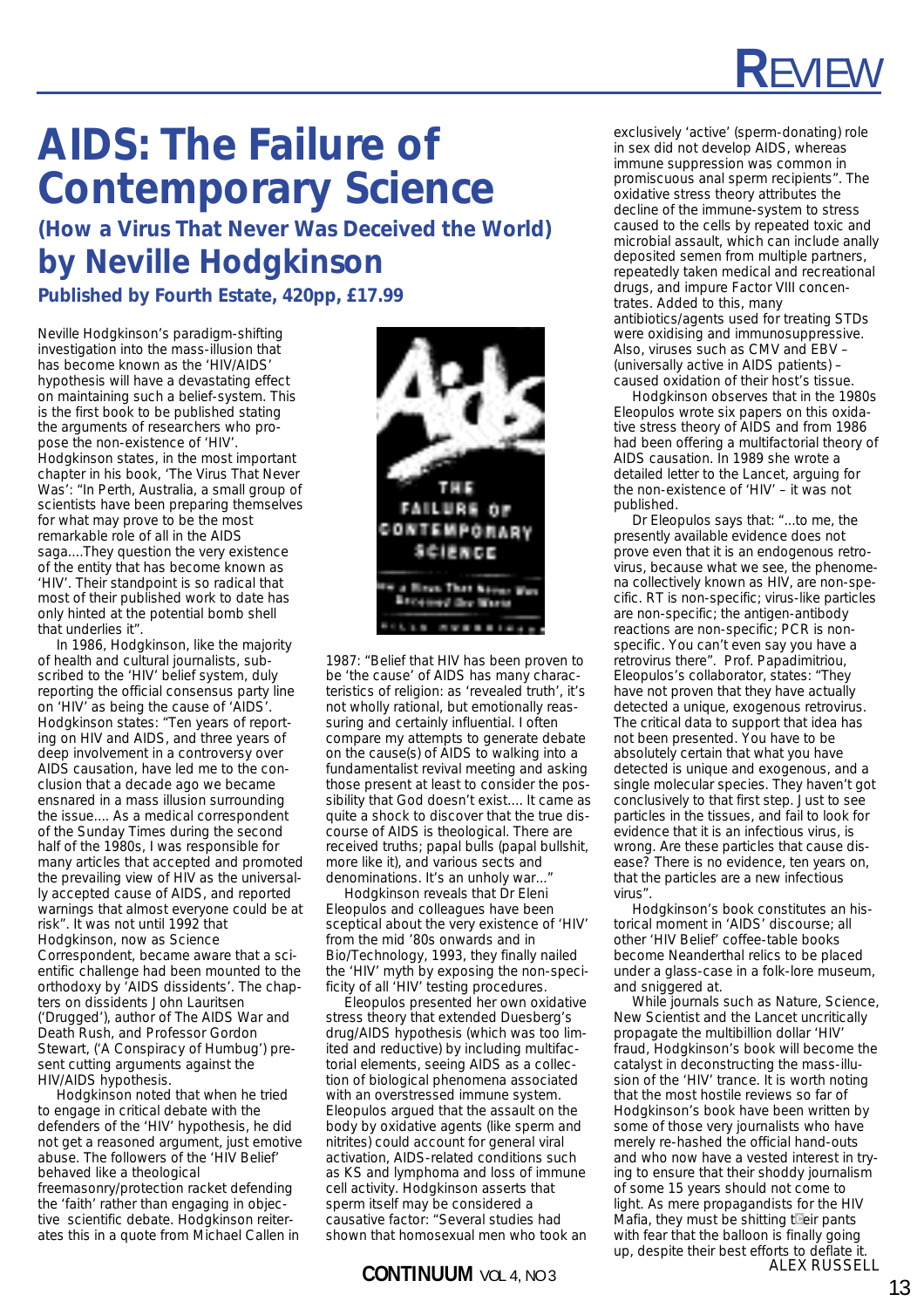# **I**NTERVIEW

here's a distinction between complementary and alternative isn't there? Is that an important distinction? It's rather like Catholics and Protestants, arguing as to how important these distinctions are. I don't think myself it's as important as some people do. There is one school of thought who maintain very strongly that complementary therapists are those who are subservient to doctors, and will never diagnose, and can't stand as therapists in their own right, and the alternatives are the full primary care providers like homoeopaths, acupuncturists or whatever. And that the latter should be trained up to a much higher level. I think I would go along with that latter. As to how important that distinction is, as I say some people feel very strongly about it. It's not generally accepted, there's no acceptable definition within the field, from the Department of Health or anywhere, even though some people think there ought to be. There's always a search for a good word – the Parliamentary Group for Alternative and Complementary Medicine: from time to time we think, should we change it? Natural Medicine, perhaps, but is osteopathy natural, is acupuncture natural? It's difficult finding the right word. When I initiated a debate in this place in January, it was called eventually The Benefits of Non-conventional Medical Treatment for the Health of the Nation. The Americans tend to call it Non-conventional. So what's in a name really?

#### At least the definition of non-conventional will always be relative to what convention is.

What I think one always has to bear in mind is there are some places in the world

## *We wanted the therapy that worked best, and not a toxic one*

as you probably know where homoeopathy is mainstream, osteopathy is mainstream. It's always relative to the culture that you're talking about.

There are studies that dissuade people from bothering with complementary therapies or alternative therapies. The problem is that when it's complementary, in AIDS for example, it's usually that people are taking let's say AZT with Chinese herbs, and because the primary drugs are so toxic, little benefit is seen from the herbs, and people are told they're not effective. With an alternative therapy things would be different.

Yes. It may be the same as my wife and I found in deciding to use a nutritional

### **LORD BALDWIN** is the Joint Chairman of Britain's Parliamentary Group for Alternative and Complementary Medicine. HUW CHRISTIE went to Westminster to meet him

approach rather than conventional drug treatment for her recent breast cancer; and having gone beyond that to establish that the two don't mix very well, we wanted to keep to the one that worked best and not use something toxic which detracted from it. For example Gerson has much fewer successes with people who've had chemotherapy because the aim of Gerson [cancer therapy] is to clear out the body and if you've got a lot of toxic stuff within, what they find is you've got to go terribly gently and slowly, otherwise the person gets overwhelmed as it starts coming out. They die of liver toxicity if you don't watch out. So you have to go a lot slower and that's not strong enough to cope with the cancer. So we had this dilemma really. Pressed to go for chemotherapy, we said "No, no, no", because we knew Gerson would not be so effective.

#### If the therapy is powerful one can think of presenting it as an alternative rather than as a complementary therapy.

Yes, it's whether they're contra-indicated in a sense. And with Gerson they are, and we had the devil of a time getting our orthodox doctors to get their minds round that particular problem, because they couldn't see how it could be so under their model of health and sickness and wellness. So we had to keep marching on. It's difficult. We were extremely lucky in a sense – being in this position here obviously it's much easier. Being able to quote studies back at them. If you can't do that... A consultant can browbeat people.

#### Can you give a brief history of the Parliamentary Group and your own involvement in it?

What is a Parliamentary Group? It exists primarily for MPs, peers and MEPs, and if it's called a Parliamentary Group as opposed to an All Party Group, paradoxically it can have outside members, associate members. So although it exists primarily to brief MPs and help formulate policies there, one of the strands of that with all these groups is to have meetings in committee rooms at which we get speakers along to talk. There's about half a dozen of



those a year which we've had on a variety of topics, for the last few years. We've had a fairly good programme. I'm not a member of many groups, but I'm a member of the Parliamentary Food and Health Forum, and you can get perhaps fifteen, twenty people coming to their meetings. We reckon we have some forty, fifty, sixty to ours. I became more or less active in this place when I semi-retired from the education field in 1988. I came along and joined this group, but it was fairly moribund. There was Bill Cash and Peter Ross, two MPs, who were jointly in the Chair. MPs are a lot busier than a lot of us up this end and there wasn't a great deal happening. There were occasional meetings and so on. Then Peter Ross retired at one of the elections, and I was put into the Chair with Bill Cash. My having a bit more time and I think a bit more hands-on interest meant we've had a more active programme since 1992. And it's given us about six open meetings a year.

Is the purpose of the group to raise awareness amongst members of the houses? Yes it is really.

In the expectation that that will add wisdom to legislation? Absolutely.

#### Are there examples of legislation where you've felt this has come into play?

Yes. I mean I have to say that MPs are pretty rare attenders. That's true of all these groups. They're very busy and there's a great conflict of meetings and it only needs something happening down at the Commons end for them to be unable to come at the last minute, even if they've sworn they'll come. So you don't pull in very many of our members. We have more peers coming actually than MPs to our meetings. But we do send out briefings on the meetings, with the idea of keeping them in the picture. Examples? Well, we had a very interesting one in 1990/91 – the Health Service and Community Care Bill, when one or two of us put forward amendments. Lord Colwyn's a stalwart on this, and he and I together backed an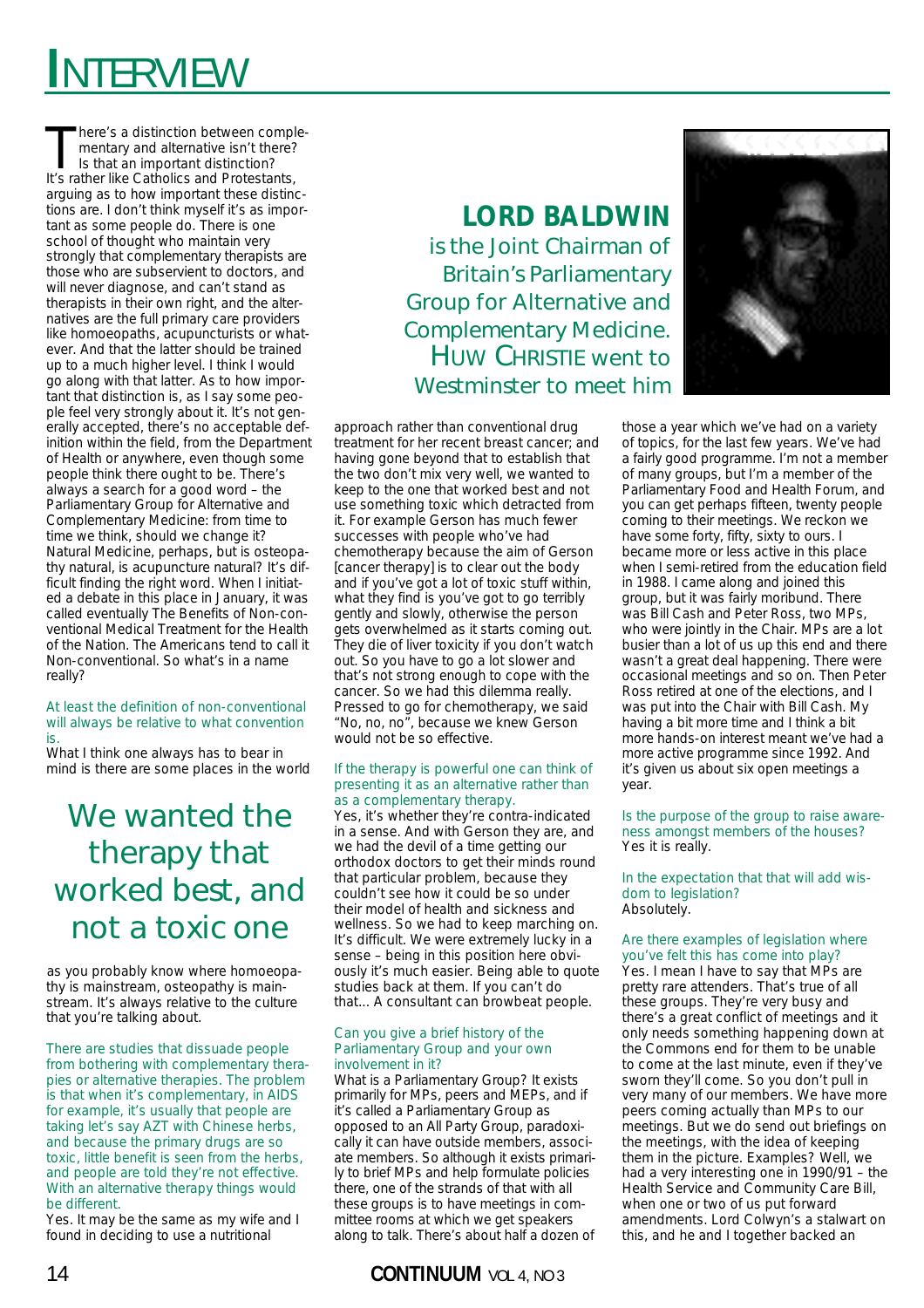amendment to try and get some complementary medicine on the NHS. And we very nearly carried that. We only missed by four votes getting that. And that certainly had an effect and was noticed by the Department and very soon after that in, I think December '91, Stephen Dorrell, who was a junior minister for Health, issued a circular letter opening the doors to complementary medicine, under certain conditions, in GP's clinics. So I think there was cause and effect with that one. Then there was the Osteopaths Act and the Chiropractors Act. That wasn't specifically anything to do with the Parliamentary Group but obviously we were in there. You may remember that herbal hoo-ha the Christmas before last, when all of a sudden from Europe through our own dear Department of Health, an edict came that all herbal remedies had to go through the full pharmacological rigmarole and so on, and do it by the New Year, when this is a sort of twenty year programme. It was just plainly ludicrous. There was an outcry all through the country and again as the Group we were able to be a focus there, demanding meetings with ministers and so on, saying this is not on. So we were very much in the thick of it, though it was people power that did it in the end.

#### There's a directive called MAL-8, a Eurodirective, which limits what supplement companies can say. Is that the same thing?

That had ramifications but not so much on the herbal side. It's more on the supplement front. It may come originally from Europe, but now it's a Medicines Advisory leaflet from the Medicines Commission. They are refining the distinction between supplements and medicines, that grey area: what is a medicinal product, and therefore what claims can it make and what tests it goes through and so on.

#### Was it Hippocrates who said, "Let food be your medicine"? Absolutely. I know.

#### Do you think this is an artificial distinction?

I do actually. I'm glad you raised that. It's not something I've had a chance to say publicly but would like to do so. It won't cut any ice I think for a long time but I think it has to be made philosophically. The whole thing's one big continuum. I do think it's an artificial distinction. You see papers in the medical press these days about broccoli and garlic. Well, where do you draw this artificial line?

#### In whose interests is this distinction?

I suppose, not being cynical, there are safety issues, because if you've got a continuum from say carrots down at one end and say AZT up the other, you need to distinguish somewhere along the line at what point what testing can be done. So it's a question of arguing about where the line comes and the safety tests get done. My feeling is on the herbal thing that they've probably got it about right at the moment, which is that they have these Licences of Right on the basis that they've been

around for hundreds of years, there are monographs written on them, there's very little evidence of danger from them, and therefore they have a sort of cheap and modified procedure costing a few thousand pounds which herbal remedies go through. It seems to me that something herbal and natural is somewhere down near the carrot end rather than the AZT end. If you ask me exactly where the dividing line is...I have a feeling that once you start modifying things, synthesising them and so on, you're in a new ball game, however close you think you've got to the original.

#### You've mentioned AZT. You said in one of your speeches in the House of Lords: "The immense financial power of the pharmaceutical industry is now distorting our whole perception of medicine to a degree that is positively unhealthy." You were speaking in Britain – is that applicable to Britain?

I think it's fairly worldwide isn't it? I mean it's no less true of America. It's the dominance of one particular view reinforced by huge, huge money which prevents one seeing, as I think I said later in that speech, that one is inside a virtual monoculture. Another speaker in that debate

## *The limitations of the drug-based approach are very clear*

picked up that point later on. Lord Desai the economist, from India originally – the Ayurvedic tradition – said it certainly struck him too, the monoculture within the western nations where, when there's a health threat, the immediate thought, the kneejerk reaction is, "Right, let's get a drug."

#### Health is to do with maximising the strengths, not zapping whatever you arbitrarily may decide is the cause, because

very often it's the symptom anyway. Absolutely. It's a whole alternative view and I find it terribly hard to persuade doctors to get their mind round that possibility. They've never been taught it in medical school, they've never really come across it, and then I'm sometimes astonished, to take Gerson again as it's something I know well, at the simple thing of trying to explain to them what it's about. You can see them wrestling with the idea of strengthening the body as a first line approach. I think that's sad. We've really lost something important. And that's got to come back in. They've lost sight of the power of the body to regenerate itself.

#### You're aware that AZT's made by Glaxo-Wellcome. They obviously don't fund your group. There is an All Party Group on HIV and AIDS – do they come to some meetings of your group?

We had a joint meeting actually at our

suggestion when the Bestyr College people – do you know who I mean? I think they're hot stuff – were presenting their Stage One report and they came over and unfortunately at the last minute I was called away and couldn't come to the meeting. I was told that it wasn't a terribly happy marriage of the AIDS Group and our Group on it. But that's the only one we've had. It'd be a super idea if some time in the future our Group had a presentation perhaps from the AIDS side – longterm survivors who have done well with complementary methods – and we asked the Parliamentary AIDS Group along to listen to that. But they at one stage certainly had some quite heavy funding from Wellcome. It seems to me you can't have that degree of input and not have an influence. That's why a lot of the ways these things are set up bothers me, like the interlocking interests in the Medicines Control Agency – the people who sit on that and on the boards of drugs companies and so on. Ok, they do not take part in decisions where their interest comes up but it skews the attitude. You don't have a judge sitting on a case when it's someone he's related to. He stands down and pulls out.

#### So in drug licensing there seems to be just not the same professional standards there are in other areas?

That's how it seems to me. It bothers me. It means essentially just one view gets heard. If you try and put a view across, such as that of empowering the immune system and targeting that, then you meet blank stares. What I object to is it's not as if all these things have been thoroughly tested. The public probably does believe these doctors, these big names, have had a thorough look at all these other things and put them through stringent tests. Nothing like that has happened at all. So it's a belief system that says it can't work, before you actually get down and look at it. Now if they say, this is an untried remedy and so on, then fair enough, I don't disagree. In the article in the Daily Mail that my wife wrote, they put an expert's view, somebody from the Royal Marsden. Well, expert he may be in his own medicine, but not in this. At the same time I couldn't quarrel with what he wrote there: "This is unproved." True. But that's not the same as disproved. In a realm like cancer, and even more so AIDS, where the success rate is so lamentable, I would have thought that any promising line should be embraced.

#### Glaxo-Wellcome have adverts on TV now, purporting to show "live" HIV, and saying their company is the greatest enemy disease has ever known.

This is despite Concorde? And despite the Panorama programme?

#### And despite the fact that you cannot get a moving picture through an electron microscope! People are not aware of simple facts like that. But people believe.

We're into belief systems a lot aren't we? One of the really difficult ones, and I guess it appears with AIDS stronger than any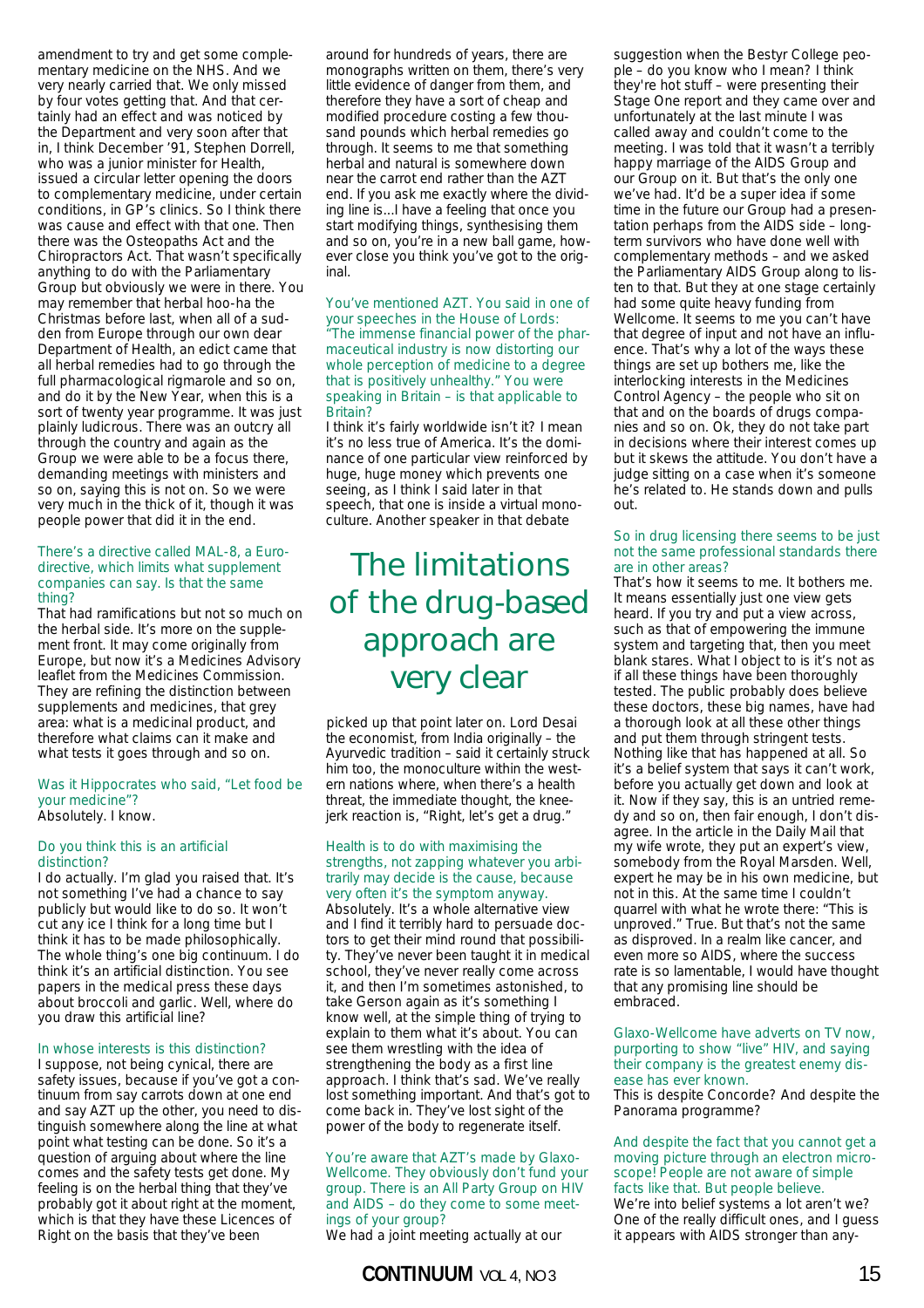thing else, is the feeling that if all these big names, the Royal Colleges, have said it is so, then obviously it must be so. And the older I get the more I tend to distrust experts. There was an interesting thing here in one of our debates on education, Lord Skidelsky, a bit of a free thinker, was talking about nursery education. If just about all the experts agree something's a good thing then he's almost certain it must be wrong. Having said that, just to redress the balance a little bit, certainly my wife's experience of this cancer thing has tempered our view to some extent in that while resisting the chemotherapy she found that except when she was out at the Gerson place itself, where we could watch the little tumour nodules disappearing from her chest as the weeks went by – visibly vanishing – when we got back under less than optimum conditions, they came again. I'm convinced that the Gerson had stopped any distant spread. On the other hand nothing we could do could stop little nodules from reappearing in the chest area, until Tamoxifen, and that's a drug, though not a terribly toxic one. So I have to say, but for Tamoxifen, she would be worse off than she is. It's just possible the co-enzyme Q10 she was taking at that stage in high doses was beginning to bite as well. Given the timing I would put my money on the Tamoxifen having done that. So I would love in a sense to have been a purist and say we did it entirely by natural methods and that's what we wanted to do. She was always a difficult case anyway – the nature of the cancer and the stage it had got to. Certainly we bless the help we have had from that direction, while regarding the other natural approach as perhaps the main line one.

#### What do you think the future for complementary and alternative therapies is going to be in this country? Does your group have these questions in mind?

I don't know to what extent we really worry about the very long term. It has to be said we're a poorly funded group. We don't have any Wellcome Foundation behind us. We scratch around, we keep going on a part-time secretary and so on. We would love to get together some means of legislating for natural medicine but that I think is beyond us.

#### What would that involve, such legislation?

In Australia they've got something which has put some natural medicine on a firm statutory footing, so that it can't be got at and undermined, so that it has a legislative basis. We've got that at the back of our minds, but we haven't got the resources to actually do that. For the long-term future, well it's extremely difficult to predict. I'm thinking back to the turn of the century when for example homoeopathy was very strong, particularly in America – something like half the medical colleges taught it there. Then came new developments in drugs and so on, and the high-technology, quick-fix idea took over with its obvious simplicity and attraction, and homoeopathy became marginalised. So we've got these nutriceuticals coming and functional foods

and so on which may tip the balance, I don't know. What I'm saying is that new scientific things may appeal popularly and may undo a lot of good that's being done for the complementary medicine movement. There's a surge at the moment in favour of complementary medicine largely because the limitations of the drugs-based approach are becoming very clear. The things they can't treat, the things they can't cure, their costs in terms of side-effects, and sheer monetary costs. We're on an upswing at the moment. My dream would always be – my ideal place – would be to have natural medicine as the mainstream and to have what is now the mainstream as the complement to it when natural medicine couldn't do the trick. You'll sometimes need a bit of surgery, and there are times when you'll need the drugs and so on. I would never rule them out. But I would like to see them subservient. Having said that one recognises this will not come in my lifetime.

#### What are the therapies in this country that it would be acceptable to legislate for? Perhaps it's more useful to look at what might actually happen here for the various therapies. We already have the Osteopaths

## *My dream would be to have natural medicine as the mainstream*

Act, three years ago, and the Chiropractors Act, whereby those professions were put on a statutory basis with Protection of Title, meaning that nobody else can call themselves an osteopath or a chiropractor. They can claim to use osteopathic techniques, but no more than that. That ties them in to ultimately the Privy Council, and so on. It's wonderful in terms of prestige, having arrived there. It's very cumbersome and expensive for them all. They've arrived, they've got their place in the sun. In a sense they're now unassailable, and that is great. It doesn't mean it's going to be right for every therapy. There was a time when the government was saying: "Get your house in order. Get together and then come and speak to us." But they were soon persuaded, five or ten years ago, that some of the therapies were so disparate there was no way they could come under one umbrella. So they said: "OK, therapy group by therapy group, come forward. Get your houses in order, get yourselves regulated and then come forward." Neither the government nor the complementary medicine movement necessarily thinks that statutory regulation is going to be right for everybody, because it has some of the drawbacks I've said. Probably the next in line would be the acupuncturists. I also chair the British Acupuncture Accreditation Board which is bringing some harmony into the training of acupuncturists. Even with them it's too early to tell whether statutory

#### **16 <b>CONTINUUM** VOL 4, NO 3

regulation is what they're going to want or not. One of the dangers of statutory regulation is you might end up finding yourself subservient to doctors, and you might not want that. Sometimes they're urged to go down the route of the Professions Supplementary to Medicine. Not everybody wants that. All the thinking hasn't yet been done on that and we're some distance away certainly from the next therapy coming forward to statutory regulation. Meanwhile the major ones are all beavering away now trying to bring their differing groups and approaches together, to get a unified register of practitioners, code of conduct and ethics and so on, governing body, complaints procedure, and all that. A number of things are necessary, including the approval of the medical profession before legislation. The government's not going to get legislation through if its medical advisors say, "We object." It's very interesting to see how the medical profession is beginning to swing round and become much more favourable to complementary medicine. It's a wonderful development. Within the Department of Health even they're bending over backwards to be helpful. There's an old guard that still sticks to the old beliefs and regards alternative and complementary medicine as magic but by and large there's a quite powerful shift. It's been growing over recent years. It's been hand-in-glove with popular demand. They've had to respond. I think if I were a GP I'd be quite embarrassed at some of my patients coming and telling me about homoeopathy and whatever and assuming I knew when I didn't. I think doctors are feeling disadvantaged and thinking, "Gosh, I need to learn about it".

#### What do you feel about the genetic approach in medicine?

I have great reservations about some of the assumptions about viruses and genes anyway. There is a big question mark. It may all turn out to be very different from what is currently supposed.

You've written about the obsession with the germ theory of infection. Do you think the idea of viruses is a publicly emotive concept? I do indeed. I quite see, in Neville Hodgkinson's book, his argument that a killer virus strikes a chord in everybody and everyone wants to believe. I can easily go along with that. It's the sort of drama that journalists and medics and all of us frankly like. It's a concept that's easy to latch onto. We go on a great hunt for this thing. I can quite see how that touches the collective imagination.

#### People can find it hard to leave an orthodoxy

unless they know what they're going to. I'm a great believer in looking at people's track record. The track record of the drug approach to AIDS is absolutely abysmal. The drug approach to cancer is not a great deal better, though they've convinced themselves it is. You look at the people who've done hard epidemiological work on this and they say that the battle against cancer is a, quote, qualified failure. I don't know how many billions we've given them to do the job. What other group is so unaccountable in public? There is something wrong with a society that abdicates so much power to scientists who are going round in circles. If you look at the track record of these things it is very very bad. Commonsense says **c**it's time to look in other directions. At one level it's as simple as that.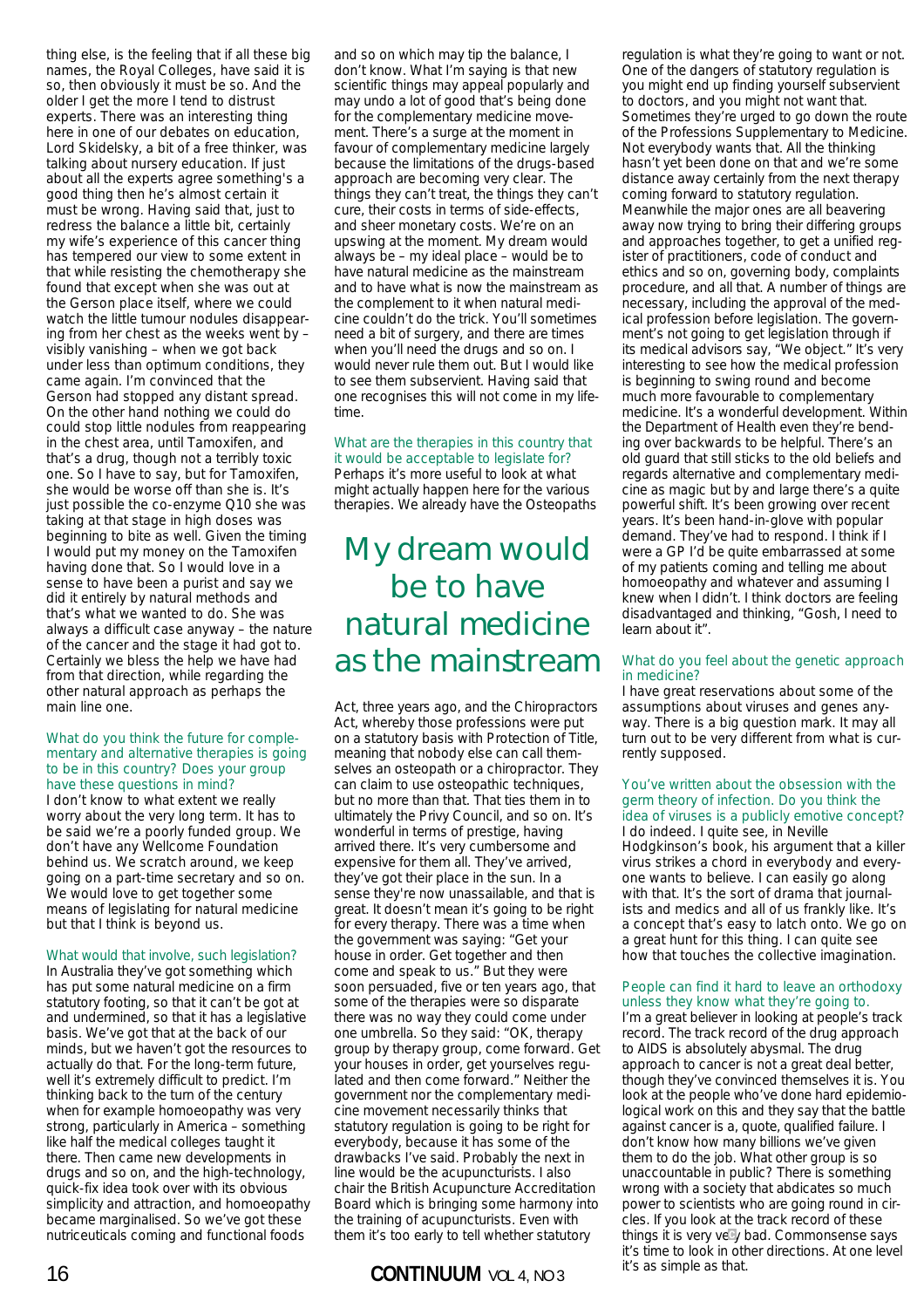# **D**RUG**E**FFECTS

A recent successful prosecution by Britain's Royal Pharmaceutical Society against a company marketing *iso*butyl nitrite resulted in clarification that it is illegal to supply the drugs except as a medicine, through a doctor or pharmacist. A UK Department of Health statement said in their view the volatile nitrites currently considered recreational "poppers" – an allusion to their early packaging as capsules that were "popped" open for inhalation – included the full range of known close chemical analogues.

These medicines were first used in the 1860s (*sic*) by inhalation to treat angina pectoris, a condition of the heart in which blood flow is diminished causing severe pain. They are seldom if ever used for this purpose now. They may be employed by inhalation in the immediate treatment of patients with definite cyanide poisoning, to induce formation of methaemoglobin – an oxidised form of haemoglobin, the molecule transporting oxygen in red blood cells – which then combines with the cyanide to form non-toxic cyanmethaemoglobin, but the value of this treatment has been questioned. They have also been suggested for use in the management of hydrogen sulphide poisoning.

Poppers are clear yellow inflammable liquids with a pungent odour. Their volatility can lead to explosive mixtures with air or oxygen. "Recreational" samples usually contain around 96% eg. *iso*butyl nitrite, with small amounts of *iso*butyl alcohol and vegetable oil to make the liquid less volatile.

Amyl nitrite is absorbed into the blood circulation from mucous membranes by inhalation, the rate of absorption being most rapid in the lungs. It is rapidly inactivated in the body, probably by hydrolysis (reacting with water). Amyl nitrite is the fastest in action of the nitrites, the effect being evident within 10 seconds. The blood vessels of the neck and head are most rapidly affected by vasodilation (widening of blood vessels) and within 30 to 40 seconds after inhalation the face flushes, the head and neck perspire and the heart-rate

**The group of chemicals called poppers are all variants of alkyl nitrites – amyl nitrite, butyl nitrite, and** *iso***butyl nitrite. These old drugs have been reported as popular in recreational use among homosexuals and some heterosexuals since the 1970s as it is alleged their effects include enhancing sexual pleasure, facilitating anal penetration through their properties as smooth muscle relaxants, and prolonging orgasm.** 

increases. The action is of short duration and usually lasts about five minutes.

*Iso*butyl nitrite is inhaled more often than swallowed, and induces profound though transient vasodilation, with blurred vision, headache, flushing, a "warm feeling", and a widespread throbbing sensation. Reflex vasodilation follows, with

monoxide instead of oxygen reacts with haemoglobin) may compound the *iso*butyl nitriteinduced tissue hypoxia.

Several scientists point to the oxidative, and therefore cancercausing, effect of volatile nitrites on the tissue of blood vessel walls, one of the primary sites of the effect of these drugs. The blood vessel cancer, Kaposi's

Poppers

tachycardia (heart rate of greater than 100 beats per minute). Other reported effects include nausea, burning in the nose, syncope (fainting), facial dermatitis, eye irritation, cough, bronchitis, coma and respiratory distress.

At the molecular level, the nitrites are potent oxidising agents and may cause oxidative stress to the red blood cells which manifests as methaemoglobinaemia. Methaemoglobin cannot serve as an oxygen carrier and high methaemoglobin concentrations are associated with significant hypoxia (decrease in oxygen uptake); without antidotal treatment concentrations greater than 70% may be fatal. The likelihood of a fatal outcome will be influenced not only by the rate but also the duration and frequency of exposure, the person's genetic complement of reducing (the opposite of oxidising) enzyme and the presence of ischaemic (blood deficiency) heart disease, or anaemia, which may limit the body's ability to withstand oxygen deprivation. It has also been suggested that as frequent users of nitrites tend also to be heavy cigarette smokers, the presence of carboxyhaemoglobin (the compound formed when carbon

Sarcoma (KS), was first described in the 1870s in Europe, some ten years after the introduction of volatile nitrites in the treatment of angina, though certainly not all risk groups for KS – which include elderly Sicilian men and West African teenagers – will have used poppers. Other oxidising factors may affect these people. Professor Peter Duesberg once calculated that inhalation of 10ml of poppers would result in some seven oxidising molecules in every cell of the body.

Treatment of short term toxic effects is as for fainting, keeping the person lying down with head lowered. Severe poisoning should be treated in hospital with stomach pump and oxygen. If methaemoglobinaemia occurs, give methylene blue 1 to 4 mg per kg bodyweight by intravenous injection. The circulation may be maintained with infusions of plasma and/or electrolytes.

A letter in the *Journal of the American Medical Association* (1976) suggests, "The use of amyl nitrite is then, like so many drugs used for hedonistic purposes, safe and pleasurable for most, unpleasant for some, and dangerous for a few. The dangers of abuse of the drug will be multiplied if its popularity increases and "street" amyl nitrite surfaces, bringing with it problems created by use of adulterants and even more toxic substitutes." The advent of these latter occurred long ago, and the illegal nature of any future recreational use of nitrites probably means consumers will be increasingly unlikely to know the exact contents of any such product. **c**

#### **Sources**

*Oxford Textbook of Medicine*, 2nd edit., Weathrall DJ, Ledingham JGG, Warrell DA. Oxford Med. Pubs. 1987 *British National Formulary*, Alternative Edit., 1957 *Martindale* 21st edit. 1977 *Martindale* 31st edit. 1996 *J. Am. Med. Assoc*. Vol 236, No.14 Bradberry SM et al: Fatal Methemoglobinemia Due to Inhalation of Isobutyl Nitrite. *Clinical Toxicology*, 32(2), 179-184, 1994

Papadopulos-Eleopulos E, Turner VF, Papadimitriou JM: Kaposi's Sarcoma and HIV. *Med. Hypotheses* 39:22-29, 1992

#### **HUW CHRISTIE**

### **Natural Highs**

Two non-toxic legal "highs" have recently been given attention in the gay and straight press. The Energy Bomb is a herbal drink containing guarana (presented as an adrenal tonic, rather than a stimulant), muir puama, lapacio, ginseng and fresh Royal Jelly. It gives a sustained energy boost allowing long work and play. The Cama sutra is an aphrodisiac variation. They seem to work! Any adrenal activator may be contra-indicated for people with cellular immune suppression, as stress hormones deplete levels of circulating T-cells. No energy is free – nutrition and rest are necessary. [*see Nutrition*] £1.99/15ml vial from various outlets, including the main suppliers, Human Nature, 25, Malvern Road, London NW6 5PS.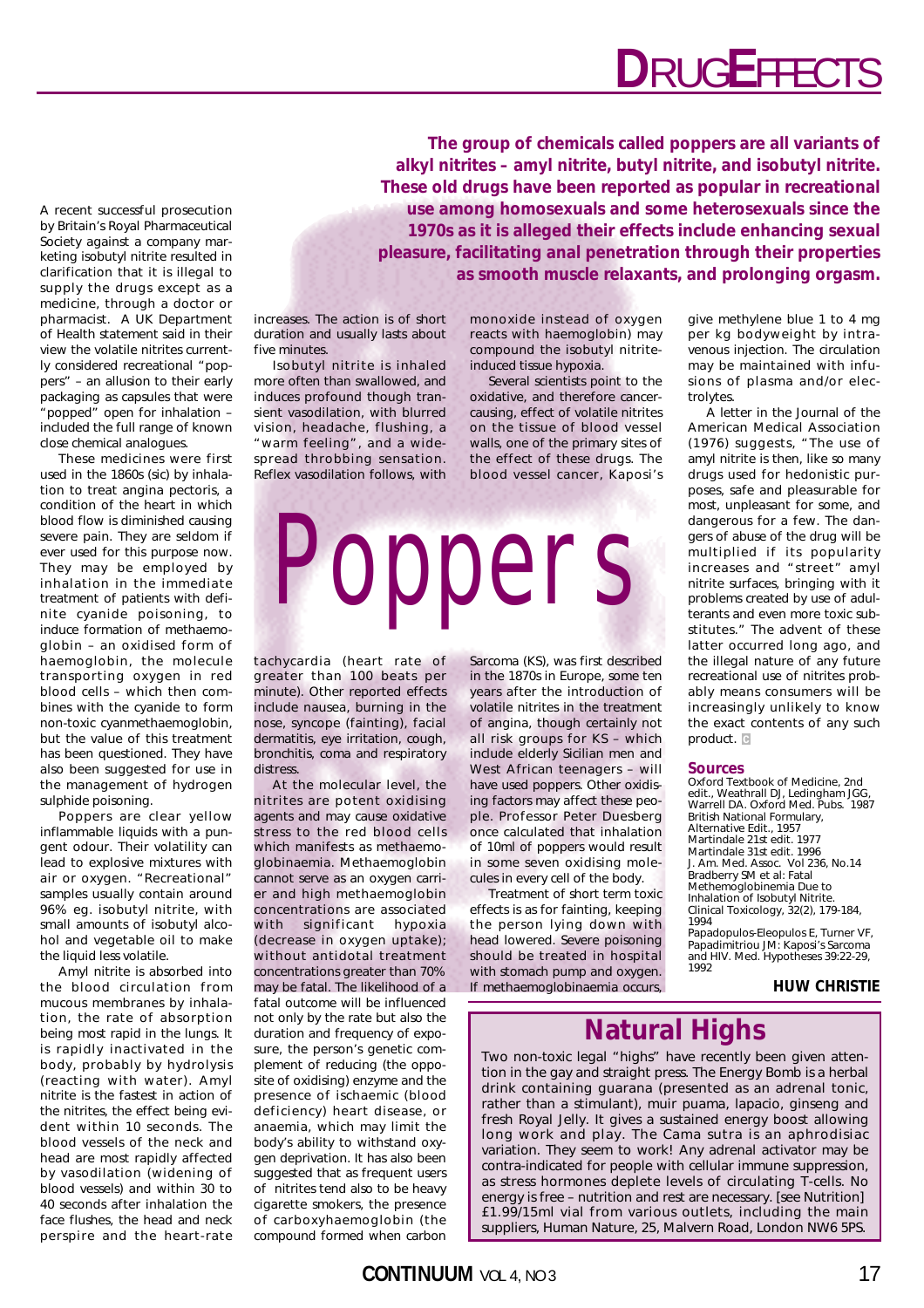# **C**OUNTER**C**ULTURE

### **CAMILLE PAGLIA**

is Professor of Humanities at the University of the Arts in Philadelphia. Her books *Sexual Personae, Sex Art and American Culture* and *Vamps and Tramps* have caused quakes of delight and controversy. An outspoken critic and theorist on cultural, social and sexual issues she experienced first hand the historical development of the AIDS discourse. She spoke with HUW CHRISTIE in this exclusive interview.



You've written, "My admiring<br>
memory of [gay men's] revolu-<br>
tionary, philosophe-like icono-<br>
clasm makes me most regretful about memory of [gay men's] revoluclasm makes me most regretful about recent infringements of free speech by a few overzealous AIDS activists, who made themselves the arbiters of a new dogma and enforced it with terrorist tactics." What do you see as the dogma and what have been the tactics?

Well, I think it's somewhat better now. OK. But when I came on the scene, which was not very long ago – I mean it seems like centuries, but when my first book [Sexual Personae] was finally published it was only 1990 so it's

really 1991 that I started encountering these people - ACT-UP in its earliest incarnation was an absolutely fascist organisation. I know that they did do some good, but I have felt very directly the irrationality of AIDS activists, at one of my first appearances. The most insane and vicious and intolerant people I have ever met in my life are AIDS activists. I came into direct confrontations with them. If I would be speaking, sometimes lecturing, these people would pop up and be screaming, I mean screaming at me, OK? The way they controlled the discourse, their arrogance – they were like little Hitlers, stormtroopers, who believed that they had the truth, and anyone who tried to have a different view of AIDS, or the origins of AIDS, or anything like that, that we should not be permitted to speak.

It took me quite a long time, even a number of years, before I was even able to speak openly. My god, Sexual Personae, which is a great scholarly book for Heaven sakes, Sexual Personae was treated, was called...let me give you an example of this: in the MLA (Modern Language Association) Gay and Lesbian Newsletter, so overcontrolled was the discourse on homosexuality and AIDS that I got a review there of Sexual Personae that called it the most evil book ever written, compared me to a Nazi, compared me to Hitler, OK? This was going on constantly, in fact it happened in London – with one of your prominent gay activists on the stage of the Institute of Contemporary Art. You know these people, they're enamoured of [French gay cultural theorist] Foucault, enamoured of

the most rigid kind of post-modernist discourse, which I believe comes from their own discomfort with their own sexuality, their early alienation from their bodies. There again it's much much better now. As I say I was constantly compared to Hitler. The Advocate did it. And now of course, the changes are so much abroad that I am a columnist for the Advocate.

The speed with which the discourse has opened up has really amazed me. Let me give you an example. When I was reviewing these books on classics, on Greek antiquity, that the scholarly journal Arion asked me to do – I would have been doing it late 1990, 1991 and these books which came out from Routledge had on their cover, "Half of the profits from this book will be donated to the San Francisco AIDS Organisation", something like that – now I spoke out against that. I felt that that was absolutely outrageous. You cannot have advertisements for charities on the back of scholarly books. There should be no political agenda attached to any scholarly book of any kind. Plus I thought it was the worst kind of Pharisaism, saying, "Look how charitable I am – half my profits." Now why not 100% of the profits, why only half of the profits? And in effect also it was coercive of the reviewer, saying in effect, "If you give this book a bad review, you are letting people die. You will reduce the profits of this book and fewer monies therefore will go to the care of the sick and so on, the terminally ill." So I spoke out against it. But the thing is, I remember at that time, to even dare to do that, to even dare! I remember I went through agonies about it, knowing how I was setting myself up for the worst. As it happens there were a few voices like mine that would not tolerate this kind of overcontrol of the discourse: people were absolutely intimidated to silence.

There was only one view of the epidemic. Only one view. And that was that this was an accident that happened, it just fell out of the sky, OK? The people who really caused AIDS? Ronald Reagan, Ronald Reagan caused AIDS, OK? He is the cause of the AIDS. There would be no AIDS if Ronald Reagan had given much much more money for AIDS. There was never any connection with behaviour, OK, and if you said, "Gee, there was a connection between the sexual revolution and the sudden upsurge in promiscuous sex , gay and straight. That that is the reason for this epidemic," you were called every name in the book. There was absolutely no connection whatever. You must not allege there was any such connection. At this point it became ridiculous. So many gay voices have now come out and said, "Well of course you have a situation where people are having forty men per night, in the baths and so on, in that period, or on Fire Island." For Heaven sakes there are houses on Fire Island where [people were] vacationing at that time, where everyone is dead! Everyone is dead now. Thirty people who were at one weekend are totally dead. At this point it's hard even to imagine what it was like in the early 1990s in America in this question of the AIDS discourse. So now it's much much better. So my writing, whatever the date was that I wrote those things, that was true at that moment.

But I will never forget one of the first times I went out, one of the very first times I was invited to a conference, at the State University of New York at Purchase, and I saw for the first time the incredible pressure. There's this fellow who's very active still in gay activism in New York city, a prominent gay activist there, I'd never heard of him, I had never had this experience before, and I gave my presentation whatever it was, it was on various topics, it wasn't on AIDS, it was on things like feminism, there was this screaming. I have never in my life seen a character out of Dostoevsky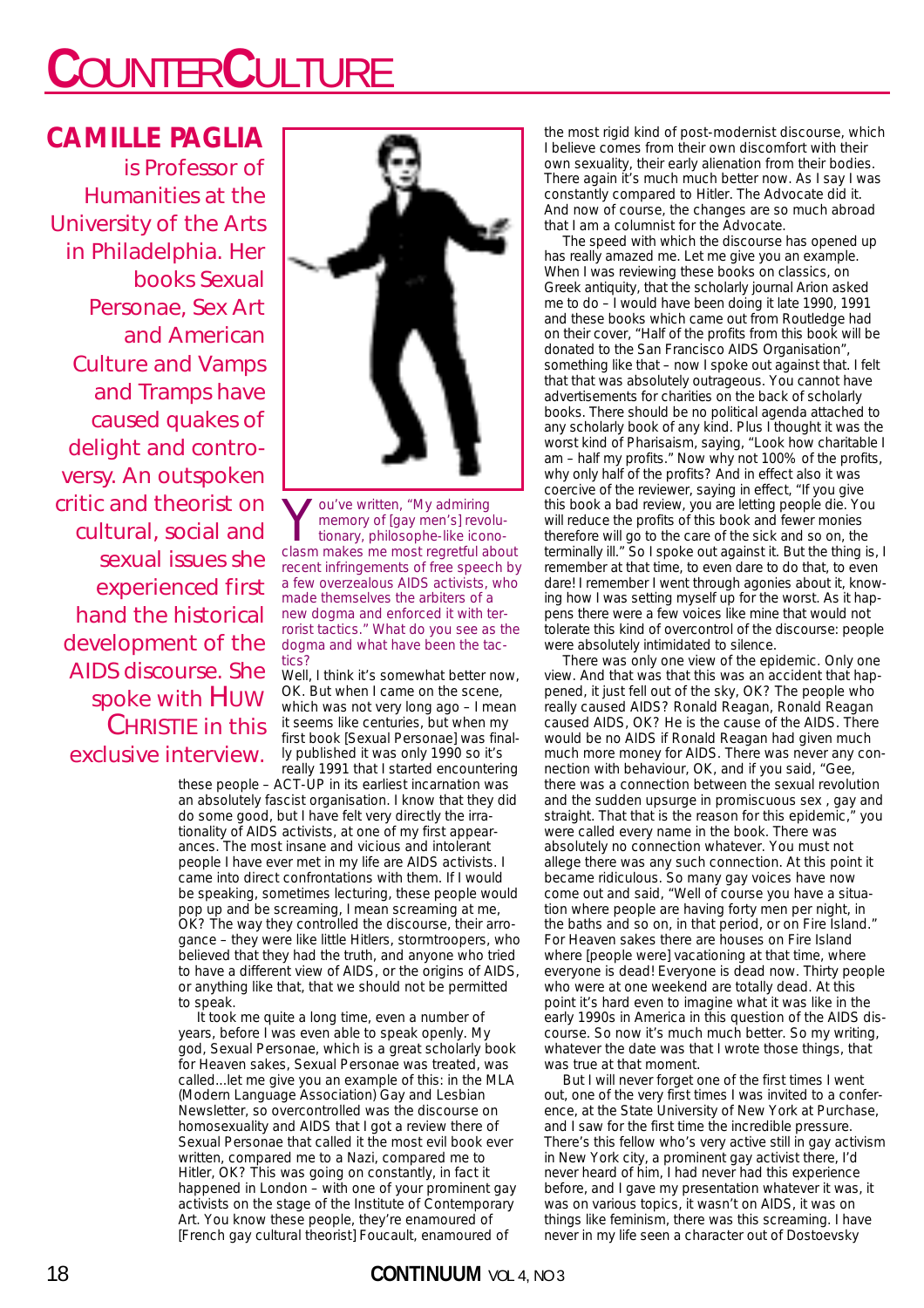right, this man burning with rage! This man mentally occupied the borderline between rationality and irrationality. I, as a person who is very keyed to psychology could clearly see that his rage, you know, had nothing to do with me, had nothing to do with AIDS, had nothing to do with homosexuality, it had to do his own problems with his own family, OK? I say this again and again: these fanatics who took over the political discourse are in fact trying not to think about themselves, not to analyse themselves, and they're projecting outward all their rage against Mommy and Daddy and everything else. But it was unbelievable, you could not believe the poor people in that room. The academics in that room, the people who came to the conference, were shrinking. No-one would speak. That man effectively silenced an entire auditorium of people. I will not tolerate that, because I have been out there. I was out there before Stonewall! Before Stonewall was, I was openly gay when it cost me something in my career. I was the only openly gay person, male or female, at the Yale Graduate School from 1968 to 1972! I will not tolerate that! I have been out there. I was madly unpopular for years! Now it's much much better.

I don't know what the situation is in England of course. All I know is that obviously one of the main reasons you're calling me, is that even the scientific discussion on AIDS has been very much crippled by this kind of intimidation, so that truly neutral and rational scientists have stayed away from this entire area. You want to talk about counterproductive!? People have fled this field of research, because there's no way to conduct yourself in a dispassionate scientific manner in it because of its overpoliticisation. The attitude is: it's due to homophobia. The reason why there was not

## *The AIDS activists over-controlled the discourse*

enough money? Homophobia! Excuse me? This was a brand new disease. What are they talking about? It's only recently people have started to realise how many more deaths occur yearly among women from breast cancer, and how little there was research in that area for Heaven sakes. It was like, "Me, me, me! We demand, we demand! We want an entire rearrangement of the apportionment of money for other diseases! Now! This minute! Us! We, we! We middle class men, who have this one disease. If you don't listen to us immediately then you are homophobic, you are this, you are that."

All that did was, yes there was more money, but the investigation of this disease was very much held back by the flight from it of truly, it seems to me, talented scientists, the most talented scientists, the ones, especially later, the ones who would have been most likely to come up with working theories, working hypotheses, they have fled. Any rational people would flee from the craziness OK, and the solipsism and the infantile, infantile attacks on science itself. The AIDS activists would say simultaneously, coming with their stupid Foucault ideas, post-modernist ideas, "We demand that science think only about us." At the same time, "Science is completely ideological and science is meaningless." How can you simultaneously be attacking science and demanding that it produce an instant cure for you? Everyone knows we can't even solve the common cold.

You wrote, "Science and society are our frail barriers against the turbulence of a cruel indifferent nature." Careful scientists, particularly Dr Eleni Papadopulos-Eleopulos and her group and others, are saying HIV doesn't exist, its proteins and enzymes are products of toxified cells. If a big mistake has been made what

#### hope is there for science and how reliable are these barriers against nature?

Well the point is we are just at the very beginning of understanding what AIDS is, much less what causes it or how to cure it or anything of that sort. Now without committing myself to any of the hypotheses that have been put forward, I as a scholar have been completely sceptical right from the start about everything.

It's not that I'm saying HIV does or does not exist. It's just that whenever I would see reports in the news media, even in the New York Times, in the news magazines and so on, I would say, "There's something madly wrong with the way this material's being gathered." I have been always sceptical about it. I have never accepted anything, anything about this, at any point from the beginning. And the way in which you almost immediately got a kind of received opinion and a received attitude about this disease seemed to me just a form of superstition.

#### You have the idea of an integration of science and history going way back.

Well I feel that I'm a product of the Graeco-Roman side of Western culture and I feel that is the fount of our thinking about the world. What I see in the fifth and the fourth centuries coming out of Greece is an extraordinary kind of virtuosity of artistic thought and scientific thought – our whole idea of the scientific method, of gathering evidence, examining it. I think that to be a great scientist or to be a great doctor you have to be a kind of artist. That is, you have a series of suggestions merely in the evidence and it's up to you to come up with a hypothesis that is only a working hypothesis. It lasts only until someone has a better hypothesis, which is usually a more economical explanation of the available evidence.

I've always been interested in internal medicine, which is definitely artful. A person presents with a series of symptoms, and I've seen again and again, in my own experience and among people I know, the way a doctor can be madly wrong. Totally wrong about something. Whereas it might be a lay person might be able to guess better. It's like a policeman coming to the

scene as well, where a crime has been committed, and you have clues, and you have a whole number of speculative scenarios that are in your head. And there could be twenty different possible scenarios and you're always comparing them. The idea that we're going to immediately find a cure for AIDS, and the only reason that we haven't found a cure is because of homophobia and insufficient money is absolutely crazy!

#### People seem too ready to allege homophobia.

The reason why Sexual Personae upset people was just a few remarks in there about AIDS that were declared to be politically incorrect and unacceptable. I stand on the remarks in there and I believe in a hundred years from now, people will look back and realise that I knew what I was talking about. I said



that the idea that this disease came out of nowhere, that all of a sudden in 1981 it was like, "Oh, my god, what happened here?" – I believe that the signs that something bad was happening were already there in the mid-seventies.

I have written and spoken about this. That period just after Stonewall when the men's bars exploded suddenly in number and in luxury – the women's bars always remained much poorer compared to that – I describe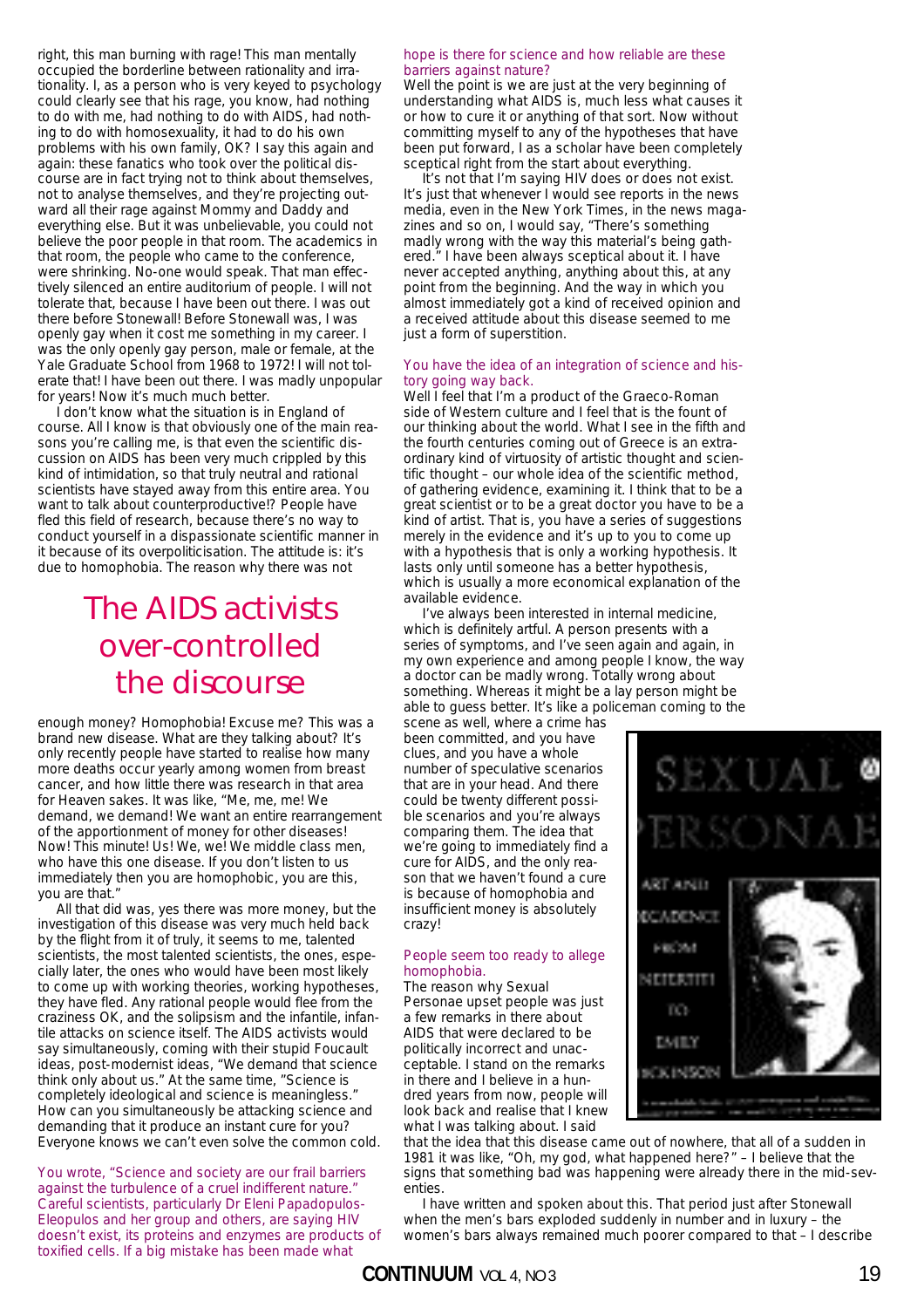

this moment when I had been used to going with my male gay friends into bars and I suddenly was no longer welcome. And this was a tragedy for me, it was like a break in my life, when male gay friends who had been my confederates in anguish and in questing, you know, for love and so on, all of a sudden I as a woman was persona non grata in the men's bars, and it was exactly the moment when the orgy rooms came into existence, and when there were only now these black or dark rooms with people rolling around with very poor sanitation there, OK? You began to have sex shows, and fist fucking was coming in, men in swings, that kind of thing. I was no longer welcome. That's how I remember it, very accurately, I suddenly had this sense of abandonment by my male friends who went off into this

paradise garden of earthly delights.

And almost immediately, this was in the mid-seventies, I remember reading this in the New York Native or something like that, and it reported – now also, my friends started talking about having this – trouble with amoebas, these parasites that would not go away. I started hearing about this from my friends. And then I saw this – this is the mid-70s – this article that said a parasite had been identified in the intestines of gay men in New York that had never been identified in human medicine before. Only veterinary medicine was able to recognise it. It was an animal parasite. A chill went through me. This can not have been more than six or seven years after Stonewall. I'm saying that the signs that something terrible was about to happen were already obvious within a few years after Stonewall. The idea that this came out of nowhere – this is a piece of historical nonsense.

#### You're saying the pagan promiscuity of the 60s was responsible?

Yes, yes. What I did say was, "OK, I don't want to blame gay men. Let's go back to the Mamas and the Papas!" It's my generation, the free love, which I myself tried to practice, and indeed was not very good at particularly. This sudden upsurge in promiscuity – I compared it to the Roman Empire. People said, "Oh that's terrible! You shouldn't be doing that!" Well, of course! The social conditions and historical changes were similar.

What happened in my generation, the sexual revolution, was the biggest thing in terms of numbers of sex acts by the greatest number of people since the time of the Roman Empire. And if we do not look back at that and realise that there are parallels there! Normally it's only conservatives who talk like that. I, however, am a student of history. I am an admirer also of decadent phases in history.

It was a tremendous experiment attempted by my generation, and I'm still committed to all the great principles of my generation, that's the subject of my work. But I'm saying, "Wow! We hit the wall!" We hit the wall of reality in a lot of ways, and AIDS is one of the ways we hit that wall. There's been an absolute slaughter of the talented men of my generation.

#### You're saying that the moral responsibility should be accepted?

I've constantly said of the gay men of my generation that they challenged Nature and lost. But I'm saying that that is noble and worthy! It's like the great

Romantics. It's like Keats, Byron and Shelley. It's like Captain Ahab, I constantly say, in Moby Dick, who shakes his fist at the heavens. That's fantastic, that's the way the human imagination gains. Humanity gains from risk-taking. But then, accepting the consequences of your risk. This idea of blaming what happens to you on Ronald Reagan, blaming it on homophobic authority figures, is infantile! We must take responsibility for our gambles, OK? We gamble and we lose, we must take the cost to ourselves and not blame it on others.

I think in Europe there's been less tendency to blame the paternalistic figures perhaps because the paternalistic figures aren't so overwhelming. I think it's complex. There is more than one book coming out now showing that are at least very serious questions about whether a human immunodeficiency virus exists. Well I'm not at all surprised. I think there has been a rush to judgment in terms of the working hypothesis they had. The working hypothesis about this disease was accepted as confirmed fact, and the people who were doing that in the media and among AIDS activists are just incompetent in terms of science or how science works.

#### There's something potent about the fiction of invisible transmission that almost helps a community define itself in the absence of other parameters. I do feel what we see here in point of fact is repeated

insults to the immune system. The original theory about poppers, amyl nitrate, was excluded! First people suspected it, then they excluded it. And I thought, "Why are they so quickly excluding this?

#### Just two days ago, poppers were confirmed illegal in this country. There was an important case, and the medical case against recreational amyl nitrate is tragically convincing.

Absolutely. It really happened at that very moment. Poppers were coming into the scene at that very moment when the bars suddenly went wild. Men were staying up all night, and drinking. I think that women, just by virtue of the menstrual cycle and so on, learn very early on how to conserve the body. I've always felt that gay men were pushing the limits of the human body throughout that period, also keeping thin and trim at that period, eating very little and drinking a lot. I would see this manic lifestyle. And now we hear more and more – people used to whisper this – how they would get gonorrhoea or whatever they might get, and they would go get penicillin month after month after month. These infections were signs that something was going wrong in their bodies.

Now women seem to have this instinct for preservation. You have an infection? Wow, pull back, conserve the body, save the body. I have no idea whether there's something biological or cultural here, but I who have defied every possible cultural pressure in terms of my identification as a woman and so on, I have this sense about the body. There's like a little signal, something's wrong, pull back, OK? Go slow. Conserve. And I notice men don't seem to have that. There was this wild, wild scene. It was like the Masque of the Red Death, and the wild party scene in that play, it was very much like that. And the band played on, as Randy Shilts says.

#### What did you mean when you said of Michel Foucault that if what you'd reliably heard of his public behaviour after he knew he had AIDS is true then he should be condemned by any ethical person?

People say this was not true, blah blah blah. I'm sorry, I happen to believe it. This information came to me very reliably. There were only two people between me and Foucault. Foucault told a famous gay writer, who told my close friend, who told me, that when he realised he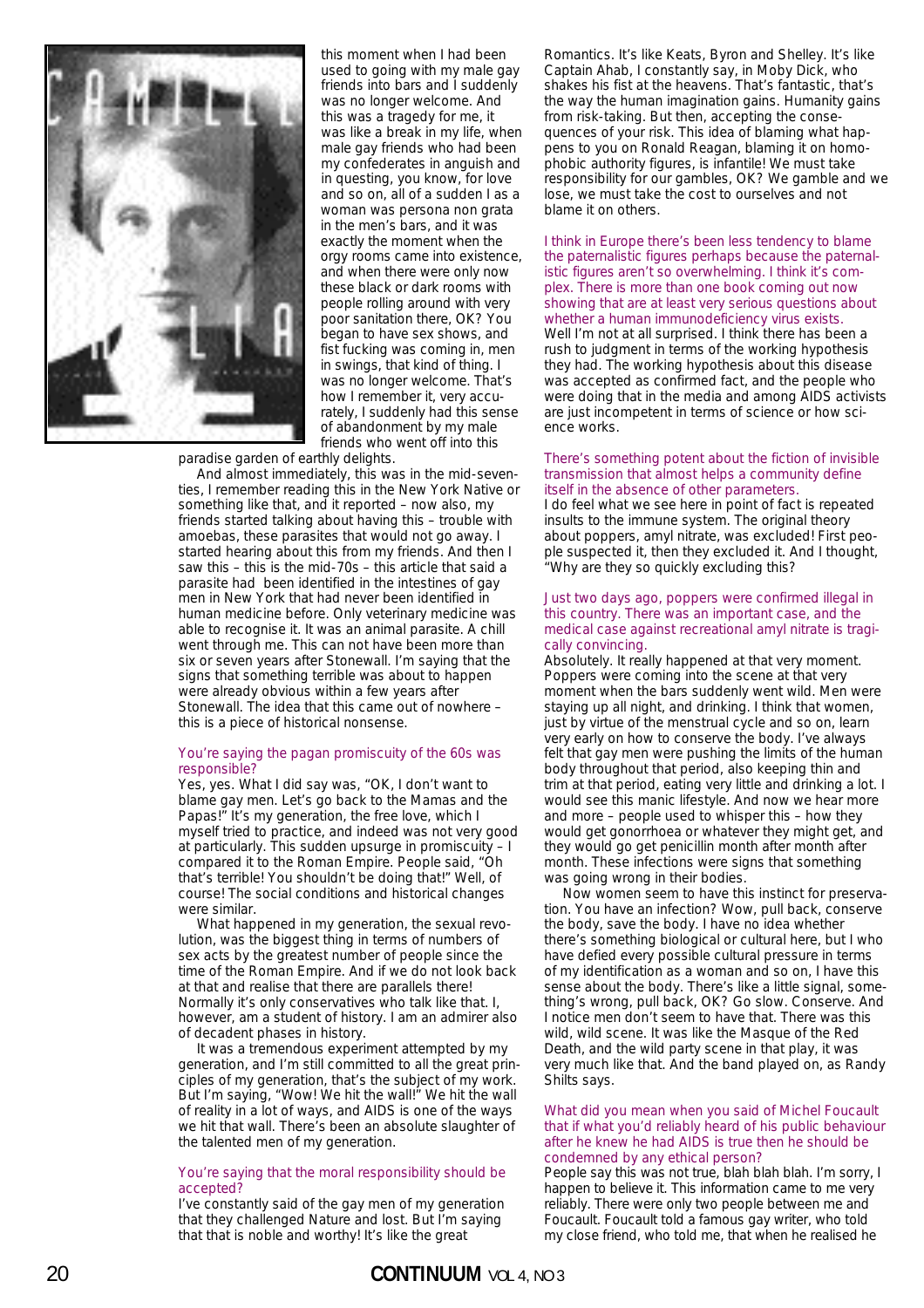had AIDS, he was so angry that he determined he would take as many with him as he could. He would take as many to death as he could. That he deliberately went to bars and would deliberately have sex with people and not tell them and try actively to take them with him.

#### I've heard this about other people and I don't think it's an uncommon response. If there's no virus it's absurd however. You're on the record as being pro-pornography, pro-prostitution, pro-drugs. I think one of the things Foucault did before the end of his life was use a lot of drugs. What practical social measures could bring about responsible drug use?

Well now I'm someone who doesn't take drugs, you see. My view of drugs is that it's an age-old privilege of humankind to alter the mind for expanded consciousness or for a sharper perception about existence. Priests have done this in rituals from time immemorial. I myself do not take drugs merely because of a physical antipathy to it, but I regard liquor, which is the ancient drug of my people, as equivalent to other people taking marijuana or LSD.

Now, I'm very committed to the psychedelic view of reality even though I have never taken LSD myself. And I feel that the international war on drugs is the biggest waste of money of states in the world. Any attempt to deny people what they really want in sex or in drugs simply leads to an underground economy and drains the world's resources. It's destroyed the inner cities in America because obviously young people can earn a thousand dollars working the drug trade as opposed to like \$3.95 an hour, or whatever it is, working in MacDonalds flipping hamburgers. I think this is just a massive delusion to ever imagine that we can stop what is clearly a human craving to alter consciousness.

At the same time I think we all must face the reality that drugs can destroy. They can indeed destroy. I think that LSD did indeed destroy a lot of my generation. Many people, their brains are pudding after too much taking of LSD. I think that similarly heroin is of tremendous concern now in the music industry. In fact there's a rising pressure about that in America after Kurt Cobain's suicide. I don't want to minimise that. I do think that drugs play their role in weakening the immune system in some way that also is related to what appeared to be such a sudden emergence of AIDS in the early 1980s.

#### In Britain recently, the Medical Research Council has come under the auspices of our Ministry for Trade and Industry. What do you think that means about the future of independent research?

Well that's been the case for a very long time in America where the pharmaceutical companies invest heavily in research and they're only interested in drugs which are essentially synthetic and that therefore they can control. Whereas things that come from natural plants, like marijuana and so on, they have no interest in.

#### In gay activism, and in AIDS activism, what may be the effect of the dramatic resignations and realignments were are now seeing?

I think that AIDS activism has pretty much lost its steam here in America anyway. It's staggering. The principal AIDS organisations like AMFAR and so on are trying to revive themselves. They've got Sharon Stone now to be a spokesman and so on. I think that they were pretty much set back on their heels in the last few years. I think there's a kind of dispirited vacuum that's occurred here in the last few years. I don't think it's going to be as big a change here. People are just not as arrogant. There was a moment when the AIDS organisations had a kind of a stranglehold on the media . They were able to coerce the media . There was a lot of media attention given to AIDS and it's really receded here I think.

Liza Minnelli in the States has built a career on it. Liz Taylor, Princes Diana, now Sharon Stone. And yet the CDC is saying that there was a conscious attempt to encourage people to believe there would be a heterosexual problem far beyond what there ever would have been or has been. There was a period of absolute hysteria, cover stories just constantly in the public eye. And that would have been in the late 1980s and early 1990s. I think there's been a slow decline in the attention paid to the issue at all here. Part of it was that ACTUP was very very active at that time. The turning point may well have been the election of Clinton. The AIDS groups were very politically partisan. That's another way I think they damaged themselves. They were very politically partisan and they were ways to mobilise against Republicans, and the gay activist organisations in general were of course 100% behind the Clinton election when he was a fairly unknown figure.

So the thing is with the election of Clinton everyone thought, "Oh, now there's going to be Nirvana for the liberal organisations," and so on. Within two short weeks there was the gays in the military controversy that was mishandled by Clinton. Very badly mishandled. And suddenly everything fell apart. I think that the morale of the gay organisations in America never recovered from that. We're talking about two weeks after the inauguration of Clinton. Let's see, that would have been in January 1993 then. He was elected in the fall of '92. That's when everything started to unravel. The arrogance of the media, leading up to that election in the fall of 1992, their arrogance, the pranc-

## *And then what we had was a rapid disintegration of all the gay organisations*

ing around, the parading of the gay activist organisations, they all felt that they had mobilised the gays to vote for Clinton and they felt they had maximum power over politics and they felt it was going to be a tremendous change.

And then when the gays in the military thing was a fiasco – [David] Mixner [Clinton's number one gay advisor] had given very bad advice to Clinton in terms of how to handle it and so on – they essentially became exiles, they all became exiles. The administration then realising the damage, the fallout from this, from the gay issue, how flawed their information was coming from the gay activist organisations, the whole administration turned its back on the gay establishment, OK?

And then what we had was a rapid disintegration of all the gay organisations here. That is, the leadership. There was this woman whom I despise, Urvashi Vaid, who's written a recent book, terrible book, and so on, these people were like Stalinists but in charge of these organisations and they all lost power so fast in that one year when they lost their access to Clinton. There have been a lot of articles in the gay press here about that. The way that gay leaders here in America, all the ones that were very prominent in that period leading up to Clinton's election, have lost status. This is the very period in which I have gained. I mean I'm in no way a gay leader. I mean there's no way. I'm a very controversial thinker. I have many followers, but there are many people who hate me and so on. But there is no strong leader who has emerged.

So that's what's happened here. AIDS, the way AIDS has gone to the back burner here in America, is simply a part of the general loss of prestige of the gay leaders. We don't have a Martin Luther King. There's been no figure who's been particularly talented. And I think again it's because of the ignoring of the cultural aspect of human lives by the gay political leadership. **c**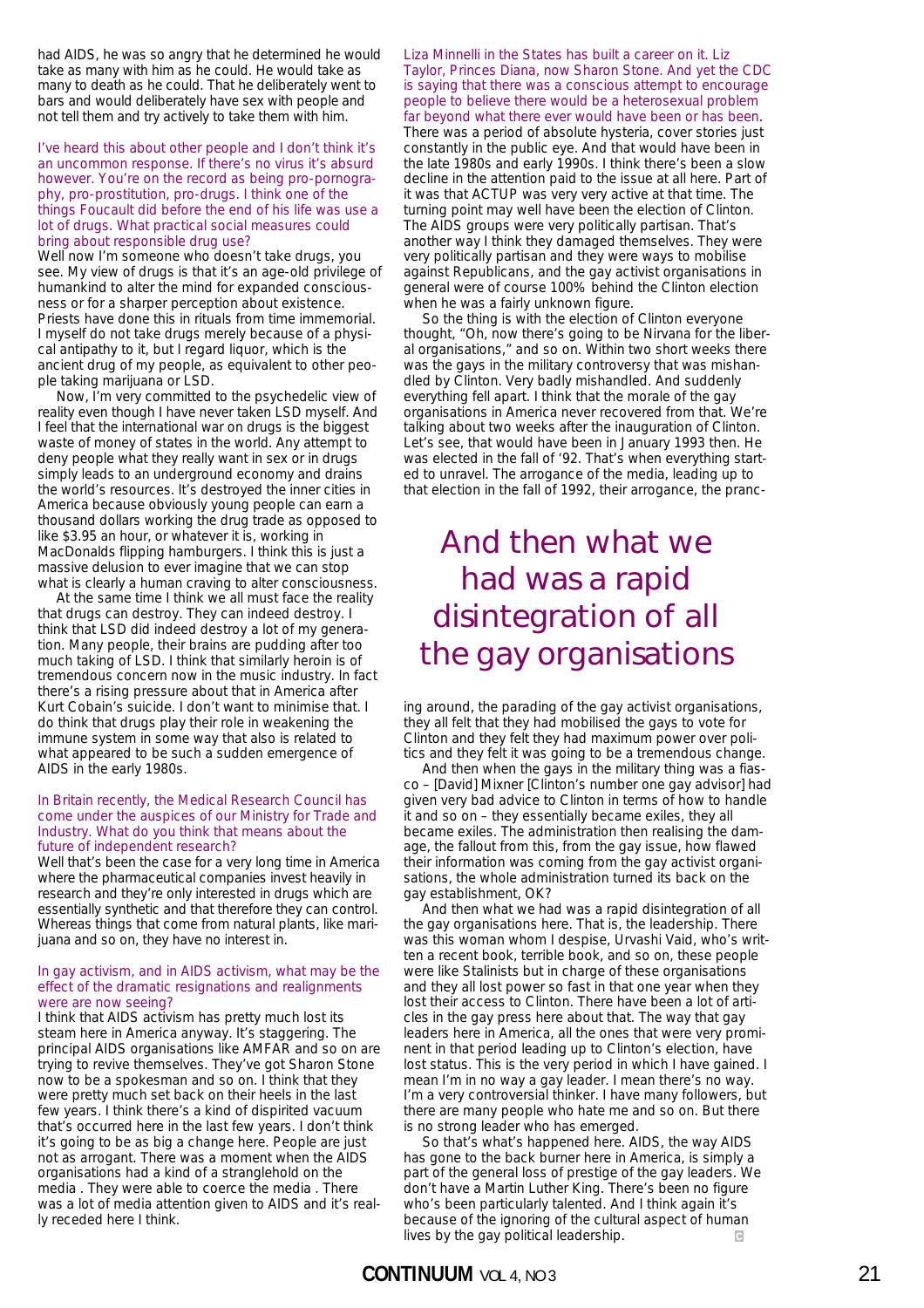# **A**LTERNATIVES

With multi-drug-resistant strains of various microbes on the increase as an ever-widening range of pharmaceutical drugs is being prescribed, perhaps it's time to look for natural alternatives that really work. Allicin is one of the most effective remedies for treating a number of opportunistic infections, as homoeopath GARETH JAMES reports

# **MOPP-ing up the**

ver the last few months, an increasing number of articles<br>on the potential benefits of<br>using allicin in the treatment<br>and prevention of AIDS related<br>conditions have been appearing in the increasing number of articles on the potential benefits of using allicin in the treatment and prevention of AIDS related HIV/AIDS media. Allicin itself, (also known as diallyl trisulfide or DTS) is one of the active ingredients present in garlic and has been used in China to treat a wide variety of complaints for over twenty years. John Stevens, editor of Equilibrium, has taken the lead in increasing awareness of allicin therapy for people with HIV/AIDS and first reported on its benefits in April 1995. Since then, the Heal Trust has made this product available at trade prices from its Buyers' Club for people in the UK wanting to use it as part of their treatment protocol.

Dr. Qing Cai Zhang, an AIDS physician and Chinese medical practitioner working at the Sino Med Research Institute in New York, has been pioneering work with allicin in his practice for a number of years. Zhang has no reservations in claiming that "Allicin is one of the most effective Chinese herbal remedies for treating and preventing the OI's (opportunistic infections) of AIDS."

The reason Zhang has become so excited about the use of allicin in the treatment of AIDS is that he believes it points to a whole new class of AIDS treatment medications. Because AIDS is multifactorial in its origins and multi-faceted in its expressions, Zhang believes we need to find treatments which reflect this complexity. In this context he refers to Allicin as a 'MOPP' – a multiple opportunistic pathogen prophylaxis. His criteria for a medicine being termed a MOPP is that the treatment must be safe enough for longterm use and therefore have a low acute and cumulative toxicity, it must have a very wide anti-infectious spectrum in its application and it must be affordable. The beauty of allicin is that it meets all the above criteria.

Apart from the strong odour of allicin (which lingers less as use is established) and the corrosive taste, the only reported side-effects are mild gastric discomfort. Some people suffering with sensitive oral or oesophagal thrush and ulcers, have reported pain on swallowing. Aside from these, there are no other reported sideeffects. Allicin use is not recommended orally when these conditions are present.

In terms of its ability to inhibit a wide range of microbes all at the same time, allicin appears unrivaled by its pharma-

*Allicin has shown effects against many protozoa which cause infections during AIDS*

ceutical counterparts. As Zhang points out: "Most chemical drugs are designed specifically for one kind of infectious agent, necessitating that the patient has to consume an arsenal of different drugs. The cumulative toxicity of these drugs makes this regimen unsafe and therefore unacceptable. Sometimes conventional antibiotics which suppress bacterial infections are made from fungi, which then promote the growth of fungus. In the same way, Western anti-fungal drugs sometimes encourage bacterial infections. Instead of solving a problem a new one is created. Pharmacological studies have

22 **CONTINUUM** VOL 4, NO 3

found that allicin has a very wide spectrum of anti-infectious ability. It is ideal to use for multi-agent co-infections."

Hi-tech, Western pharmaceutical use is also increasing the number of multipledrug-resistant strains of AIDS-related microbes at an alarming rate (e.g. MDR-TB, MDR-Staph. aur., MDR-Candida). As Zhang found bacteria which were resistant to penicillin, streptomycin, chloramphenicol and chlortetracycline were still sensitive to allicin, the need for more research in treating these 'superbugs' with allicin therapy becomes self evident.

Coupled with existing studies, Zhang's research at the Sino Med Research Institute has found allicin to have anti-bacterial, anti-myco-bacterial, anti-fungal, antiviral and anti-protozoal properties. Zhang found Allicin to be significantly bactericidal (bacteria killing) against many of the microbes involved in AIDS-related conditions: Staphylococci (causes folliculitis, boils, carbuncles, abscesses and fluid filled blisters), Neisseria meningitidis (causes meningococcal meningitis), Streptococcus pneumoniae (causes pneumonia), Shigella dysentry (causes fever, abdominal pain and tenderness and bloody diarrhoea), Escherichia coli (causes infections in the gall bladder, bile ducts and urinary tract), Salmonella (causes fever, chills, sweats, weight loss, diarrhoea and septicaemia), Mycobacterium tuberculosis (causes tuberculosis) and Mycobacterium avium intracellulare (causes high fevers, severe anaemia, night sweats, chills, weight loss, loss of appetite and weakness, chronic diarrhoea with malabsorption of nutrients and abdominal pain).

Allicin's anti-fungal repertoire includes Candida albicans (causes oral and vaginal thrush, chest pain, difficulty in swallowing, malabsorption and can infect lungs and brain) and Cryptococcus neoformans (causes cryptococcal meningitis and can infect the lungs). Zhang also comments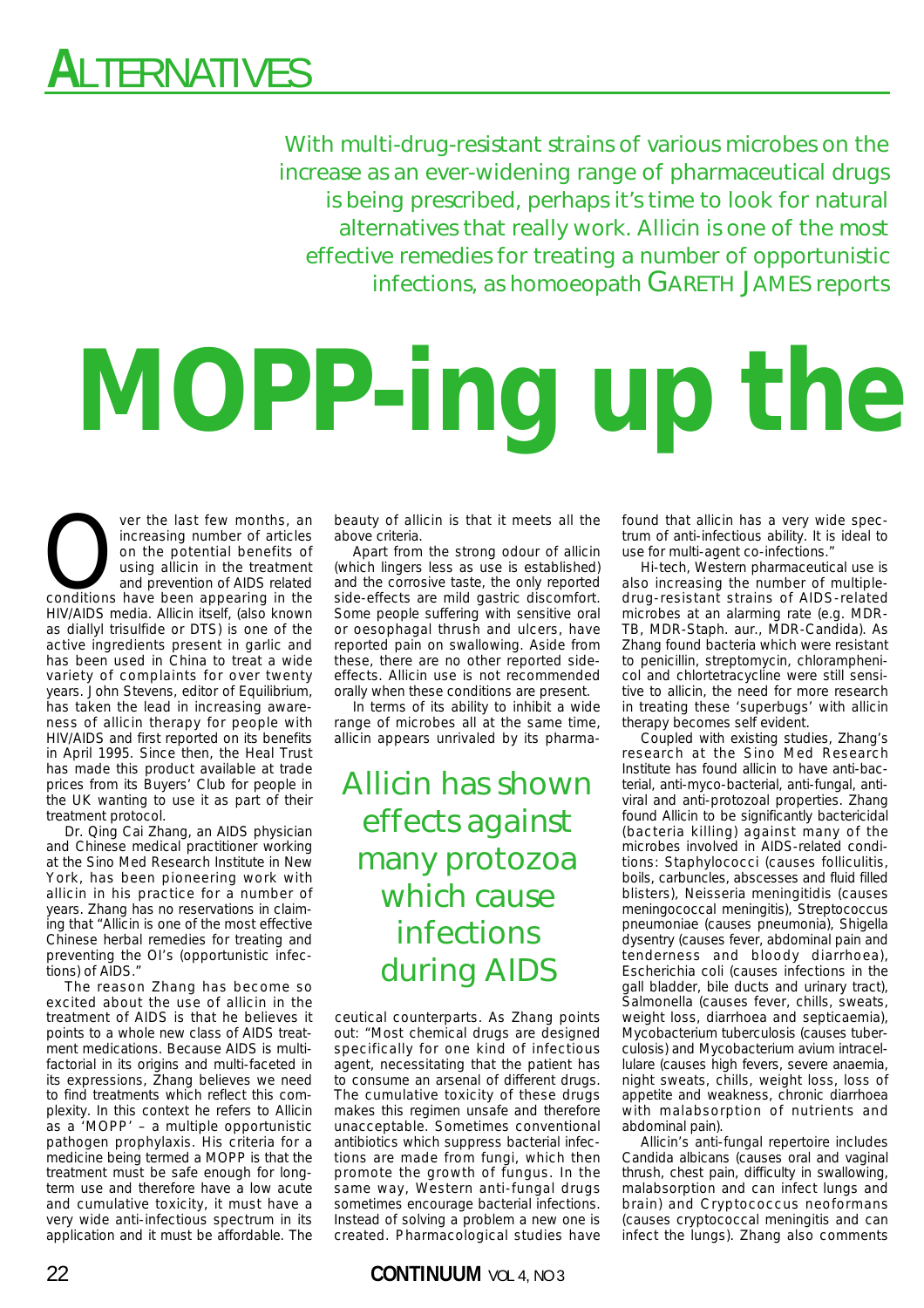that he found the inhibitory dose of allicin for Cryptococcus to be the same as for amphotericin-B but demonstrated no toxicity.

As an anti-viral agent, a number of studies have reported inhibitory effects against cytomegalovirus (CMV, can cause inflammation and detachment of the retina leading to blindness and ulcerative colitis as well as some lung infections). There is also some, albeit minimal, evidence showing allicin has some anti-viral effects against the herpes simplex viruses.

Allicin has also shown inhibitory effects against many of the protozoa which cause infections during AIDS. Allicin has been ments, rarely complained of any dangerous new infections, such as Pneumocystis carinii pneumonia (PCP). I have a few patients whose CD4 count is less than 10, but as long as they adhere to these treatments on a regular basis, they can remain in a very stable condition for years."

One of Heal's clients, Tony, had been suffering with Cryptosporidium parvum for a number of weeks before finally being admitted to Ealing Hospital NHS Trust with debilitating diarrhoea and dramatic weight loss. He was prescribed anti-diarrhoea drugs and Gabbroral, neither of which, Tony said, made any significant difference to his condition. His CD4 count

# **with allicin microbes**

shown to be effective in the treatment of microsporidiosis and infection with Cryptosporidium parvum, both of which are responsible for diarrhoea and weight loss and against which there is no established effective orthodox medical treatment.

body through a number of routes: orally, anally as a retention enema or intravenously. Most clients using allicin from the Heal Trust choose to drink it. Zhang is currently developing an enterically coated, time release capsule containing 20 mg of allicin. This form spares the mouth and throat direct contact with the 'battery acid' taste and keeps the levels of allicin in the blood far more stable. The doses of allicin required for inhibitory effects against all these microbes are far from standardised. However, for the direct treatment of clinical symptoms Zhang recommends 30mg per 30 kilos of bodyweight per day and for prophylactic treatment, the same dose reduced in frequency to 1-3 times per week – this roughly equates to 2 vials per day or 2 vials 1-3 times per week respectively. Allicin can also be taken into the

I hang recommends allicin therapy as<br>the primary prophylaxis for all his<br>patients with CD4 counts below 200.<br>Thang uses allicin in a similar way to penthe primary prophylaxis for all his patients with CD4 counts below 200. Zhang uses allicin in a similar way to pentamidine inhalation through a nebuliser to protect the lungs as well as an aerosol spray carried by most of his patients to prevent against airborne infections.

For the clinical applications of allicin in AIDS, Zhang states: "If we protect the respiratory and digestive tracts, most infections can be prevented. From my observation, all patients who complied with these treat-

was <50 at this time. After six weeks in Ealing hospital he decided to change tack. At his request and in cooperation with consultant physician Dr. Stephen Ash, Tony started using allicin through his drip feed. His diarrhoea stopped within 48 hours and Tony was discharged from hospital two weeks later. Before leaving Ealing, repeat tests on Tony's stool samples found that he had completely cleared the protozoal infection from his gastrointestinal tract and tested negative for Cryptosporidium. Over the following three weeks Tony's appetite increased and he put on one and a half stone.

John was diagnosed HIV-positive at the end of February this year after suffering from constant diarrhoea for about a month. His CD4 count at that time was <50. Six weeks later, after some insistence that his diarrhoea was becoming steadily worse, his doctor tested him for Cryptosporidium parvum which gave a positive result. About one week later John was admitted to the Chelsea and Westminster hospital as his diarrhoea had become debilitating and he had lost about a stone in weight. He was also started on the drug Gabbroral which did stabilise his

For more information on allicin or to purchase allicin in the UK contact:

#### **The Heal Trust Heal House 375 Kennington Lane London, SE11 5QY**

Tel: 0181 265 3989, fax: 0181 265 3973 **Postal service available throughout the UK** condition, preventing his symptoms from becoming worse, but despite a one month course showed no real improvement. After finishing the course, John came to the Heal Trust and immediately started on 2 vials of allicin a day. After one week, his stools had returned to normal and his appetite started to improve. After four weeks, he had put on just over a stone and aside from a short trip abroad when he stopped using allicin, has had no return of the diarrhoea.

espite such impressive results, allicin has, in the main, been ignored by the majority of the orthodox medical profession as a potential treatment for Cryptosporidium and other microbial conditions. The greatest obstacle to furthering research into allicin stems from the hardy reluctance of the orthodox medical establishment to provide funding for trials. As allicin can no longer be patented by the pharmaceutical companies, their interest in researching a product from which they can make no direct profit is shamefully lacking. Zhang made an official proposal to the Office of Alternative Medicine at the National Institute of Health (NIH) and although in his words he received a 'courteous evaluation', no funding was forthcoming.

Despite some positive reporting on garlic in the National AIDS Manual's HIV and AIDS Treatments Directory, their pharmaceuticalfriendly, bi-monthly publication AIDS Treatment Update (which must surely be renamed Pharmaceutical Treatment Update owing to its disappointingly narrow focus) has also been predictably sceptical regarding favourable reports on allicin.

Although Dr. Mike Youle at London's Kobler Centre has recently become interested in the possibility of some allicin trials, to date only AIDS ReSearch Alliance have conducted Phase I Pilot trials with Cryptosporidium parvum. The encouraging results which were published in the Spring edition of Searchlight this year concluded that "the use of high dose garlic concentrates appears to be a feasible therapeutic regimen to consider for HIV-positive patients with CD4 counts <100."

Dr. Qing Cai Zhang MD is also co-author of AIDS and Chinese Medicine (1995), Keats.

**Sources and further reading**<br>Dr. Qing Cai Zhang. The Applications of Allicin in Preventing<br>and Treating Opportunistic Infections of AIDS. Sino Med Research Institute, 141 East 44th Street, Suite 712, New York, NY 10017, US. (1996) (available from the Heal Trust) Stevens J. Allicin: The Goodness of Garlic. Continuum. 3/5: 25

& 30. Donnelly P. Got The GI Blues? Equilibrium. Issue. 1, Spring 1996.

Fareed G et al. The use of a High-dose Garlic Preparation for the Treatment of Cryptosporidium parvum Diarrhoea. AIDS Research Alliance, 621 N. San Vincente Blvd, West Hollywood, CA, US. (8/1/96) (available from the Heal Trust) Guo-Nai Lan et al. Demonstration of the Anti-Viral Activity of

Garlic Extract against Human Cytomegalovirus in vitro. Chinese Medical Journal. 106(2): 93-96 (1993). Passwater R. An Interview with Professor Eric Block: The Chemistry of Garlic's Health Benefits. Whole Foods. 22-26

June 1992. Yen T et al. Anti-viral properties of garlic: in vitro effects on influenza B, herpes simplex and coxsackie viruses. Planta Medica 5: 460 (1985).

Davis L. Garlic as an anti-fungal agent: Laboratory studies. First World Congress on the Health Significance of Garlic

Constituents, Washington DC, August 28-30 1990. Cai Y. Anti-viral and Anti-cryptococcal properties of garlic: clinical studies. First World Congress on the Health Significance of Garlic Constituents, Washington DC, August 28-30 1990.

Sandhu K et al. Sensitivity of Yeasts Isolated from cases of Vaginitis to Aqueous Extracts of Garlic. Mykosen. 23: 691-698 (1980).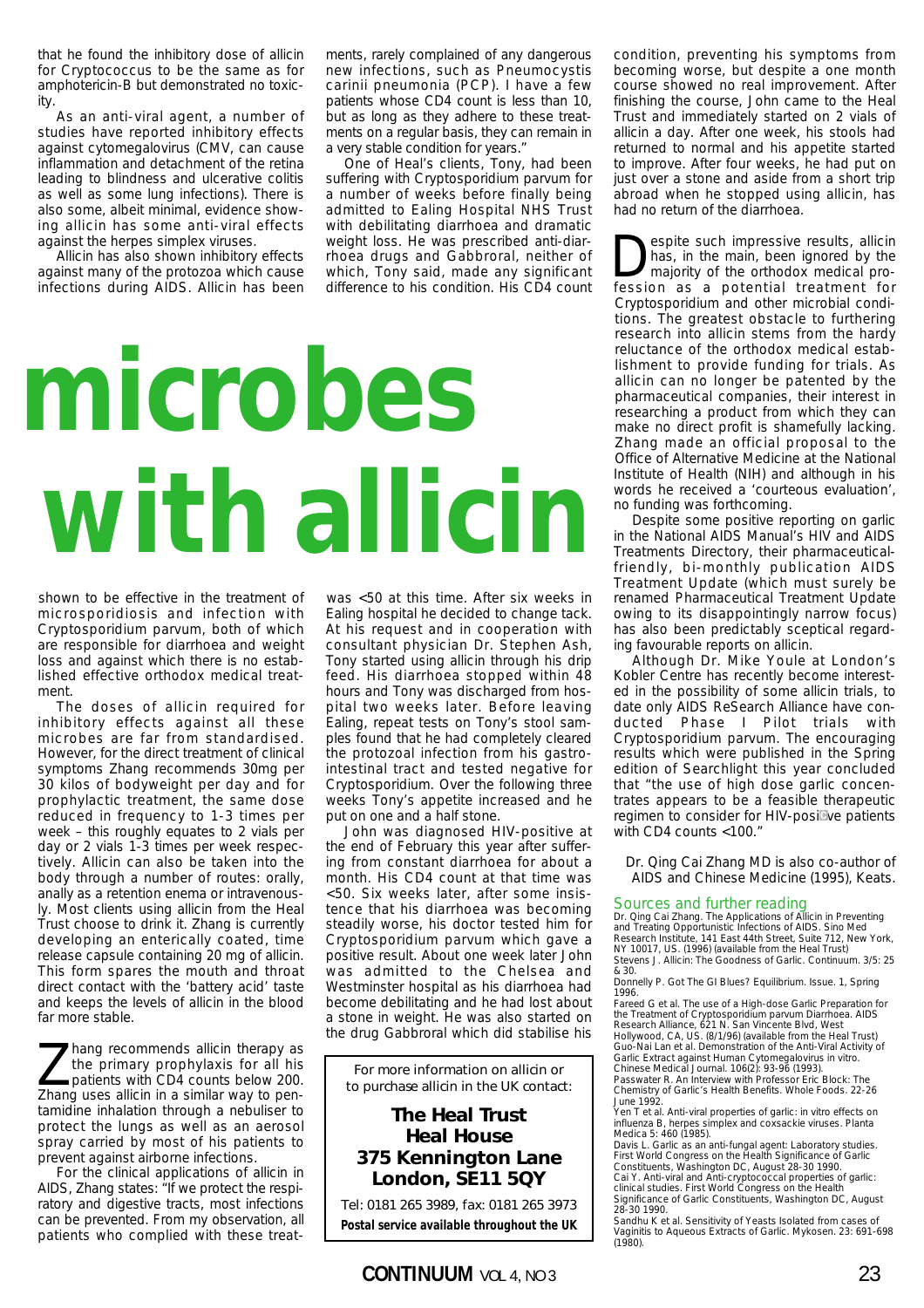# They were not willing to address other issues,

*What did we gain in the 15 years of AIDS? In this second part of his essay on the effect of "HIV"-dogma on homosexual life MICHAEL BAUMGARTNER examines gay men's attitudes towards sex, survival and society*

# To AIDS-activism – thanks for

he gay movement coming out of the sexual liberation<br>movement, tired of the constant fighting for gay rights,<br>became worn out with having to defend its achievements<br>in a persistently ignorant society, leaving space for grow he gay movement coming out of the sexual liberation movement, tired of the constant fighting for gay rights, became worn out with having to defend its achievements in a persistently ignorant society, leaving space for growing numbers of homophobic fascist groups like the Moral hateful, these groups sought to deny us the basic right to life. "Kill a queer for Christ!" became the credo of self righteous religious groups campaigning for a totalitarian shift from the previous liberal political leadership. When few came to the defence of homosexuals, even many of us started believing that "Only a dead homosexual is a happy homosexual".

This growing underlying group depression was nurtured by the occurrence of AIDS, the new deadly threat to the gay community, offering an end to the increasingly unbearable gay life. The received shame of being a homosexual combined with guilt around promiscuity led, with a certain sense of relief, to the "HIV"-dogma. AIDS released the oppressed tension of depressed emotions into hysterical outbursts much like the cries of concentration camp maids once the gas was dropped, having silently entered the camouflaged chambers. Decorated with the pink triangle, we were now socialised into red ribbon-wearing by the "HIV" establishment, adding another symbol of victimhood to our kitschly decorated sacrificial lives.

After 10 years, "HIV" has become the new identity of gay men and the new identity crisis. We came out of the closet introducing ourselves proudly to the world with "I am gay" – we now introduce ourselves equally proudly with "I am HIV". In common with all identity crises it seemed to leave us with no future but the confrontation of death. The reality for many homosexual men unable to identify as "I am HIV" was equally devastating. Since homosexuality is not inherited and many of us experienced abandonment by our physical families, we had been building our own gay families over many years. Suddenly "HIV+" challenged those ties, leaving the touched on one side and the untouched on the other – identified ironically by blood testing, the very fluid that does not bind us to our biological families. Much like in those families, friends now started isolating themselves on the grounds of a reality that the "not HIVs" could not relate to. While some moved into another even more isolating stage of being, others were simply left behind.

The effect of a negative "HIV-test" on many homosexual men is devastating. Depressed, having to cope with survivor guilt and feeling left out, many dive into the night with the unspoken desire

of becoming "HIV". A positive diagnosis gives the victim the chance to be vindictive: inviting victimisation of ourselves over and again on the grounds of one's own homosexuality, we could get our own back on the "negatives", both homo- and heterosexually oriented – albeit on the grounds of an unspecific, unreliable blood test.

Rather than understanding the presumed deadly disease, dumped on us, we started to enjoy the grapes of death-mongering: unbearable life coming to a glamorous end. Kitsch pictures of "HIV+" individuals carried away by their suffering, or accusingly facing the bad world, became the staple of "HIV" -fundraising art exhibitions.

While the "infected" – I should say the indoctrinated – became preoccupied with their death career, the "uninfected" "HIV" parasites mostly focused on the career of their homosexuality. Re-setting the political agenda became the powerplay of the AIDS '90s. AIDS activists at the beginning of this tragedy gave importance to making AIDS an all-endangering epidemic – the queer agenda was now to "re-gay" AIDS. It was the fear of the homosexual AIDS leaders that they would lose out to mainstream interests and could be forced into supporting rather than leading roles in this dance of decay.

The mainstream political agenda did not intend to spend more money on AIDS anyway, because after so much time there was so little incidence. There were so few straight nice white upperclass families affected. The homosexual interest in death-bydiagnosis had to be officially re-installed or the homosexual playground would vanish. Of course this latest discourse of the selfappointed "HIV-leaders" could attract little interest. How many "AIDS edicts turned upside down" can one take and still be trustful and obedient to authority?

Books by former closeted homosexuals, now wanna-be-<br>gays, about their fucked up emotional lives and "HIV"<br>enlightenment collected like flies around rotten fruit, claim-<br>ing pieces of the AIDS-celebrity-cake with this suffe gays, about their fucked up emotional lives and "HIV" enlightenment collected like flies around rotten fruit, claiming pieces of the AIDS-celebrity-cake with this suffering-justification-document, their biography. While gay life-stories seem to attract only an insider readership, the On-top-of-it -"HIV"/AIDSdiagnosis text seems to find a chink in the mainstream mind. To a na amin'ny faritr'i Normandie, ao amin'ny faritr'i Normandie, ao amin'ny faritr'i Normandie, ao amin'ny fari

abnormal life belongs an equally illustrious death, and then the unconscious morals of the straight self-identified open mind can buy into the homosexual experience. While being gay was simply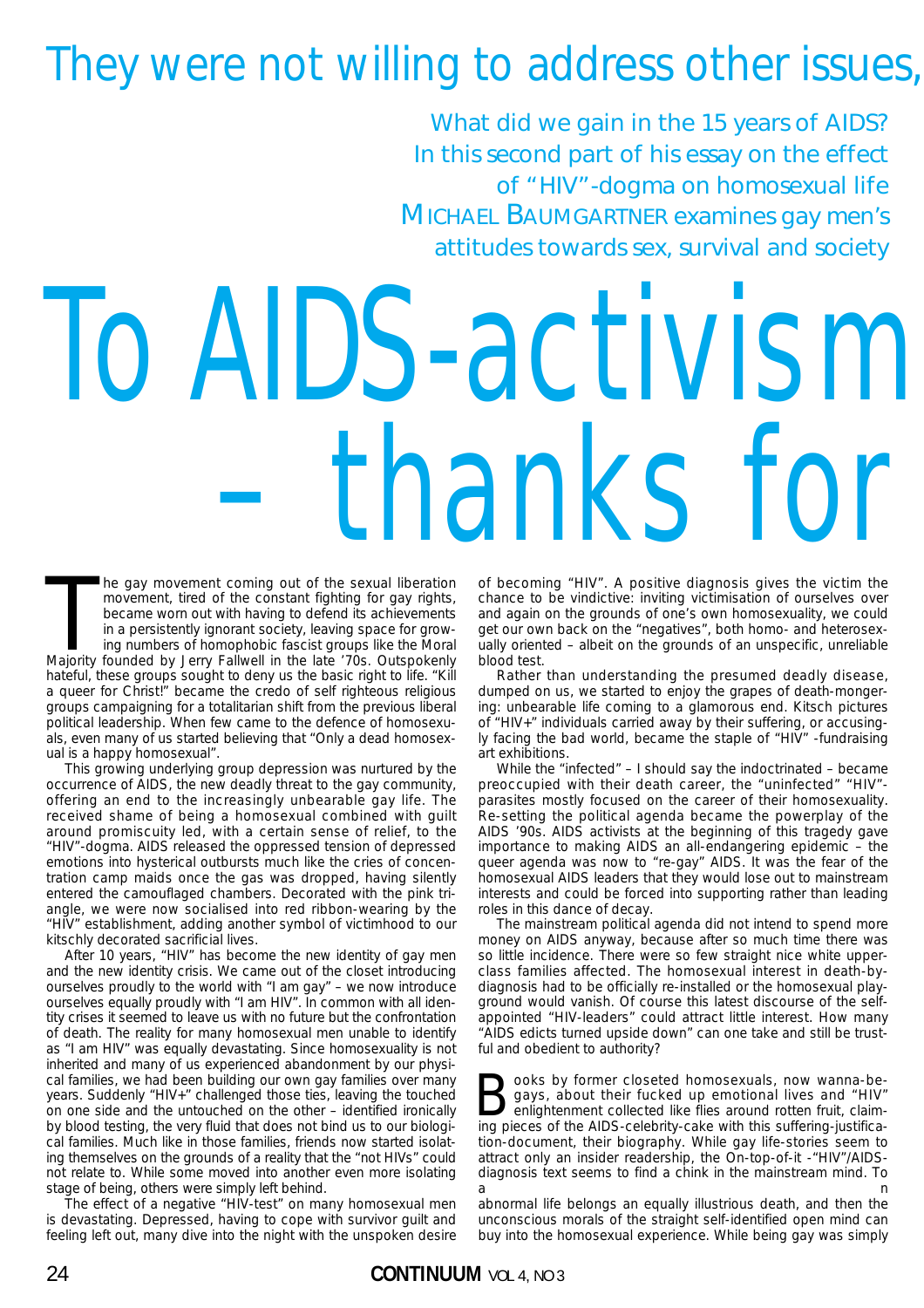# because there would not be a simple cause

a non-status in Hollywood, being "HIV" could get you an Oscar. Just what does that tell us?! Our living is not interesting enough to be addressed or even accepted but our dying due to bad luck is glamorous!? AIDS became the key for apparent homosexual interests to enter the world of celebrity and superficial power. But there was little besides de-homoeroticised movie portraits of sacrificial death rites and victim dramas: some were entertaining but most not at all enlightening. It is less threatening to the self image of the plain homosexual man in America to fight death in a macho way, or give in to victimisation to the extent that all you

# nothing!

can come up with is a blue screen by which the world can remember you as a rebellious queer artist.

While the medical AIDS-czars still stressed the lie that "HIV" is inevitably fatal, the great conquest of AIDS, sponsored with blood money, has always been built on sand, failing to stage the promised great heterosexual AIDS epidemic amongst non-IV-drug addicts. Once that fact was publicly known, the sources of money started to dry up fast. It seems that as far as the establishment was concerned, AIDS stayed where it might as well be, in the homosexual world, reducing gay power by numbers, getting rid of perverts and druggies. Therefore an increasing number of these overpaid AIDS-lords, both hetero- and homosexual, and including some charity bunnies, began grabbing their hats and coats and started leaving the party - the more queer, the more flamboyant their departure. **Contract Contract Contract Contract Contract Contract Contract Contract Contract Contract Contract Contract Contract Contract Contract Contract Contract Contract Contract Contract Contract Contract Contract Con** 

homosexual men, doomed to death and still needy of support, got fed with wrong, even dangerous information and burdened with

## *Many dive into the night with the unspoken desire of becoming "HIV"*

dubious comradeship. Pharmaceutical company Wellcome, by now married to the even bigger pharma-giant Glaxo – probably through fear of losing its capital to litigation claims for health damage from AZT – saw the market diminishing as AZT finally fell from grace with suspicious gays who realised AZT users are the ones dying fast and painfully. With more and more consumers turning their back on AZT, Glaxo-Wellcome now uses television to aggressively market its poison, pure or as cocktails, into the already wellexploited homosexual market.

With AIDS activists increasingly clear about the flaws in the "HIV"/AIDS-myth or at least about the toxicity of treatments, the average homosexually active man was left to their mercy to find his way through the "HIV"/AIDS jungle with its thousands of publications and suggestions about "HIV"'s dangers and possible

powers. The self-appointed queer experts realised that whatever they had learned would only be good in the era of "HIV"/AIDS. They reached a dilemma. Should they advise their fellow gay men to stop listening to the nonsense of "HIV" science and start doing what they themselves felt best about, the only reasonable course in this disaster created by pseudo-science? Or should they continue to urge them to listen to their equally stressed MDs and take whatever the latest outcome of "HIV" research is? While the road to the self-responsibility and independence of others would leave these "experts" jobless, the other road would keep them as mediators in power. Mostly the second decision was made by the reckless queer AIDS-careerists. After all, some sacrifice seems to be needed to stay in power. A homosexual AIDS-foundation director once told me, "Let's face it, AIDS is the best thing that ever happened to us. We are important now. Where would we be without AIDS? Unimportant homosexuals doing unimportant work?...And there are very few affected anyway, mostly drugaddicts!" – the last remark made with a rather negative undertone.

How many homosexual men really were affected by AIDS? According to the epidemiological statistics – to date the only "proof" for the "HIV/AIDS hypothesis – in the US about 3% of the male homosexual population is directly affected by HIV and even less by AIDS. Since diagnosed "HIV+" cases usually get registered more than once, this is most likely an overestimate. This figure is less than die every year of other causes and less than the 20% of gays and lesbians affected by alcoholism. However after 10 years, the "HIV"- dogma diminished all other gay-relevant issues, regardless of their importance. This is not about making a hit-list of our issues of concern, yet when we simply drop our engagements in such issues to get involved with the latest flame of homosexual life, we have to accept criticism for being neglectful. Just because AIDS was created out of the pool of homosexual experiences and established as the latest and ultimate threat to all human life by the CDC and the WHO (wishful thinking?) does not mean that we can afford to neglect our other burning issues. The CDC today reveals that as early as 1987 it was clear to them that AIDS would be insufficient to do the damage they had proposed. They deliberately abused a health concern of a disenfranchised group in order to fund their mostly useless careers, and created a disaster. Instead of waking up to such abuse of power, revealing medical science's true face, we embraced their manipulations and counted on them as our supporters. At what deadly cost?

The young community was left with homosexual-related<br>alcohol abuse, drug addiction, suicide and poverty, while<br>our leaders attended brainwashing sessions learning how to<br>handle AIDS pseudo-scientifically correctly. They di alcohol abuse, drug addiction, suicide and poverty, while handle AIDS pseudo-scientifically correctly. They did not seem willing to address these other issues, probably because there would not be a simple cause and answer as had been proposed for AIDS. "Early intervention" – a popular expression for prevention – seems so easy in AIDS, just drop the latest claimed-to-be beneficial "HIV"-poison. Prevention strategies for the real issues of homosexual and therefore gay-related health/life threats are more difficult to come up with, far more complex and hard to get funding for because they are of no interest to the straight health police, the CDC and the WHO (when did we last hear of a nationwide gay-sensitivity-campaign in schools to combat gaybashing?). The homosexual policy seems still, "Let us not ask for too much and stay with what seems easy and fundable" – even if it leaves just one possible outcome for us, death!

Up to the present, with one exception – the New York Native – the press geared to male homosexual and gay culture pushes a "just-listen-to-your-doctor" approach as if they are initiated gay "Fuhrers" camouflaged in white drag, telling us to "use a rubber when you fuck and you'll be just fine." In the face of death anything else becomes unimportant anyway! Even the truth.

HIV=AIDS=Death became the excuse for many of us to nurture the subconscious incapability for living. Giving in to the forces of life, growing gaily older (for those who know of Quentin Crisp), in this society seems to some more difficult and less attractive than dying young and rather glorified. Homosexual life-style encouraged living fast, doing "it" all, not worrying about the consequences, forgetting the future. Living fast, meaning unhealthily, and dying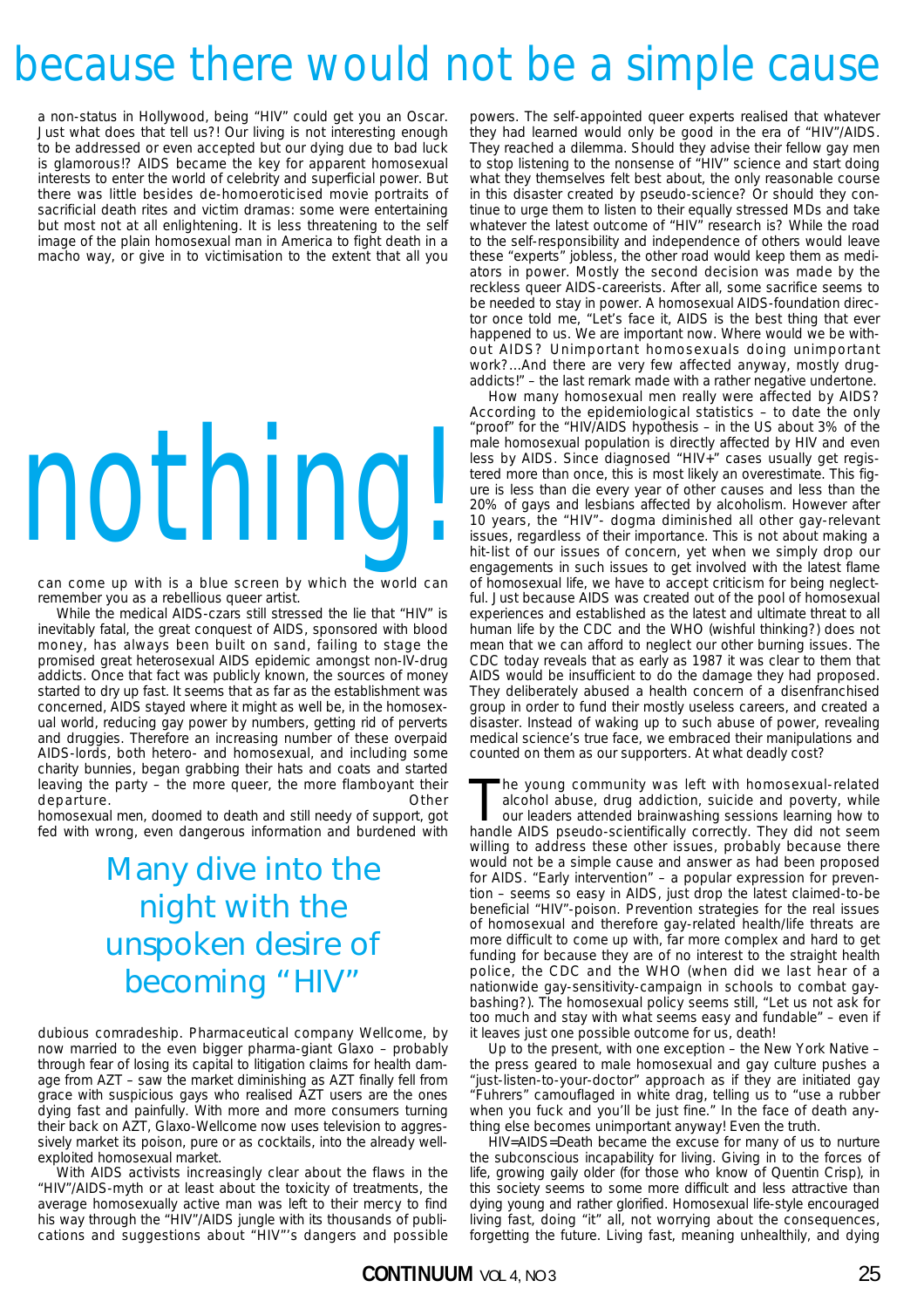young became the reality for many homosexually active men in the AIDS era. "HIV positivity" as a consequence of "liberated" misunderstood gay living was worn as an emblem to the world.

**What did we gain in the 15 years of AIDS?** Towards the end of the twentieth century sex is seen again as a danger to human life, a threat to society, like some moral mediaeval curse. No reformation of religion no understa end of the twentieth century sex is seen again as a danmediaeval curse. No reformation of religion, no understanding of nature, no liberation of the human mind prevented this backlash! What value is human growth and the development of science, when the outcome is new dogmas cast in an old-fashioned way, and fascist attitudes?

"HIV"/AIDS has been established as a fatal disease in people's minds. The homosexual link persists. Fighting for AIDS to be of general concern made us visible and connected with it, as well as its premier target. Homosexual awareness today has most likely to do with fear of AIDS in both the homo- and heterosexual mind. AIDS gave us a reason to be out: the ones most affected by it, we might as well die loud and angry. But many of us were ill-prepared for what hit them once they came out. Little ego structure left many vulnerable to questionable opinions and dangerous advice e.g. by doctors and/or the media. It was not only the sudden experience of homophobia nurtured by the homosexual-

## *Sex is seen as a danger to human life like some mediaeval curse*

plague-carrier-myth, but also peer pressure leaving many in a state of constant confusion. Nevertheless we became more visible. Just let us not waste time focusing on our living – instead get ready for extinction through AIDS!

Stereotypical gay flamboyance and macho male homosexual AIDS death made the big screen. Would Hollywood and therefore the rest of the public world be "gay sensitive" if it weren't for AIDS? I doubt it. Identified we are, as the living end of AIDS. "HIV" still diminishes every other gay-relevant issue, like gay bashing, gay-related substance abuse, suicide, neglect and poverty, even domestic violence. One might argue that visibility does not achieve much when we are caught in the "HIV" trap. Homosexual recognition has most likely more to do with exploitation than concern. After all, we laid the financial ground for "AIDS research", demonstrating the power of the "pink dollar". Political power should be measured by achievements through arguments and not achievements through manipulation and piteous generosity. That "straight" politics is no better is no consolation.

In the AIDS era homosexual rights became a political issue, as if governments wanted to make dying homosexuals at least legal before death carries them off. Other political forces bound homosexuality with AIDS to punish the dangerous plague-carriers by reinforcing or trying to reinforce fascist homophobic laws. In many parts of the world same-sex partnerships have become legally recognised, while HIV+ individuals, mostly homosexuals, can no longer travel freely, much less emigrate e.g. to the US or Japan. Understanding that these laws are not based on science might just show that homophobia in liberals' minds has gone underground. Legally too we would be better off without the "HIV" dogma.

How much freedom has "HIV" brought to us, gay and homosexually active men? It is quite trendy to be "gay" – in loose usage either a stereotypically flamboyant queer or a plain homosexual – we even have our own disease now! Yet "gay awareness" today is not enough anymore, you have to bow your head from estranged orthodoxy and confess to "HIV"-fundamentalism, called "HIV" awareness. Young men and women drawn to homosexuality are coming out at a much younger age than many of the older generations did. The newer generations however have a burden to carry: there is not much freedom in how to be gay. Superficial political awareness is as trendy as the simulation of safe sex. Partying is expensive these days because the "pink economy" has to have a big turnover. We all know, only with money can one be really "gay"! And we need company, to feel connected with gays or gay-friendly crowds, especially for those who are young and new to the queer world.

It may be harmful for a healthy emotional life of young humans to be constantly reminded of an intimate, inevitable "deadly threat" that will catch you when you don't stay vigilant. In claiming to know how to be protected against AIDS, we don't only give out false information to the young but make them feel guilty when they do get an "HIV+" diagnosis. Of course we continue having "HIV+" diagnoses and AIDS in a group where uninformed drug use is part of the good vibe, the culture. While fearful of blame from straight parents for being gay, the younger generations now fear blame from their older peers for not playing "it" sexually safe enough. "Safer sex" is not irrelevant, but there is no such thing as "safe sex" unless it means no sex. The only freedom there is in being "gay" today is: to be out, never mind the real risks and to behave stereotypically, never mind the dangers. Isn't it just that stereotype, well exploited by organised commerce and corrupted by pharmaceutical money, that keeps the myth of the "gay community" alive?

The creativity surrounding AIDS, mostly by flamboyant queers, is notable. I personally am not impressed with celebrities finally coming out to "rescue" us from AIDS now that we are "doomed to death". Where have they been, when we marched for legal rights and struggled without role-models? Who needs that sentimentality dumped on us by Elton John and co. like rice after a wedding ceremony?

Taste aside, the psychosocial support networks we created are impressive and deserve credit. Too bad that too many of them were and still are absorbed with making people feel good about their mostly unnecessary and far too early death. We learned to care and came up with often very good quality help for our contract that the contract of the contract of the contract of the contract of the contract of the contract of the contract of the contract of the contract of the contract of the contract of the contract of the contract

people in need. Why not put these energies, strategies and efforts (including the perception of one's death) into living, for all of us, rather than just fiddling in the shadow of death?

There is something to cherish however, something gay spirits have achieved in the midst of the AIDS-genocide: the survival of critical voices! Along with many courageous scientists – wellhated by the AIDS establishment – there were and still are a growing number of wise gay men and women speaking up and fighting the deadly, but for some very convenient, lies. It is finding these people and being impressed with how much just one person's courage can achieve that makes me continue raising my inconvenient voice, despite the hatred we get from fellow homosexuals just for raising appropriate questions and reaching even more appropriate conclusions after 15 years of nonsense.

ooking back to the many homosexual and gay men who I have known who believed they had been invaded by "HIV", it saddens me how stubbornly many held onto a nonspecific diagnosis, how they took the most toxic substances to kill something inside them that has never been verified, as if they were trying to kill their very being. Their death then seemed the ultimate victory, successfully destroying the "evil" inside, which was not "HIV" but some metaphor – most likely their negative self-image and the lifestyle that has grown our of that. It saddens me that they succeeded in killing something called gayness that made them different from normal, something I came to cherish and nurture over the years. We have lost many wonderful people, lovers, friends, colleagues, etc., people of potential that is lost due to unnecessary suffering and early death.

If even just one person has to die for others to wake up, was it worth it? We have lost many more than just one member of the fabric that might deserve to be called a "gay community".

This essay is dedicated to Michael Verney-Elliott, Jerry Terranova and Huw Christie for their love, inspiration and friendship and Connie Hartquist, Pansy-John Bradshaw and Judy Grahn for their loving guidance; in memory of the late Michael Callen, Caspar G. Schmidt, Jody Wells and Mark Alampi, and all the others who raised their

necessary yet often ignored voices, to their inspirations and achievements;

and with thanks to the work done by gay men like Darrell Yates Rist and Ian Young, encouraging me to put together my own thoughts and observations.

And finally thanks to Continuum for publishing my controversial essay and Huw Christie for taking trouble to edit it!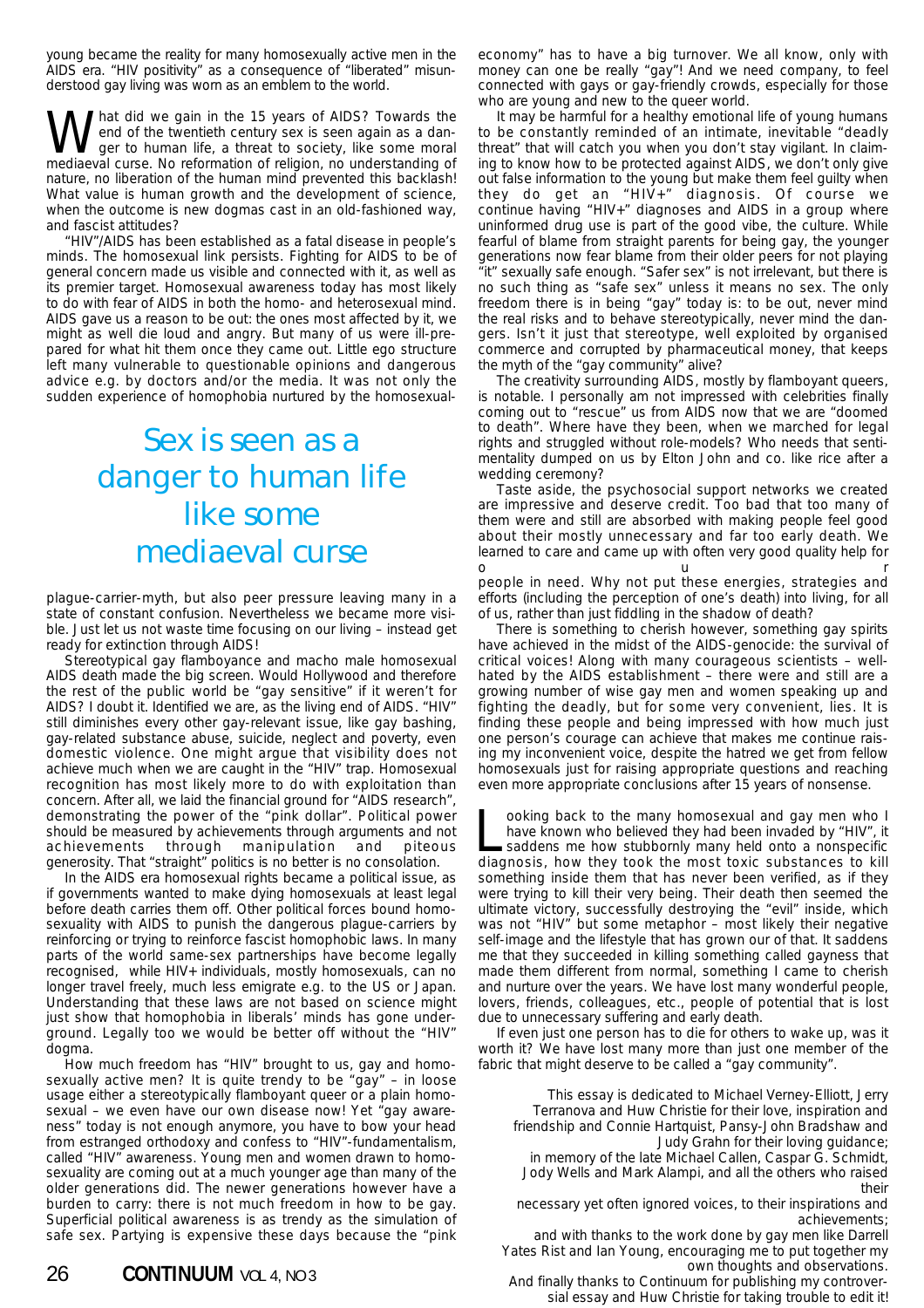# **H**OSPITAL**W**ATCH

toxic drugs. John was told by one of the most eminent consultants that they never found PCP but they treated for it anyway.

Whilst feeling understandably at a very low ebb John contracted pseudomonas from the hospital and was moved to his own room. It was a pleasant room with a sunny disposition and a wonderful view over south London. His neighbour was a lovely girl who spent

John thanked them for their kind consideration.

most of her time in bed. "You look awful," I remember

thinking as I passed her room, and she would look out with an expression in her eyes of, "O my god! What is wrong with me? Why can't they find out what is wrong with me?" There were times when she obviously felt better because I would see her struggling down the ward with her drip as a walking stick, stopping to cough

This is indeed an honour for both Continuum readers and myself – an opportunity to tell the uncut version of the latest fuck-up at St Thomas' Hospital, London.

If you've never heard of this establishment, unlike in other abattoirs, the patients are given a mycobacterium (drug resistant, of course) so that they are not only left untreatable, but can spread it around to as many people as possible before they die, weak,

wasted and confused.

When the fuck will there be an end to this appalling catastrophe? When will the "HIV specialists" realise that actually they have bitten off more than they can chew? They really are pumped up with a sense of their own importance. I can write these words, St

# **John Kennedy's TB or not TB:** John Kennedy's

Tommy's: you boobed, and you killed my partner. While he was in your care, he picked up multi-drug-resistant tuberculosis (MDR-TB). Because of your negligence, I don't have a partner and three people are fighting for their lives. You are irresponsible, you got it wrong and I hope that

could start with diagnosing correctly, and

it redefines your whole treatment strategy. You<br>could start with diagnosing correctly, and<br>get off being so specialist. An "I<br>am sorry" phone call a<br>month after your patient<br>test, from a senior could be get off being so specialist. An "<br>am sorry" phone call a<br>month after your patient<br>dies, from a senior consul-<br>tant confirming that John<br>stati MDR-TB in New am sorry" phone call a month after your patient dies, from a senior consultant confirming that John caught MDR-TB in November whilst being treated by her is diagnosing a little late in the day

John first got ill in August when we returned from holiday in Greece. His chest was tight, sore and restricted, so he went to see his GP who told him he was suffering from pollution, prescribed an

antihistamine drug and advised him to get out of London. He went straight to Ireland. Three days later he was in hospital fighting for his life.

PCP was diagnosed, without a sputum test, a bronchoscopy or any explanation as to why John's chest was so painful – such pain is not usually associated with PCP. DF118s were prescribed, along with steroids, two antibiotics and oxygen therapy. Well, the X-ray "said" PCP – not TB, not another chest infection, but PCP – well, it's an AIDS-defining illness, this patient has HIV, it's a logical conclusion and we know best.

alert lux

Radiographically John was clear after three weeks. Literally, he was still very unwell and still had a searing pain in his chest which the consultant could not explain. Steroids mask infection and DF118s are Dihydrocodeine, strong pain killers given to drug addicts when they're coming off heroin. John's treatment on Ireland was a fair cover-up job.

So to London, and St Tommy's a week later, where John was told the PCP was back. They did an X-ray and PCP doesn't look like anything else – does it? So, the same antibiotics with no steroids, no oxygen, were administered and, after 11 days at home, I had to wheel John into hospital. He was very ill and, on top of his illness, he had a dreadful reaction to the drugs. Once again, he was admitted with a PCP diagnosis. He was put straight onto Pentamidine to which, after a week, he had still not responded and the doctors told me that he might die.

It was then that they decided to do a bronchoscopy and lo, "abnormal amounts" of CMV were reported, and very abnormal amounts of Ganciclovir were administered, and once where natural blood was flowing there were now outrageous amounts of

His partner TOM ASHFORD tells the real story

for 1,000

**Hospital recalls 60** 

Over outbreal

every now and again. Little did I know that she was coughing and spluttering MDR-TB all over me, John and the whole ward.

After a four week stay at St Tommy's, John went to stay at the London Lighthouse for respite

**Care. He was doing amazingly well and<br>THE TIMES SATURITAT III NE REFERENCES** the doctors were astonthe doctors were astonished that he had bounced back. I was relieved and everything was on the up. We spent Christmas together up north and travelled back a week after New Year. By this time, John's hair was falling out and he had a red rash all over his face. He wasn't feeling too well

> either, so he revisited St Tommy's. When he came back home that evening, he was crying and he told me that the doctors said that the PCP had come back. I was shocked, scared and desperate and, at the same time, trying to reassure him. I remember wondering if it was going to be like this forever, and how John and I were possibly going to manage.

For the next ten weeks John's condition slowly deteriorated. The doctors didn't seem to know what was wrong with him, his treatment seemed very hit and miss and non-specific. On reflection, I think it was a complete mess. He was at home for the ten weeks with me. I looked after him as best I could but he was very ill. His temperature often went up to forty degrees centigrade. He was dizzy, had no appetite and we were on a desperate and futile course of popping pills that did nothing, trying to stay positive in the face of extreme circumstances. The period culminated in yet another admission to St Thomas' where John's treatment was for Mycobacterium avium intracellulare (MAI). It was after 3 weeks of John being in isolation that the microbiologist came up with MDR-TB – the strain matched his neighbour's at St Tommy's from the previous November – and John was moved to Kings College where they had proper isolation rooms.

At this stage John looked like he was on death's door – he was chronically malnourished according to the Kings College consultant, jaundiced as a result of one of the drugs, with chronic diarrhoea and liver failure. He died three weeks later. There were no drugs that could treat the MDR-TB and he was made comfortable. This story covers a period from August 95 to April 96. John had been antibody diagnosed in November 93.

I'm disgusted at John's treatment, tired and weary after having fought a long and losing battle, not to mention the loss of my partner – and so unnecessarily too. And I know that if the specialists didn't constantly jump to conclusions, refuse to listen and insist on their "we know best" attitude, then I wouldn't be writing this and you wouldn't be reading it.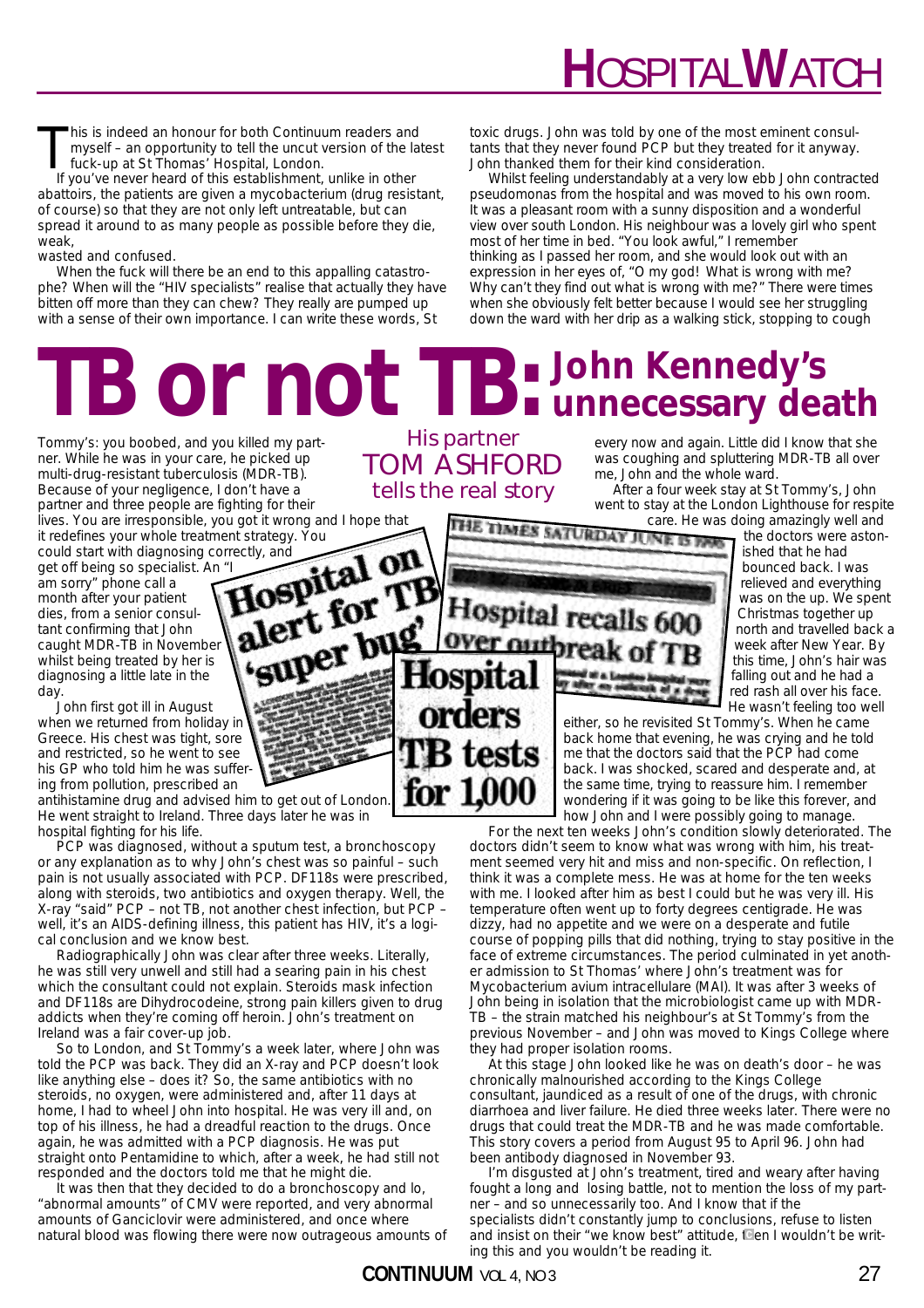Mary Poppins might have recommended it with your medicine, and "HIV" dietitians generally advocate it to combat wasting, but if you want to live healthily, your body doesn't need refined sugars. The energy buzz it gives is far outweighed by mood swings, problems absorbing essential nutrients and other detrimental effects

# **A Spoonful of**

Iuctuating blood sugar levels are<br>depressing whether you are HIV<br>antibody positive or not. For many<br>people the daily mood swings<br>from manic, in-your-face energy<br>to depression and wanting to go to bed in luctuating blood sugar levels are depressing whether you are HIV antibody positive or not. For many people the daily mood swings from manic, in-your-face energy the afternoon is a shocking reality. Not only that but any symptom you have from any other imbalances in your body will be exacerbated when your blood sugar is low.

Blood is one of the most sociable, uncomplicated components of your body. It flows around veins and arteries with a welcome push from the heart every second or more delivering oxygen, nutrients and protection and taking away the nasty, mucky toxins which we all produce at an astonishing rate. Everything in your body is geared towards keeping all biochemical levels in your blood constant, a process called homeostasis.

If you have too much calcium floating around in your blood, your body says hey, too much, and it finds a weak place to deposit the calcium. If it gets dumped in your kidneys you will get kidney stones. If it was your gall bladder you would be down the doctors with gall stones, joints and it would be arthritis, arteries and a heart attack or stroke will be almost visible on the horizon.

It is a similar story with sugar, in that a whole host of problems can arise when we let too much sugar into our bloodstreams and place strains on the controlling mechanisms. Everyone has their own individual level of sugar in their blood which your body goes to great lengths (using hormones) to maintain at a constant level. This amount is usually between 70 and 100 grams of glucose in every 100 ml of blood. It is an amount known as the resting level.

Deviations (especially a drop) from normal blood sugar levels can have major effects on how you feel. It can govern our moods, energy, feelings of health and can be a dominating part of your life. Sounds a bit like HIV to me. Low blood sugar can spoil your life and can make you irritable and aggressive. The results are immediate. Other effects can be headaches, migraines if someone is prone to them, fatigue, anxiety and depression.

Low blood sugar is very common and the complete list of symptoms is huge. Doctors who regularly use glucose tolerance tests as a diagnostic tool have offered figures ranging from 10 to 50% of t he population for the incidence of hypoglycaemia. Hypo meaning deficiency, glyc

> *The fix is great for a short while when you are on a sugar high*

denoting sugar and aemia meaning a specified condition of the blood. Hypoglycaemia means a deficiency of glucose in the blood and is the opposite of hyperglycaemia which means there is an excess.

Carbohydrates are the foods that give us energy and they come in the forms of starches and sugars. Starch is lots of sugar units all linked together in long chains, courtesy of the plants which stored them that way. When you eat carbohydrates these long chains of sugars get slowly broken down releasing bits of energy during a period of digestion which usually takes about three hours. Digestion of carbohydrates starts in the mouth with your saliva, which highlights the impor-

28 **CONTINUUM** VOL 4, NO 3

tance of

chewing your food, so that the carbohydrates and saliva have a decent chance of meeting each other. An enzyme called amylase, found in saliva, breaks the polysaccharides (long chains with many sugars) down into disaccharides (two sugars joined together). Like plants, we have a way of storing unused sugars. We turn them into glycogen with the help of the pancreas and store them in the liver and muscles as energy reserves. The liver and muscles can store about 100g each. If the energy does not get used up straight away and there is no room in your liver or muscles for more glycogen then the leftovers get turned into fat.

Glycogen stores can last for about 12 hours and after three days of not eating you start to draw on fat reserves from the body.

This slow break down of carbohydrates is really important because it implies that there is an opposite, and there is: eating sugar. Your body does not have to do any work in breaking it down, because sugar in single units provides an instant fix. The fix is great for the short while afterwards while you are on a sugar high but after that when your blood sugar drops you might as well have suffered a triple bereavement and a relationship breakdown for the amount of pleasure it will bring you!

If you eat refined sugar you will soon find<br>that your energy levels go up and down<br>and that you don't feel too good a lot of<br>the time. It is much hetter to eat some f you eat refined sugar you will soon find that your energy levels go up and down the time. It is much better to eat some starchy carbohydrates instead. You find them in rice, millet, buckwheat, potatoes, quinoa, wheat and all the other grains. It is best to use the whole grain, so use brown rice instead of white rice etc. at least a few times a week. The whole grain contains fibre which is good for your intestines and the husk contains the vitamins and miner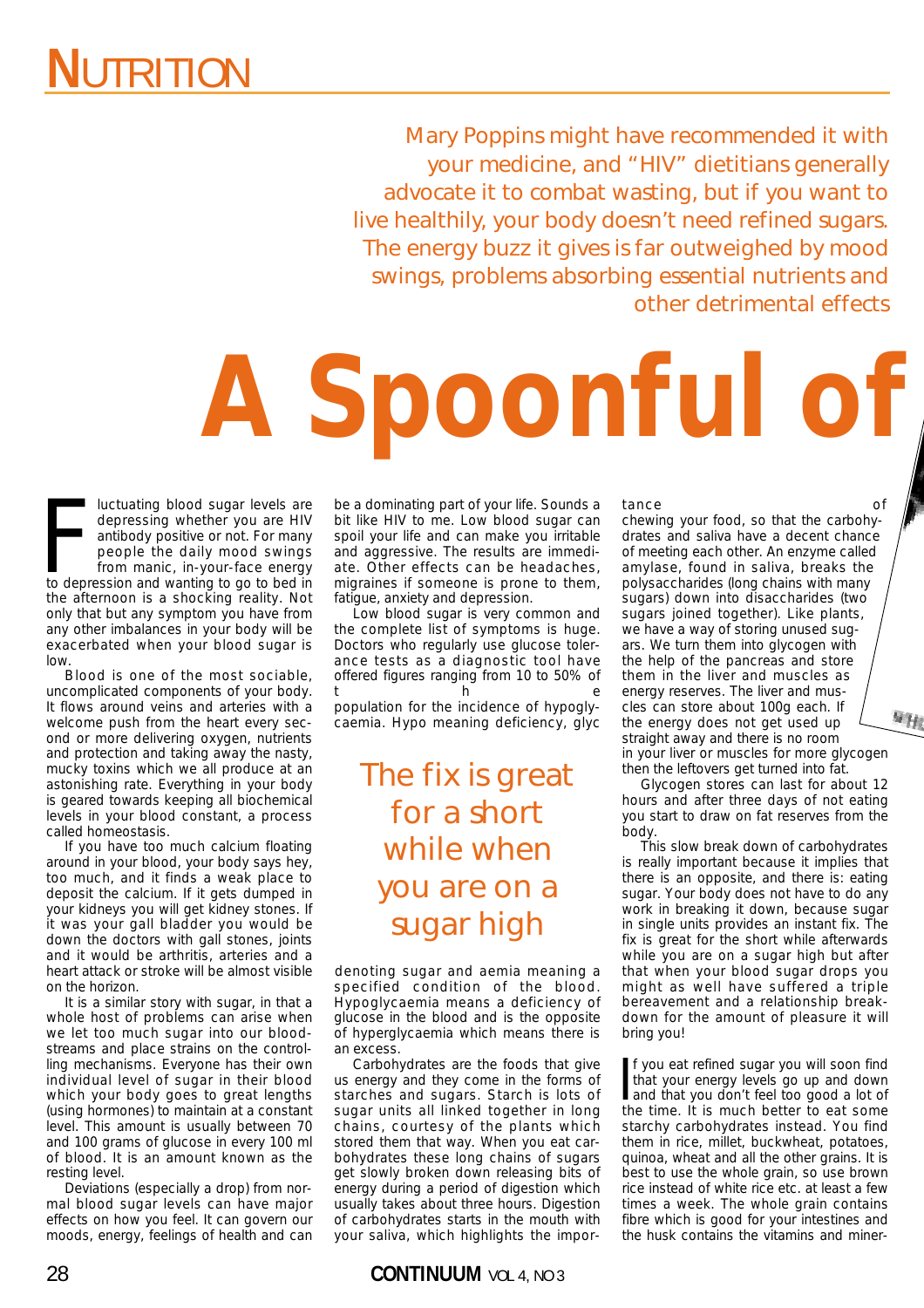als that you need to properly utilise the energy from the carbohydrates.

The amount that you eat should depend upon the amount of work that you do. If you are exercising a lot or running around after young children all day then it is important to include lots of carbohydrate in every meal. If you eat more carbohydrate than your cells can use your body will thank you for the extra and store it as glycogen or fat in case you need it at some time

RADITH

**Sugar?**

If you find

<u>N.E. BROWN RICE & MEASALT</u>

your energy levels are

dropping in the day have a snack of carbohydrates, such as rice cakes. This will give your body some energy which it finds easy to use. You can buy these in health food shops and supermarkets. When sugar, from starches or simple sugars, reaches your bloodstream it gets monitored by your pancreas, specifically a glandular area known as the Islets of Langerhans which produces insulin. High circulating blood sugar stimulates the production of insulin which increases the rate of oxidation of glucose in cells and the rate at which glycogen is deposited in the liver and in the muscles. It decreases the rate at which glycogen gets broken down, stimulates the production of fat from glucose and also reduces the rate of gluconeogenesis – a process in which protein is broken down to produce glucose. What this means is that all sugar storage methods are activated and production of sugar from other substances is slowed down. Sugar dependency is really common nowadays. Since the industrial revolution when some bright spark decided that sugar was a great source of energy, as well as profit, we have mainly been

in the future.

encouraged to eat more sugar. Between 1835 and 1961 there was a six-fold increase in the consumption of sugar per head. By 1961 sugar represented 18% of the total calories consumed (40% was fat). Saturation point reached about 60kg per person each year which is 5.75 heaped tablespoons daily. Many people's jobs now depend on sugar, and the sugar manufacturers spend lot of money on advertising to convince us that tooth decay isn't really caused by sugar as well as investing heavily in trying to find a vaccine for tooth decay. Sound familiar?

All this sugar consumption puts a big demand on the pancreas by get-

ting it to produce insulin at higher levels than it was ever designed for. The ultimate outcome of treating the pancreas in this way is diabetes, a condition in which the pancreas has become exhausted and can no longer produce insulin.

The following mineral deficiencies adversely affect the Islets of Langerhans: zinc, manganese, chromium, potassium and magnesium, all of these deficiencies are fairly common in this junk-food, McSnack world. PHOTO: KALLO

Low blood sugar is an emergency situation in the body. The cells in the brain can only use glucose as an energy source so when supplies run low in the blood drastic action needs to be taken. If your brain is about to conk out (coma) through lack of available energy, then adrenaline is released by the adrenal glands which increases the levels of sugar circulating in the blood. If this becomes a daily routine you will ruin not only your pancreas but your adrenals too, which will be less able to respond in real emergency situations. Your adrenal glands also get stimulated by coffee, cigarettes, drugs and stress so if you are trying to sort out your blood sugar then think seriously about giving these up. Hard as it is, you will not get very far down the path to good health and stable sugar levels if you don't.

Sugar never used to be a contentious issue for people interested in health work. Sugar was bad, end of story. Things are different now, thanks to that lone trader HIV which has turned around perceptions

on sugar and just about everything else. "You need more calories. You'll be wasting away soon, you need to add calories to everything you can from every source available," is now a familiar cry from HIV dietitians up and down the land. This is a crazy situation to be in because it does not address the issue of what is causing the wasting, all it does is to make you fat right here and now which isn't easy in this bodyconscious, washboard stomach era. Sugar is a bulky substance with no merit other than providing energy. It's called refined sugar, which sounds like refined petrol – everything has been taken out except the substance itself. It is just sugar. Unlike petrol it is not a good fuel, for humans anyway – there is talk of sugar-powered cars but I think we are a bit more advanced than even the most advanced engineering.

If you consume sugar in its natural state it comes with all the necessary nutrients that you need to use it effectively but sugar courtesy of Mr Tate and Mr Lyle comes with no further support. So not only does it give you no nutrients, but it inhibits the absorption of certain minerals (especially magnesium) and fills up loads of space inside you which prevents you from eating other, more nutritious foods. So far, so bad.

To sort out your blood sugar levels it is<br>important that you look after your fun-<br>damental macromineral levels. This can<br>be done with the belo of a nutritionist and a important that you look after your fundamental macromineral levels. This can be done with the help of a nutritionist and a whole food diet. Your trace mineral levels also have to be pretty good too, with zinc, manganese and chromium being of particular importance. There is a supplement made by several companies called Chromium GTF which stands for Glucose Tolerance Factor and it helps you do just that. It is worth popping into the Nutri Centre or phoning them up if you live far away (remember to use your discount voucher from this magazine) and asking about their different formulas.

Your diet must have no sugar. Absolutely none. So think carefully about that drinking chocolate powder (73.8%), chocolate biscuits (up to 38.2%), tomato ketchup (22.9%) and all the others. No sugar. This also includes limiting the amount of fruit that you eat to one piece a day, possibly two, but no more. Snack on celery or rice cakes instead. Eat small meals often, instead of aiming for three big ones throughout the day. Four or five small meals with a bit of brown rice, millet, potato or whatever is a much better idea because it will give you a steady stream of energy. Protein helps to maintain blood sugar levels too, so make sure that you are eating high quality protein – it's quality not quantity that counts so go for the easy-todigest pulses variety wherever possible.

Sorting out your blood sugar levels can be quite hard work, but as your energy swings become less dramatic along with your moods you will notice the benefits. All chronic diseases have underlying imbalances of which blood sugar levels are one of the most common. As you begin to respect your body and provide nutrients in the amounts that nature intended you will reap the benefits on all levels.

BOO ARMSTRONG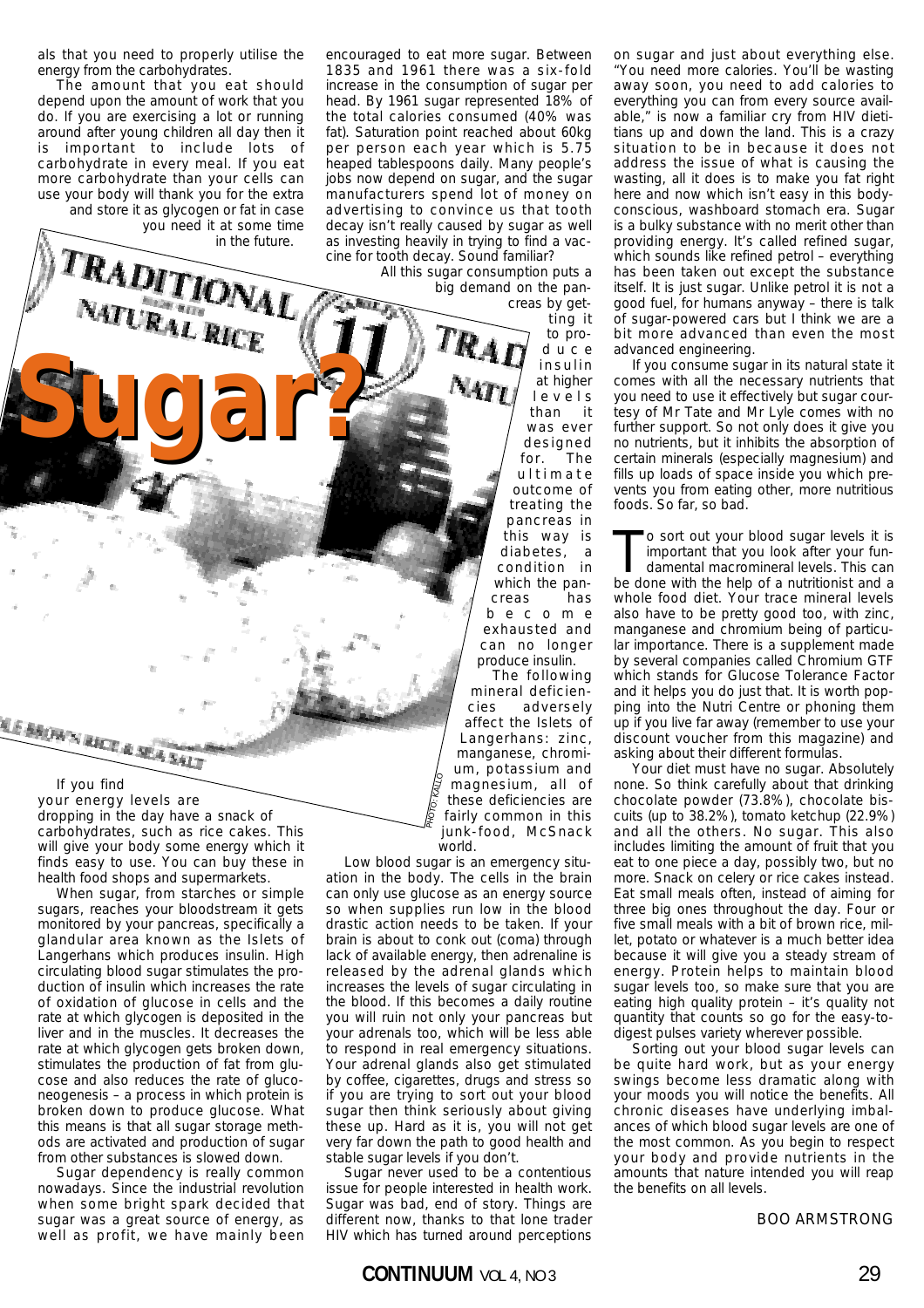# **S**EXUAL**H**EALTH

In the palm house at Kew Garden. Ascending the intricately-patterned white wrought-iron staircase, the atmosphere was getting increasingly hot and sticky. Sex was in the air.

'd met Meg about three mearlier. We'd both reached<br>ing points in our lives in the<br>ous year and, sensitive to depresent<br>sweetly-chaste old-fashioned 'd met Meg about three months earlier. We'd both reached turning points in our lives in the previous year and, sensitive to our newfound selves, were enjoying a courtship. Now it felt ripe for something more.

At the top of the staircase, surveying what felt like our own garden of Eden, I stood behind her, wrapping her in my arms. I planted a kiss on the top of her shoulder and felt my cock begin to grow between us. For a moment it was all hot sticky sexiness. And then it was gone. "Let's take a walk outside now," she said. The sudden change of atmosphere began to worry me.

As we neared the herbaceous garden, came the ominous, "I've got something to tell you". Now I knew something was very wrong, but my imagination couldn't prepare me for what came next. "I'm HIV positive." I slumped to the ground. I cried, she cried, we cried together.

Until then it seemed to have the potential of a marriage made in heaven. My grander fantasies ran to ripe old age and grandchildren. My more immediate fantasies were of sex. Melting, succulent, oozing, running in and out of each other's bodies sex. At that moment it seemed that fantasises were all they could be.

I was well informed. I had a friend who was involved with ACT-UP. I knew the formula. HIV=AIDS=DEATH. There were huge amounts of money being invested in drugs to counter the virus. There had been some success in by-passing the red tape to get those drugs out to the people in need. New, better drugs were being developed all the time. There was the promise in time, just in time perhaps, of a vaccination, of a cure. There were long-term survivors, selfhelp groups, alternative therapies too. In the face of certain death, there was hope. There's always hope, thankfully, where humans are involved. Hope enough for me not to turn away from what at that time was one of the most positive aspects of my life.

It was hard to believe she would get ill and die. She looked so well. The initial shock subsided. We talked a lot. In time we got back to sex. I still wanted it , she wanted it. But I was terrified of catching "it", and she was terrified of passing "it" on to me. In fact, I was terrified of kissing her, of having kissed her, of having shared a bed with her, however chastely, of having shared cups and cutlery with her. It felt

# **Safe sex seeking a ne**

weird to hold her in my arms, so close to all that lethally-infectious blood pumping around only a skin's depth away. Fearful. And rightly so. I'd seen the ads, and read the papers. I was well informed.

Enter the health advisor. First she warned me of the folly of starting a relationship with someone who would die in five to ten years and of the risk I would run. But there was always hope. Then I was initiated into the "at risk" rules of safer sex. They were at one-and-thesame-time crushingly clear and full of questionable anomalies. No fucking without a condom, no sex during a period, no biting or scratching or anything that might draw blood, no oral sex either way around if there were any lesions or ulcers in the mouth, and no kissing or oral sex for 20 minutes after brushing your teeth if there

### **by Tom Wright**

were bleeding gums. More generally: beware of accidental blood spillages, mop with bleach; beware of passing on any infectious diseases to my partner; don't hold out any hope of a cure, that was years away; and, of course, don't dream of having any children.

There was more. Had I had a test? Had I done anything risky in the past? Maybe I should get tested regularly to make sure I was clear. But then that could only clear me for the time up to three months before the test, so as long as I continued having sex with Meg a negative result would never be definitive.

The effect of all this was to push my emotions in many different directions at once. I was reassured that what little we'd done till then was "absolutely safe", I felt confident to kiss and cuddle again. I was overjoyed that at least oral sex was "safe". I was gutted that I'd never know skin-toskin penetrative sex with Meg, and envious as hell of the men who had known it with her in the past. I was sad we couldn't fuck on her period (I'd always loved that messy time of sex). I felt a void where my fantasy of a child had been.

And I was confused about the finer points of all this. There seemed to be so many grey areas and I wondered why the lines had been drawn where they were. Why was transmission possible through the soft delicate skin of the vagina and penis, but not through the mouth? Wasn't the skin lining the rectum much more delicate still? Well, the skin of the vagina can suffer microlesions during intercourse apparently. OK, but what of mouth ulcers, cracked lips and bleeding gums? Why not microlesions in the mouth too, they're full of teeth after all? Why could my mouth go where my cock couldn't? And if a large amount of virus was needed for infection then why were microlesions so important? If they were, then why couldn't mosquitoes transmit the virus? Wouldn't soft, slow thrusting be safer than hard, fast thrusting? Couldn't I just put myself there very gently to feel that skin-to-skin touch? Just once?

But that would have to wait. I felt lucky that I could have sex at all. Albeit with the off-putting smell of warm rubber and noxious spermicides, the feeling of missing out on something, and, always hovering in the background, fear. Big fear. Despite having weighed up the risks and found them minimal. Fear of a grizzly death.

Over the course of the following year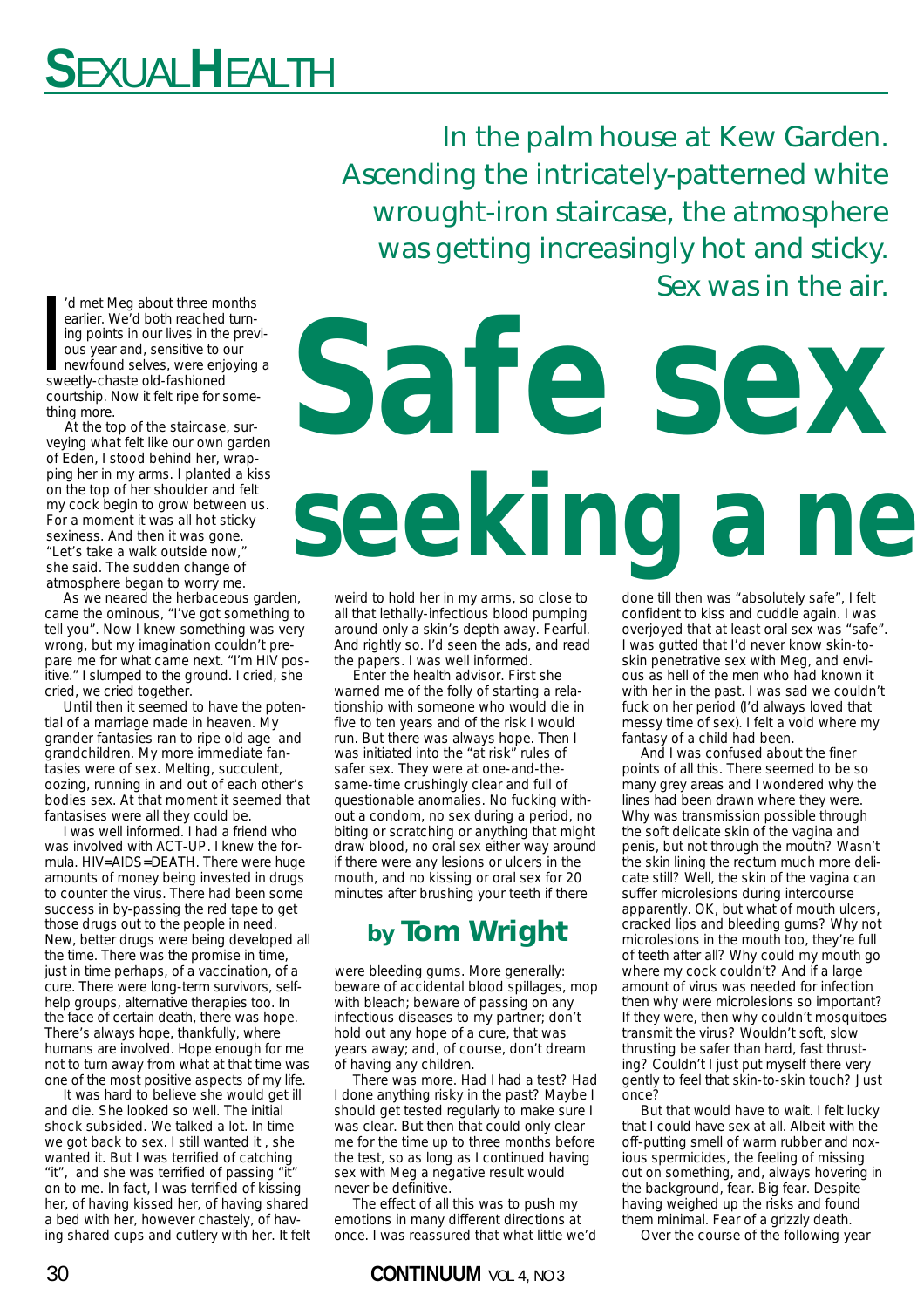and a half I had cause to fear for my life on many occasions. It felt like Russian Roulette. My gums used to bleed sometimes when I brushed my teeth before bed. Bed, bedtime, feeling horny, shall I kiss now or wait five minutes, or 10 or 20? Even after 20 minutes could I really risk running my mouth over those soft, mushy nether lips, oozing body-fluids? Yes, no, yes, no, ohh yes , yes, YES! I'd bit my lip earlier in the day, should I or shouldn't I? No, yes, shit no, I can't. Or noticing a subtle new flavour, her period's started, run to wash my mouth out over and over, shit, what have I done, will I get "it" now. Or noticing blood on the condom, on me, on my skin, running to the shower holding the condom in place to wash away the blood before I can let my cock free. Moments of terror punctuating pleasure.

I tested a couple of times, always negative, but terrifying. A slow building fear that became a cold-sweaty panic just before hearing the result. And yet never relief. There'd always be some incident in

survivors who'd survived as long as AIDS had been named; one fifth of AIDS cases in US hospitals until 1984 were in people who were HIV negative, and then the way the data was collected was changed to hide this fact; the commonsense idea that antibodies are good and usually mean that an infection had been successfully fought off; doubts about transmission, HIV being said to be necessary in large quantities to cause infection, quantities not found in sperm or vaginal fluids, or presumably from the microscopic amount of blood from microlesions, and HIV being very unstable; and finally the assertion that female to male transmission was very difficult and rare, 4000 acts of intercourse to achieve infection.

I met a woman at a support group whose husband was in the last terminal stages of AIDS. He'd been a closet gay and positive for seven years before he came down with AIDS and couldn't hide it any more. She'd taken a test, sure it would be positive, but it wasn't. In the

asked questions of the orthodox view. But those open enough would usually end up conceding at least that the matter was not as cut and dried as they had thought.

But it was one matter to get people to question the common assumptions about HIV and AIDS, quite another to take it that step further into the implications of it all. In fact in all the "dissident " material I've read none has touched the last big taboo.

The first time Meg and I had sex without a condom was on a secluded beach while we were on holiday. We were both very nervous. The joy of it all soon took over. It was such a relief. It was so, well, natural. The smell of the sea, the feel of the air on our bodies and ohh those sweet body fluids mixing and mingling. Tasting those smells in the back of our thoughts. True intimacy in a loving relationship at last. After nearly two years of fear-induced separateness. Yes, yes, yes. If ever two people deserved that pleasure after all we'd suffered in the name of what

> I now believe was at best a flawed hypothesis, then we did.

But that is jumping ahead some. At this point we still believed that HIV could in the presence of cofactors cause AIDS. We did what we did then in the belief that the risk of transmission to me was minimal. It was still shrouded by fear. We did it softly, to avoid those microscopic lesions, and afterwards I would wash thoroughly. Sometimes we would use condoms, sometimes not. At times I doubted the wisdom of it. I took special care to eat well, took loads of supplements and didn't have condomless sex if I felt at all under the weather or stressed or overtired – conditions which

# **w definition**



*Surveying what felt like our own Garden of Eden*

the previous three months not covered with certainty by the test.

While all this was going on we were delving deeper into the subject of HIV and AIDS. Cracks in the HIV=AIDS=DEATH monolith were beginning to appear, and in the cracks new hopes took root and began to grow.

ome were saying that HIV was only a cofactor for AIDS, some that HIV wasn't necessary at all and was merely a marker; there was the possibility of seroreversion with Chinese herbs and Qi Gong; negative babies born to positive mothers, and curiouser still, positive babies spontaneously seroreverting a year or two after birth; there were long term

cracks hope began to grow.

Sometime in all of this Meg and I both began new careers in areas related to the body encompassing Chinese medicine, bodymind disciplines and nutrition. We got healthier, clearer, and stronger. And more questioning, more sceptical and more cynical. Voicing doubts about the validity of HIV=AIDS=DEATH out in the media-informed world became charged. If it was touched upon at a dinner party or whatever, it would inevitably monopolise the evening. Our position grew from fear to greater and greater hope. It was hard for people with no personal experience to hear what we had to say. Harder even for those with experience, who maybe had lost someone to AIDS, but had never

might compromise my immunity. We avoided sex on her periods and remained vigilant for small cuts.

Over the next couple of years we learned more of the intricacies of the whole HIV=AIDS=DEATH industry: that the existence of the virus itself had never been established; that the formula HIV=AIDS=DEATH was never more than an unproven hypothesis, announced at a US government-sponsored press conference, by a man with a history of scientific malpractice, and never subject to the normal peer review process; that AZT was a highly toxic drug developed in the '60s to kill cancer cells but put on the shelf because it killed the test animals, and was now being given to asymptomatic HIV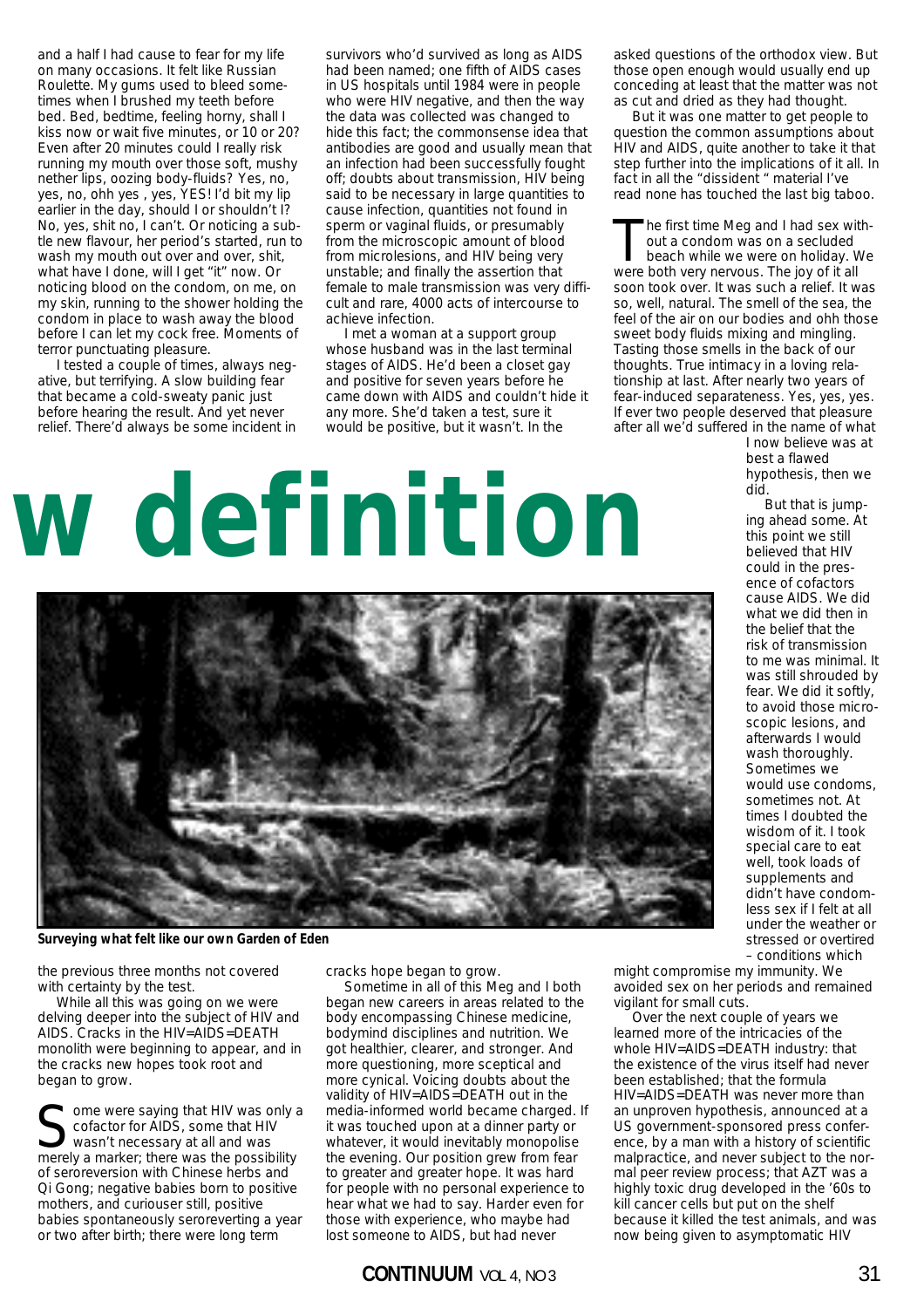positives, even babies, and probably killing them too – AIDS by prescription; that the test did not in fact detect antibodies but only groups of molecular proteins, that are nonspecific to HIV and highly cross-reactive; that the two different types of test often gave contradictory results, even that the same result could be interpreted differently by different labs, and most astonishingly that different countries set different criteria for interpreting the results; that there was virtually no money going into researching other possible causes of AIDS; that there were eminent scientists who questioned the HIV hypothesis but who were being frozen out of the "debate"; and that the whole AIDS industry was so hopelessly riddled with vested interests, financial and political, that any hope of objective truth reported objectively, let alone critically, had long since evaporated.

I grew to enjoy carefree condomless sex with Meg as over time my doubts about safety faded. The fact that she was HIV positive was no longer an issue. In fact I'd now regard this as safe sex. The only pain and suffering we endured was that caused by the myth of HIV and its associated fear and stigma.

For her it all began with a positive test result some time after a disease-ridden trip to India. She tested positive for Hep B at the same time and these antibodies are notoriously crossreactive to the HIV tests. I believe now that this was probably the source of her positivity.

I acknowledge that people die from the diseases grouped together as AIDS, but I don't believe that HIV is the cause, in fact these days I have an open mind on whether HIV itself exists – I've yet to see the proof. HIV might have been a good idea at the time, but one that should have been dropped long ago. It seems to me it has been clung onto only for reasons of political and financial expediency, and that makes me angry. Angry for many reasons: not least for the impact it had on Meg and my lives, specifically for the impact it had on our sex lives for such a long time.

**W** shocking to most the idea that I<br>had unprotected sex with an HIV<br>positive woman will be But the strength shocking to most the idea that I positive woman will be. But the strength of our position is that we arrived at it after 3- 4 years of dedicated researching and soul searching. Certainly not lightly. Faced with a fearful unknown we sought to understand it to come to terms with it, but in asking the questions we did we found AIDS to be a very different animal to the one we were facing all those years ago. The weakness of the AIDS orthodoxy is that from the onset, the potent mixture of sex, a deadly virus and death created a moral imperative to silence debate. A dangerous state of affairs.

So am I encouraging the abandonment of condoms and a return to promiscuity? Well, no I'm not. I'm sad especially for the generation which has reached sexual maturity during the course of the "epidemic" for the climate of fear with which they've had to cope. Though judging by the rise in STDs over the last decade they

haven't been so taken with safer sex as their elders would like to think – more evidence for the impotency of HIV – but the fear has still been there.

Having "HIV" in my life has forced me to question deeply what sex is and what it means and could mean to me. I've come to the conclusion that there is safe sex and unsafe sex, but that those categories are not dependent on whether a condom is used or not, and even that the idea that using a condom can make sex safe in itself a very dangerous idea.

Somewhere in this story I began to study Shiatsu massage and a dance form called Contact Improvisation. In both disciplines touch is the major ingredient and in both there is time before and after the event to relax and lie still and feel the changes in one's body. And they can be dramatic. Mostly a sense of calmness and wholeness, of having done something that has had a positive effect on body and mind. After an unskillful massage or dance the effects can be quite the opposite, though thankfully those experiences are rare. Whatever, the question arose in me, if these are the effects on on my sense of well-being of a massage or a dance, then

> *The only pain and suffering was caused by the myth of HIV itself*

what of the effects of sex? It is after all more charged and intimate. My conclusion: there is nothing casual about sex, about any sexual encounter.

Long before "HIV" entered my life, I had cause to question the efficacy of the modern Western model of medicine. What I have learned through the whole HIV experience has only served to increase those doubts and strengthen my belief in the value of the Eastern approaches to health and medicine. There is much written elsewhere on the contrasting paradigms of Western and Eastern approaches to health. Suffice to say that while I acknowledge Western medicine has much to offer in some fields, I find the Eastern approach much more convincing in its modelling of health and disease.

Simply summed up, a person in balance is a healthy person, able to meet life's demands and ward off disease-causing agents, a person out of balance is a weakened person and liable to disease. Person in this case includes body and mind (and spirit) and is in Western terms best summed up by attitude, which unites frame of mind with posture, how one is in one's body. Balance is a function of how one leads one's life. This encompasses everything, from the environments in which we live our lives to the quality of relationships we have with other people, from the food

#### 32 **CONTINUUM** VOL 4, NO 3

we put into our bodies to the exercise we choose to take, from the way we spend our leisure time to the way we work.

In fact Eastern views on health are part and parcel of the art of living. And an important part of the art of living is the art of loving. I'll offer a more detailed view of this in a further issue, but for now it is sufficient to say that the ancient wisdom, as I thought, is that sex is a very powerful life experience, anything but casual in its effects.

So with this holistic view of life, of<br>health and disease, in mind, I offer<br>this conundrum. Which of the two<br>situations would be more likely to leave health and disease, in mind, I offer situations would be more likely to leave you out of balance and open to sickness.

1. A loving, tender, sometimes slow, sometimes fast, mingling, oozing, condomless fuck with someone in good health that you know very well, at the end of a relaxed evening or in a secluded spot after a long walk in the country, who happens to have tested HIV positive shortly after a Hep B shot or having recovered from some exotic disease on a trip to some far-off place. Or something similar.

or 2. A quick adrenaline-fired condomed fuck in an alley at the back of a nightclub at three or four in the morning with someone of unknown HIV status, of dubious health that you met a couple of hours before while both of you are coming down off a combination of legal and illegal drugs. Or something similar.

(Please excuse the clichés but clichés have a funny knack of carrying more than a grain of truth in them – in fact I've experienced both variations in my life and I know which I felt safer with.)

Sadly, Meg and I split up recently. A personal tragedy for us both which the relationship couldn't sustain, no more or less dramatic than any "normal" couple's story. We're still talking. Such is life.

So I'm left wondering how I'm going to explain this all to my next lover and what their response will be. The obvious choice is to take another test. A test I don't believe in to satisfy someone I haven't even met yet, for it certainly won't satisfy me. I'd expect it to come back negative, though I'd be careful to make sure I didn't take it if I had flu or a heavy hangover, though I don't really have them anymore. And if by some chance it were to come back positive then I certainly wouldn't be worried about an early death. I certainly would, in the current climate, be worried about the prospects for my sex life though.

I do have to admit to some small lingering doubt. When I began having condomless sex with Meg I was 98% sure I wouldn't get infected by a virus I 100% believed existed but 80% believed was harmless by itself. Now I'm 99.9% sure I'm free of a virus I 15% believe exists but, if it does, 100% believe is harmless in itself.

Having admitted to my small doubt, as I believe is reasonable for any human being to have, doubt being as intrinsically human as hope, I only wish someone in the orthodoxy would admit to theirs. It might at least im**prove my chances for a** new sex life, if not make for less heated dinner parties.

It's hard being a small fish swimming against the tide.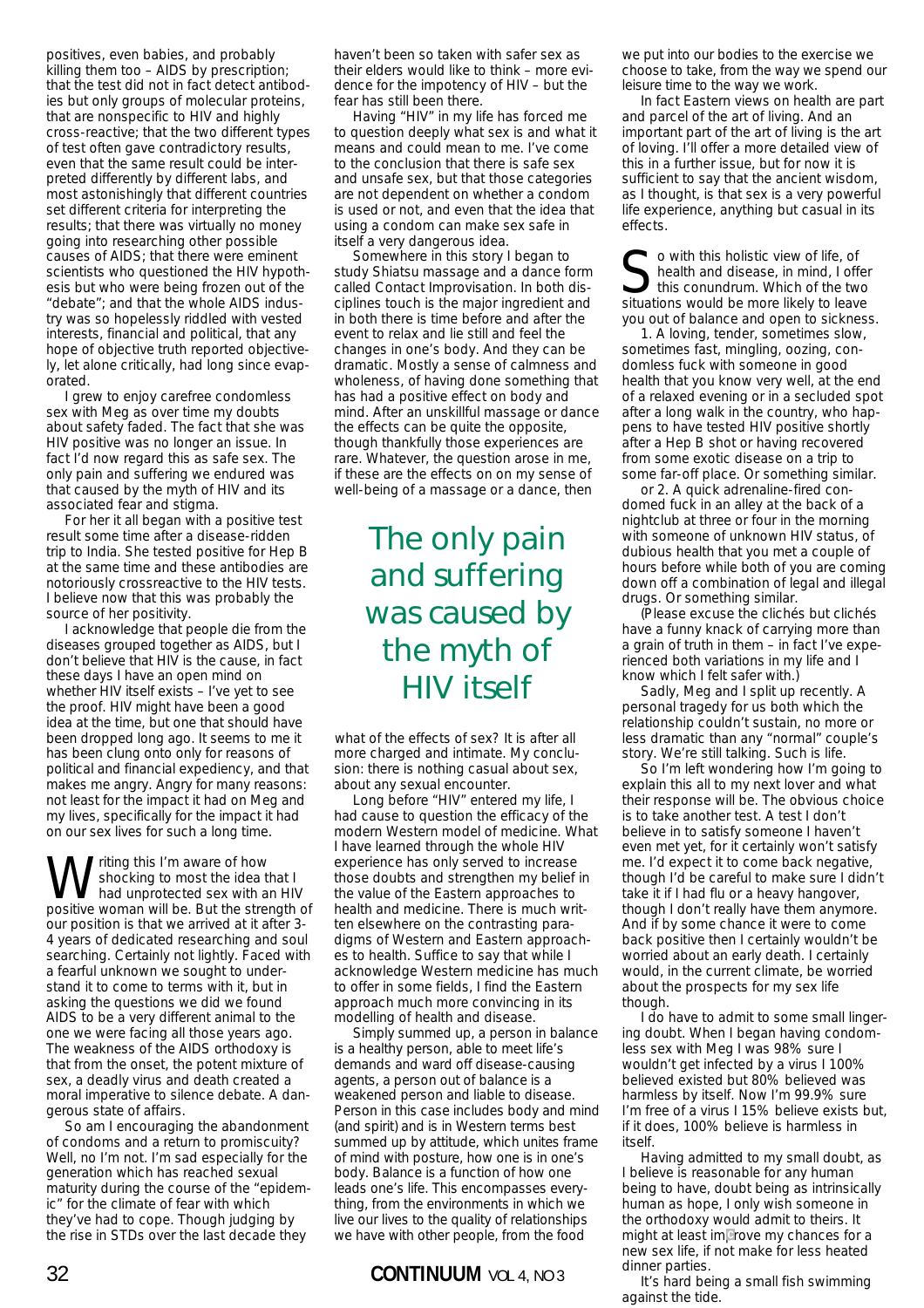#### AUSTRALIAN PRAISE

Please accept my congratulations on the last issue of Continuum, and indeed on all the others you have edited since the departure of Jody. I have been the eager recipient of all the Continuums since the very first edition and had the pleasure of speaking to Jody on a couple of occasions. You are indeed carrying on his tradition of challenging and truthful journalism and expanding everyone's minds in the best possible way.

For your interest (and sympathy) I have enclosed an example of the awful turgid shit which passes for AIDS journalism here in Australia, the stuff which, when I read it, makes me feel like jumping on the first British Airways flight to Heathrow. Really, when will we ever get rid of this ego-driven AIDS bureaucracy, I don't know? In the meantime it is interesting to see just what they come up with next in the eternal quest to save us all from this 'killer' virus'!

As you would know by now, we lost Stuart Bennett from HEAL very recently and I fear that many from AIDS Inc. were secretly delighted. [It was Stuart's wish to record that he believed his death was iatrogenically caused. HC]

I could not let Michael Urs Baumgartner's excellent article go by unacknowledged. It is so good, punchy and accurate I find it hard to believe the maturity from such a young pen. More power to him. Thank you for publishing it. I look forward to your next edition. Paul, Australia

#### HIV EXHIBITIONISM

Tony Kaye's 'AIDS-art' exhibition "Don't Be Scared", held in Jibby Beane's car-park-gallery, exemplified the modern-day mythology that 'HIV' has become. Test tubes of socalled 'HIV'-infected blood were displayed along with 'live' exhibited models branded 'HIV'.

On my first visit to the show the test tubes of blood were available for the public to 'touch'. On my second visit the test tubes of blood were suddenly exhibited under a glass fish-tank case. Islington Council threatened the show with closure if the blood samples were not caged up. The irony was, there was no 'HIV' blood in

## **WHITEWASH?**

I was appalled by the racist article on AIDS in Jamaica written by Matthew Probert, (Vol. 3, No. 6). The catalogue of negative stereotypes was offensive and created an impression of Jamaica as a lawless, culture-less, unhealthy and polluted society.

When assessing the issues in other countries, the researcher should go in with an open mind and be receptive to the positive aspects of other people's way of life. Clearly, this researcher was focused on a purely white eurocentric view of the world as reflected in his damning judgements of a whole nation. If you only look for negatives, you'll only find negatives. I am sorry that the editor did

not see fit to demand a com-

sight! Such an entity is a nonentity.

I spoke to one of the 'live' naked exhibits, named Gretchen Adams, who introduced herself by saying: "Hi, I'm an HIV Model". I told her that the model of 'HIV' was a synthetic construct of cell culture technology. She replied by stating: "That may be your opinion, but I know I'm HIV". I told her that she did not exist.

Montgomery Schaffer London

#### SURPRISED, BRISTOL

Just a quick note to say that I really enjoyed the meeting on Tuesday. It was great to meet some of the 'real people' involved in this issue instead of just names in the books I've been reading.

I've had an interest in the AIDS/HIV controversy for the past couple of years since reading an article in The Guardian about Peter Duesberg's theories. During this time I feel I've gained an increasing awareness of the gross misdirection of the medical/pharmaceutical industry and in the course of my research I've come across numerous examples of fraud and corruption. As a result I thought that nothing could surprise me but reading Robert Willner's book Deadly Deception really opened my eyes and I began to glimpse the sheer enormity of this situation. I sometimes feel 'underqualiplete rewriting of the article prior to publication. Perhaps another example of white racism? Our subscription to your publication will be cancelled if it occurs again. Shirley Mallon HIV Co-ordinator Birmingham City Council

The researcher's wife is Jamaican, and the editor has worked there. It is a beautiful island where most people endure profound economic oppression. The issues were of health and stress: an article about Bosnia could focus on the positive, but that would not illuminate the urgent social problems there – would it be called racist, though? HC

fied' to have an opinion on this issue as I've neither tested 'HIV positive' myself or, until this

#### week, knew anyone who had. But I realise that if I had experienced a 'positive' diagnosis I would be very grateful that there are people who have chosen not to accept mainstream opinions and have persevered in getting their ideas heard.

**L**ETTERS

Lynne Sheppard Bristol

#### LIGHT YEARS AHEAD

I don't know whether or not "HIV" does or does not cause "AIDS". It seems to me that the arguments put by both schools of thought contain flaws and contradictions.

What I do know however is that in terms of being informative, articulate, intellectually stimulating (I'm thinking of the AIDS Kitsch article here) and thought-provoking, Continuum magazine is light years ahead of any other "HIV" publication.

Here's to many more issues of challenging reading.

Alastair Paterson London

# *LIVE, LIVE, LIVE!*

Even though I've been ill with what the doctors thought to be TB, not once did I give into them or all of the antibiotics. Granted I took them but I knew soon I would be taken off them. I, as you see, have a guardian angel watching over me.

Meanwhile it's been a rough month and here I sit in the Royal Bournemouth Hospital where there are wonderful doctors and nurses.

But the best part of this story is I don't have TB. They don't know what I have but it's not TB or PCP. It's just a bad infection. So I'm going to be kept here until it is gone, which I hope is soon as I do want to be able to get a sun tan.

I will leave you with a quote that one nurse said to me before I went to sleep: "I smoke, I drink and I party, party, party and in November I'm going to Italy."

Well, have a sunny month!

#### *Later:*

I'm home, thank God. Hospital life isn't for me. But since I've been home, I've gone to my first acupuncture session and was told there's a lot to do but I will be better without all the tablets they want to give me.

Yes, your GP will be upset but whose body is it anyway? Friday 19th July I went back for a follow-up x-ray and the doctor was as pleased as punch. The cavity is one half in size and getting smaller, so I must be doing something right! I suppose I must say, listen to your heart and live. Don't give in to the medical profession.

See you next month (when I'll have more news).

With love, *Michael G*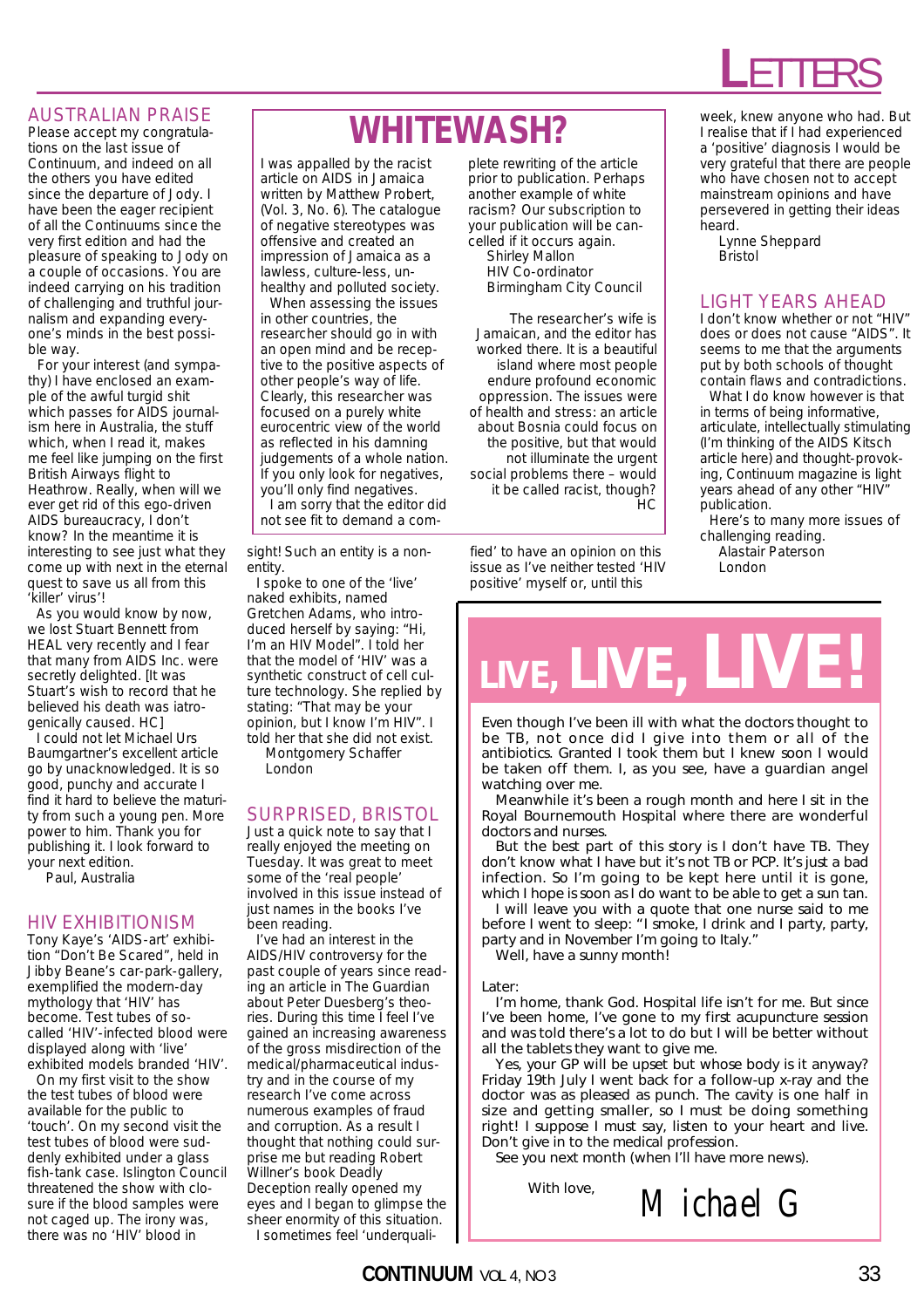# **E**NQUIRE**W**ITHIN

## HOME TESTING KITS

#### Q. Do antibody tests give different results in different groups? A. Smith, Manchester

A. The FDA recently approved the sale of antibody test kits for home use to pick up people at risk for AIDS who refuse to get tested in a clinic but would do so at home. Thousands, perhaps millions, not at risk are inevitably going to use the kit too.

People not at risk have something to worry about: Baye's Law – a principle of statistical analysis that states: When you use a test in a population with a very low incidence of the disease you are testing for, you will get huge numbers of false-positives on ANY test for ANY disease.

Every scientist researching HIV testing knows this including the American Medical Association, which on June 27th approved a recommendation for mandatory testing of all pregnant women. In low-risk populations, Xin M. Tu of Harvard School of Public Health estimated that 90% of positive tests are false.

Baye's Law depends on what degree of infection actually exists in the population being tested. The lower the level of infection, the higher the false-positive rate even if the specificity of the test remains constant. (The specificity of a test indicates how often uninfected people will test positive – a false-positive). A test with eg. 99.9% specificity will perform worse as the prevalence of infection in the tested population gets lower.

The 1993 estimated prevalence of HIV infection in the general population is about 1 in 17,000, from a recent CDC publication indicating an infection rate of .006 percent among 1993 blood donors. So, out of 100,000 people, there would be six who were infected. The remainder  $-99,994 -$  are not infected and should test negative.

The home HIV test (called "Confide") claims a specificity of 99.95%, correctly identifying uninfected people 99.95% of the time. The rest of the time (0.05%) it will test false-positive. Out of every 100,000 tests performed on those not at risk, 50 people (99,994 x 0.0005) would test false-positive for every six who were actually infected! And if the specificity of the test slips even slightly, only down to 99.90 percent there would be 100 falsepositives for every six true-positives.

Isn't the whole testing process perfectly accurate when you add the Western blot to the algorithm? In fact, what matters in this mathematical analysis is not whether you "confirm" a test with the Western blot, but what the specificity of the full testing sequence is (think of it as the combined specificity of two ELISAs plus a Western blot). The CDC has estimated the specificity of the testing sequence as 99 to 99.8%. Giving them the benefit of the doubt between the two numbers, what will happen in a 0.006% prevalence population if tested with three sequential tests yielding a combined specificity of 99.8%? THERE WILL BE 200 FALSE-POSITIVES FOR EVERY SIX TRUE-POSITIVES.

The idea that it is possible to perform widespread testing in low-prevalence populations and obtain any degree of accuracy is currently based mostly on a study performed by Donald Burke for the US military in 1988. Burke himself testified before a House of Representatives subcommittee that many public laboratories performed too inaccurately to be considered for the military contract to analyse blood samples. He used a multi-step testing sequence and obtained a specificity of 99.999 percent. Without getting into weightier issues such as whether any HIV antibody test has ever been properly authenticated by a proper virus isolation gold standard, let us for now accept Burke's findings at face value.

Burke's testing sequence would still produce one false-positive for every six true-positives in the general population ie. a 14 percent chance of getting a false-positive.

ANY testing scheme, whether mandatory or voluntary, that involves large numbers of people from low-prevalence populations is a disaster in the making.

Christine Johnson is an alternative AIDS activist and lay researcher with HEAL, LA. This answer is edited from a larger response

**HOSPITALS CAN BE BAD FOR YOUR HEALTH**



*by MAVIS CRUET a (Welsh) Fairy*

Worrying reports, both anecdotal and in the tabloids in recent years indicate that far from being the safe, hygienic environments we all assume them to be, most hospitals are in fact places where you are more likely to contract a serious illness. Notwithstanding the infamous "flesh-eating bug" scare, several nasty infections are endemic in most hospitals in the UK.

#### According to the *Handbook on Nursing Practice*:

"opportunistic organisms such as *Pseudomonas aeruginosa* and other gram-negative bacilli rarely cause infection in environments other than those found in a hospital. These particular organisms are often resistant to many antibiotics and are able to flourish under conditions in which most pathogenic organisms cannot multiply. Patients who are particularly susceptible, as a result of receiving immunosuppressive drugs or because of certain diseases, are affected by a number of normally non-pathogenic fungi and viruses which cause severe and sometimes fatal infections. A number of factors adversely affecting patients' general resistance include diseases such as uncontrolled diabetes, leukemia, trauma such as severe burns, and poor nutrition...the unavoidable (*sic*) use of immunosuppressive drugs and steroids...places a significant number of patients at risk."

In many parts of the world – not least within our cashstrapped National Health Service – the epidemic methicillinresistant *Staphylococcus aureus* (MRSA) is causing severe problems:

"This microbe is characterised by the ease with which it spreads – mainly via hands and even by airborne skin particles. Outbreaks of MRSA have not always been associated with significant clinical infection (*sic*) but immunocompromised, debilitated patients...are at particular risk from infection and deaths do occur." (*Phillips, 1991*)

Results from the 1980 prevalence survey showed that 9.2% of patients studied were suffering from hospital acquired infections. Of those persons so infected, 20% had chest infections caught in hospital, and 30% suffered urinary tract infections which they would otherwise not have experienced, largely as a side-effect of catheterisation leading to *Septicaemia*:

"It is estimated that two in every hundred patients catheterised in the UK die as a result of hospital acquired urinary tract infections." (*Meers and Stronge, 1980*)

Many Health Authorities woke up to the chilling facts surrounding hospital-acquired infection in the early 1980s by appointing teams of Infection Control Nurses and Communicable Diseases Consultants, but deaths are still occurring:

– The recent outbreaks of drug-resistant TB in London hospitals was the cause of illness and death of at least one person diagnosed HIV+. [*see HospitalWatch*]

In regional Health Authorities such as Gwent, where a project aimed at *"the reduction in the incidence of MRSA and improved communication of patients requiring barrier nursing"* was instigated in 1992, there are still reports of individuals who have been admitted to hospital by their kindly GP with a minor complaint ("AIDS-related", of course), whose condition has deteriorated beyond control, and have died.

One wonders how many so-called "AIDS-related" deaths could have been prevented by resisting the urges of medical personnel to put one's health at risk by going into hospital?

prepared for Zenger's, California ©1996.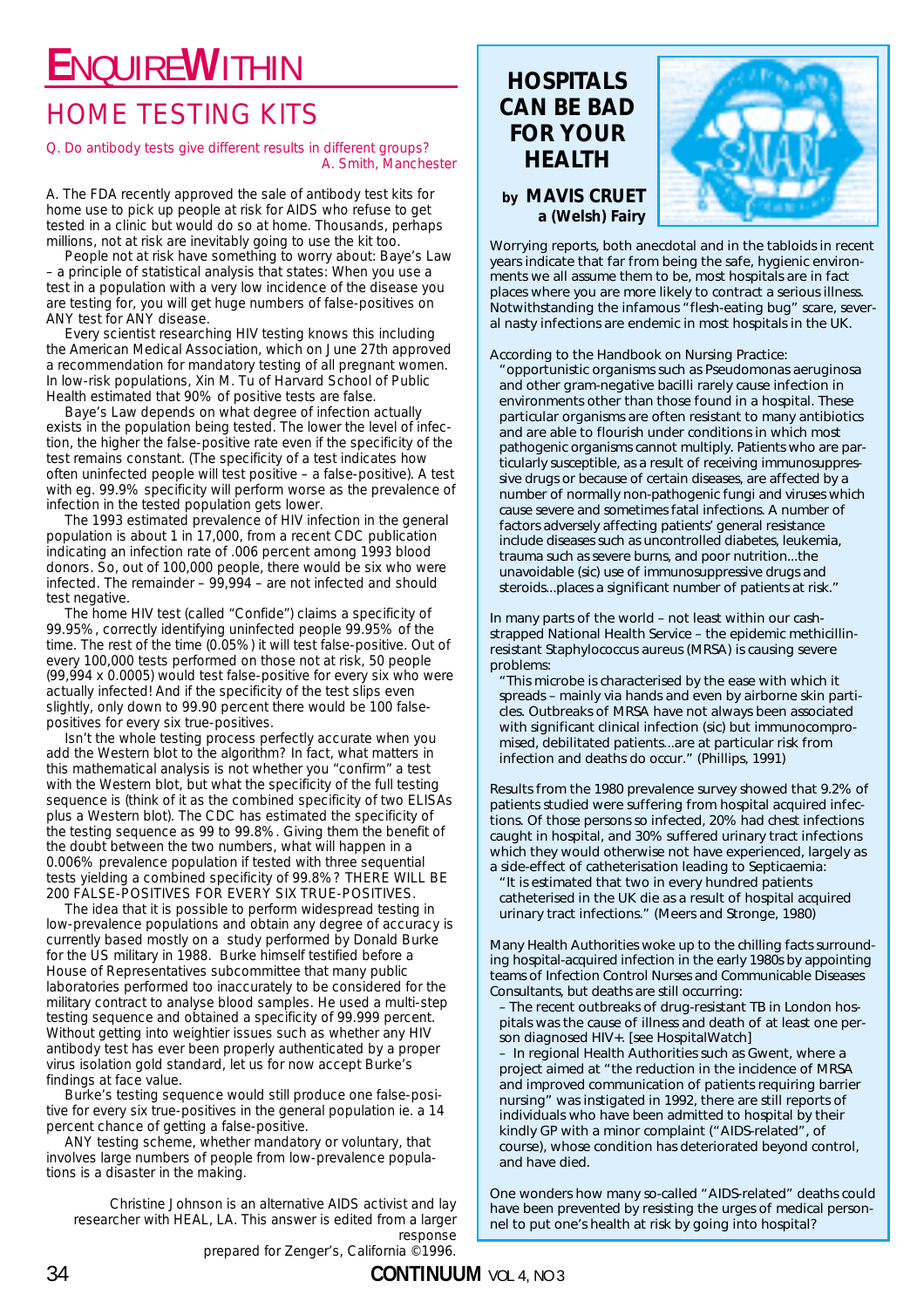# **C**LASSIFIED**A**DS

#### *Personal Contacts Therapists, etc.*

**GAY SOUL, 50**, Perceiving togetherness, connecting the mind, experience, strength and hope, sharing knowledge, journey of ecstasy, happiness and serenity. No angel but grateful HIV+. Box 1001.

**37 FIT BLOND (M),** Seeks masculine guy to share nice lifestyle in country. Lots of love and support for right guy. Let's prove them wrong together. Write now. Box 1002.

**YOU could meet someone by placing an advert here for as little as £10. Go on, why not give it a go?**

#### **REPLYING TO A PERSONAL AD**

1. Place your reply in a plain envelope with the box number clearly marked in the top right hand corner.

2. Place this, together with a loose firstclass stamp for each reply, into a larger envelope and post to:

**Continuum Classifieds, 172 Foundling Court, Brunswick Centre, London, WC1N 1QE.**

#### EXCELLENT MASSEUR (MTI, IPTI registered) gives deep tissue massage *Comfortable, safe environment Refreshments & shower available* Ring Tom on 0171 262 0237

**The Ingleby Trust**

*providing respite/holiday accommodation for 52 weeks/year, for persons who are affected by a "life-threatening illness (specialists in HIV/AIDS)"*

**For details contact Linda Tel/fax: 01492 876756 or write to: P.O.Box 8, Llandudno, N.Wales, LL30 2ZL**

#### **HOLISTIC THERAPIES** If this is what you do,

why not let our readers know? *Reach more clients with this space* 

# **REAPPRAISING AIDS**

is a monthly publication available by subscription from:

#### **7514 Girard Ave., #1-331, La Jolla, CA 92037, USA**

Tel: (810) 772-9926,Fax: (619) 272-1621 email: philpott@wwnet.com \$25 p.a. USA, \$35 p.a. elsewhere

If you would like your organisation or publication mentioned here, please contact Tony on 0171 713 7071 to discuss your requirements



### WHALE BOOKS

AIDS: The Good News is HIV Doesn't cause it. The Bad News Is "Recreational Drugs" and Medical Treatments Like AZT Do. (£14.95) - Peter Duesberg &

John Yiamouyiannis Ph.D AIDS: The Failure of Contemporary Science<br>(f17.99)

- Neville Hodgkinson Vitamin C, Nature's Miraculous Healing Missile

(£17.95) - A. Kalokerinos, MD. Queer Blood: The Secret AIDS Genoide Plot (£10.95) - Alan Cantwell, MD. The Medical Mafia (£11.95) - Guylaine Lanctot, MD. The Cure For All Diseases (£16.95) - Hulda Clark Oxygen Therapy (£11.95) - Ed McCabe

### **Advertising rates:**

**BOX: £10 per column centimetre (min £20) LINEAGE: 75p per word (min £10) PERSONAL ADS: Up to 25 words - £10 (additional words 40p each)**

**DISCOUNTS: 3 consecutive insertions – 5% 6 consecutive insertions – 10%**

**All adverts must be prepaid with order. Cheques & Postal orders accepted payable to Continuum.** All enquiries to Tony on **0171 713 7071**